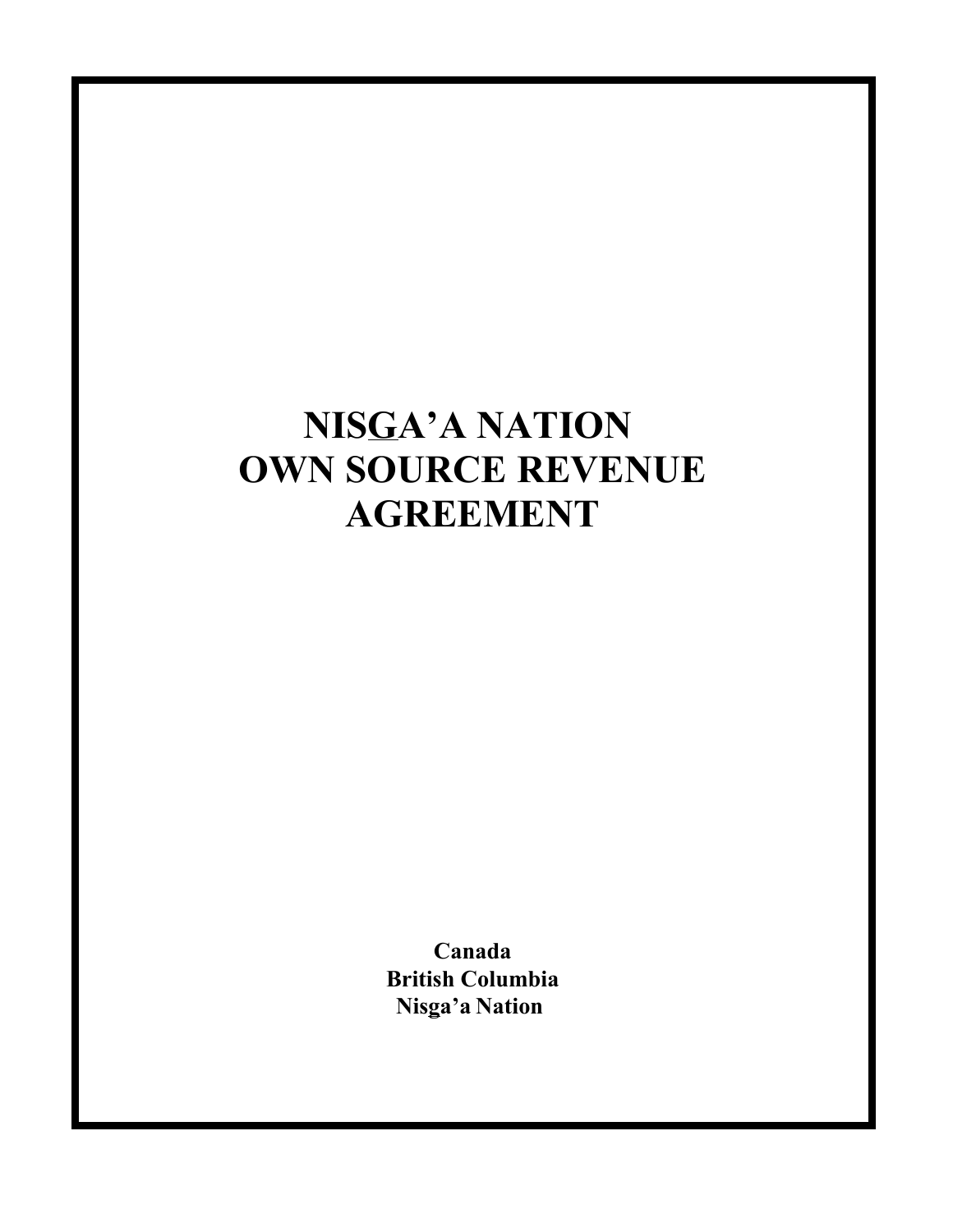C:\Data\IMProjects\Nisg04\ownsrce\_.wpd British Columbia Central Registry Number VAN-E 7290-32-9637 **Nisga'a Nation Own Source Revenue Agreement / Canada, British Columbia, Nisga'a Nation.** Issued jointly by: Canada. Indian affairs and Northern Development; British Columbia. Ministry of Aboriginal Affairs; and Nisga'a Nation. Ottawa : Indian and Northern Affairs Canada, 2000.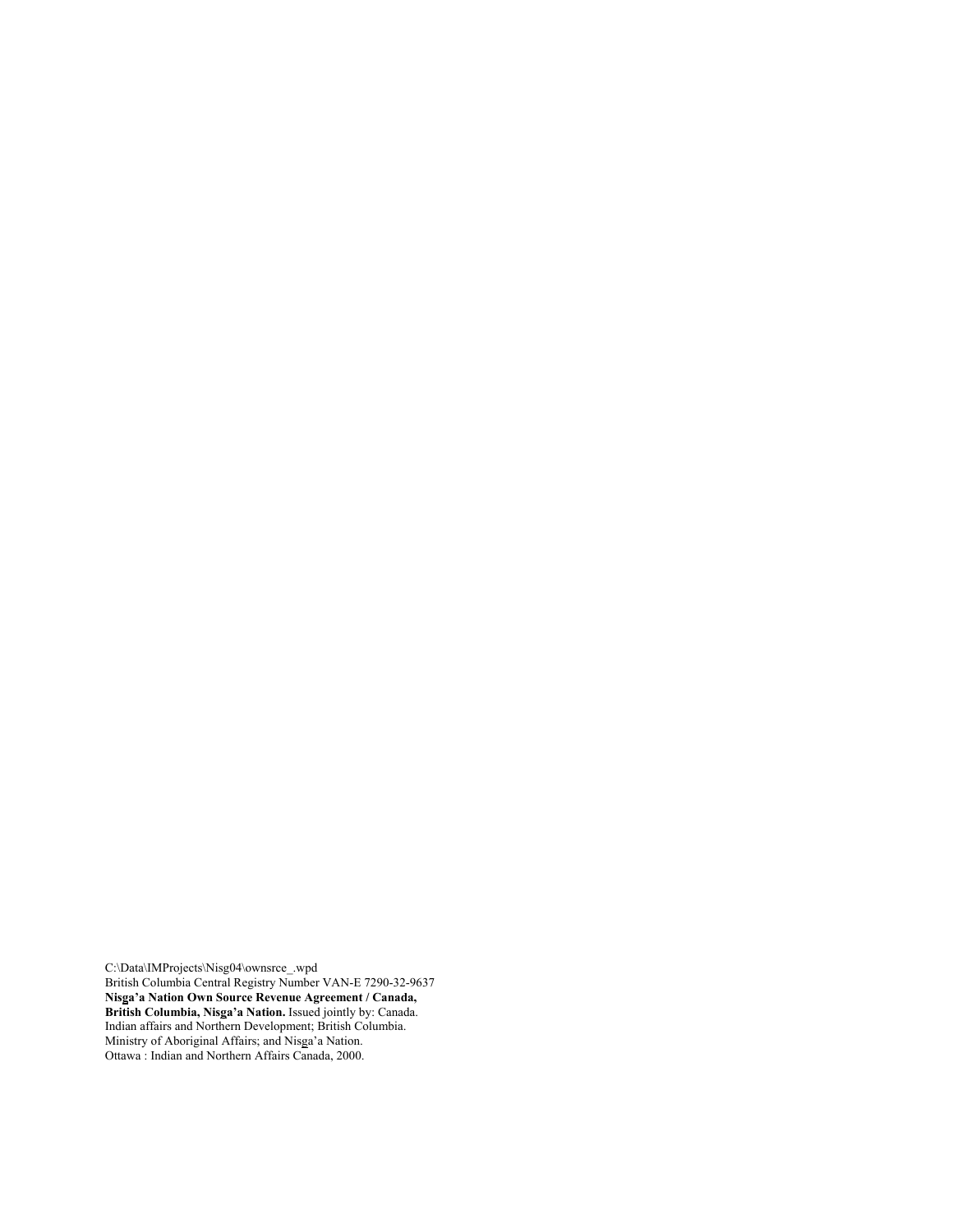THIS AGREEMENT made May 11, 2000,

BETWEEN:

### **HER MAJESTY THE QUEEN IN RIGHT OF CANADA, as represented by the Minister of Indian Affairs and Northern Development**

("Canada")

OF THE FIRST PART

 $AND<sup>+</sup>$ 

### **HER MAJESTY THE QUEEN IN RIGHT OF THE PROVINCE OF BRITISH COLUMBIA, as represented by the Minister of Aboriginal Affairs**

("British Columbia")

OF THE SECOND PART

AND:

### **NISGA'A NATION, as represented by the Nisga'a Lisims Government Executive**

(the "Nisga'a Nation")

OF THE THIRD PART

#### WHEREAS:

- A. The Nisga'a Nation, Canada and British Columbia have entered into the Nisga'a Final Agreement which provides that every 10 years, or at other intervals if the Parties agree, the Parties will negotiate and attempt to reach agreement on an own source revenue agreement under which Nisga'a Nation own source revenue capacity, and the manner and extent to which that capacity will be taken into account under fiscal financing agreements, will be determined; and
- B. The Parties have negotiated this Agreement as an own source revenue agreement in accordance with the Nisga'a Final Agreement.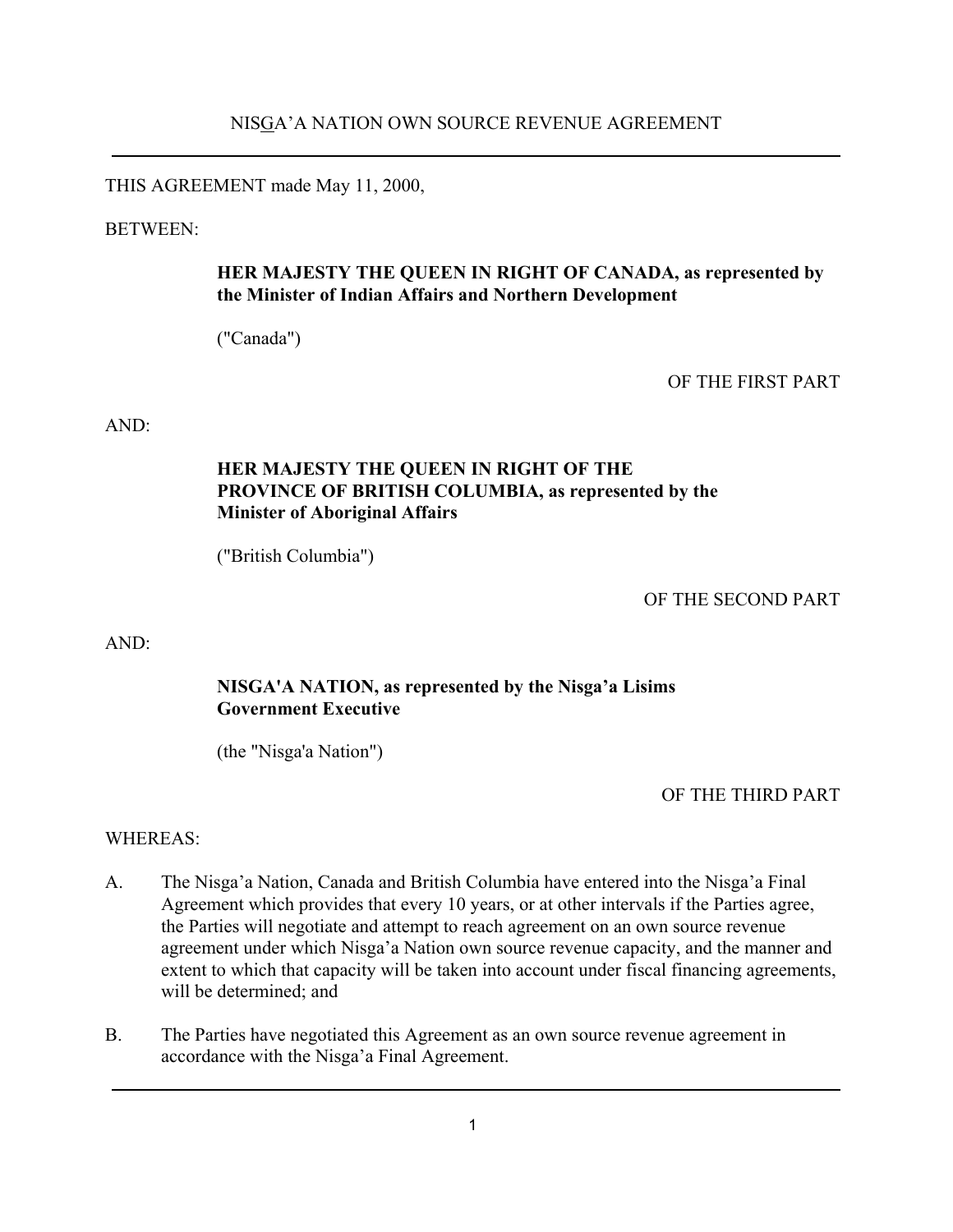NOW THEREFORE in consideration of the premises and the covenants and agreements set out below, the Parties agree as follows:

### **DEFINITIONS**

- 1. Words and expressions not defined in this Agreement but defined in the Nisga'a Final Agreement have the meanings ascribed to them in the Nisga'a Final Agreement.
- 2. In this Agreement, unless the context requires otherwise:

"Chapter" means the Chapter of the Nisga'a Final Agreement;

"charge or fee" means a charge or fee, other than a Nisga'a tax, that is:

- a. levied in connection with a specific service or activity;
- b. similar to a charge or fee generally levied in British Columbia in similar circumstances by Canada, British Columbia or a local authority in British Columbia; and
- c. levied in respect of an agreed-upon program or service that is funded under a fiscal financing agreement and that is delivered by the Nisga'a Nation or another person under an arrangement with the Nisga'a Nation;

and, for greater certainty, includes:

- d. charges in respect of government health programs or services including health insurance or co-insurance premiums;
- e. court fees, moorage fees, recreation fees, park utilization fees, building permit fees, business licence fees, marriage licence fees and timber mark registration fees;
- f. fees charged for permission to perform activities such as hunting, fishing and shooting, providing entertainment or gambling facilities, selling alcohol or tobacco and granting permission to own an animal; and
- g. fines and penalties not relating to tax offences;

but does not include: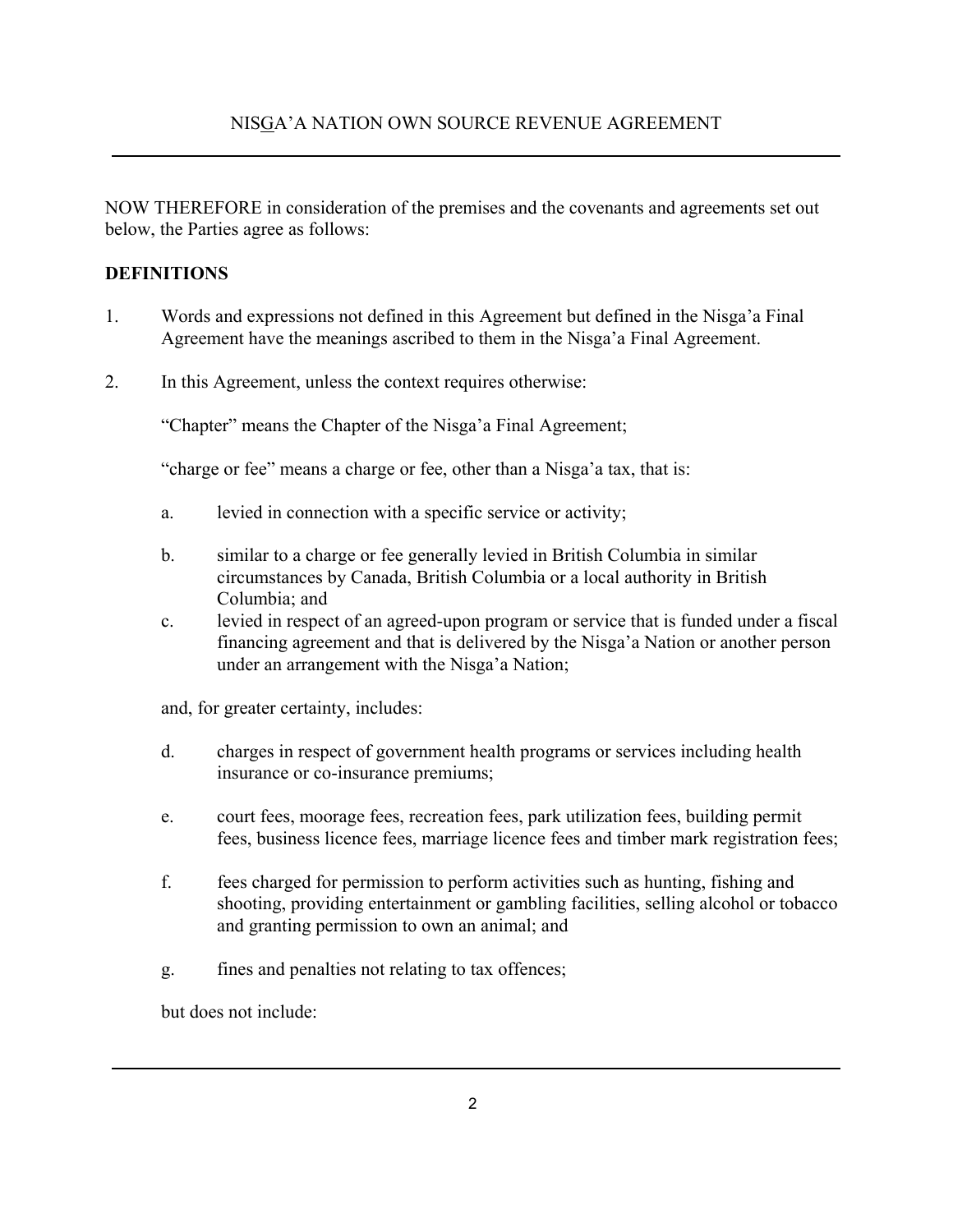- h. charges or fees in respect of an education program or service including tuition;
- i. charges or fees that have been taken into account under a fiscal financing agreement in determining the level of funding for the program or service in respect of which it is levied; or
- j. charges or fees in respect of a program or service where the Nisga'a Nation and the other Party or Parties providing funding to the Nisga'a Nation to enable provision of that program or service agree that the funding is provided on the basis that 100% of any charge or fee levied will be applied to the cost of the program or service;

"commercial and investment activities" means:

- a. an undertaking for the purpose of gaining or producing income from a business or property including a natural resource;
- b. an adventure or concern in the nature of trade; or
- c. a disposition of a capital asset, other than Nisga'a Lands or Nisga'a Fee Simple Lands, held or used primarily for the purpose of gaining or producing income from a business or property;

"effective date" means the date upon which the Nisga'a Final Agreement takes effect;

"fiscal financing agreement" means a fiscal financing agreement within the meaning of that term in the Fiscal Relations Chapter;

"fiscal year" means the period that commences on April  $1<sup>st</sup>$  of a year and ends on March  $31<sup>st</sup>$  of the next year, or another period if the Parties agree by amending this Agreement;

"generally accepted accounting principles" means the accounting principles generally accepted in Canada from time to time and if the handbook published by the Canadian Institute of Chartered Accountants or its successor includes a relevant statement of a principle or an accounting guideline, that statement will be considered conclusively to be an accounting principle or guideline generally accepted in Canada;

"Lisims Fisheries Conservation Trust" means the trust that Canada and the Nisga'a Nation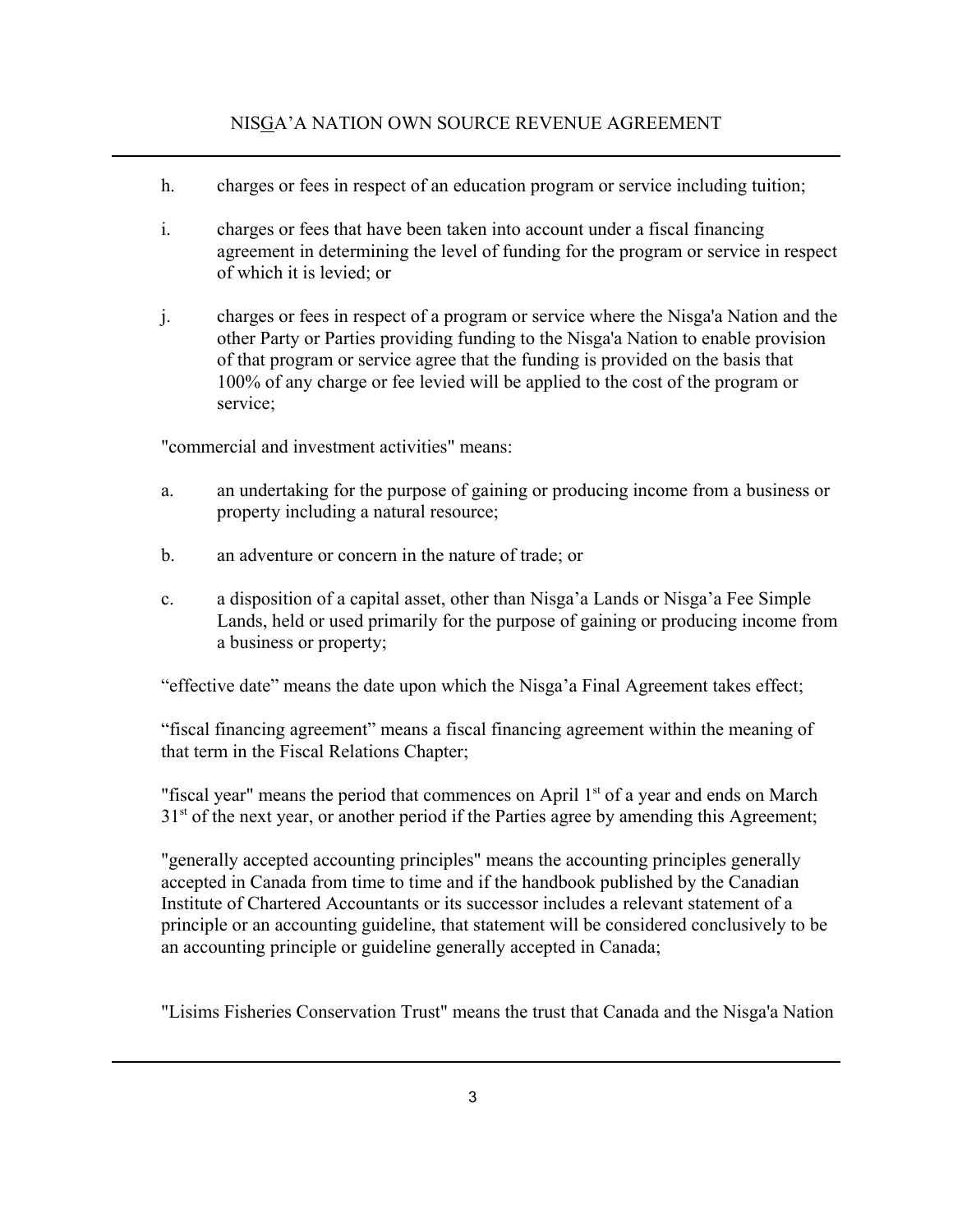have agreed to establish under paragraph 96 of the Fisheries Chapter;

"Nisga'a Nation OSRC annual report" means the report of the Nisga'a Nation own source revenue capacity for a fiscal year prepared under paragraph 23;

"Nisga'a tax" means:

- a. a tax imposed under a law made by Nisga'a Government in respect of direct taxation of:
	- i. Nisga'a citizens under paragraph 1 of the Taxation Chapter; or
	- ii. persons other than Nisga'a citizens under authority delegated by Canada or British Columbia under an agreement made under subparagraph 3(a) of the Taxation Chapter or under another agreement with the Nisga'a Nation; and
- b. a fine or penalty, or interest on payments overdue, paid to the Nisga'a Nation or a Nisga'a Village in respect of a tax referred to in subparagraph (a);

"Nisga'a Final Agreement" means the Nisga'a Final Agreement signed on behalf of the Nisga'a Nation and Her Majesty in right of British Columbia on April 27, 1999, and Her Majesty in right of Canada on May 4, 1999, and includes any amendments made to that Agreement from time to time in accordance with its provisions;

"other Nisga'a revenues" means the revenues of the Nisga'a Nation, a Nisga'a Village, a Nisga'a government corporation, a Nisga'a exempt corporation or a corporation without share capital established and operated for the benefit of the Nisga'a Nation or a Nisga'a Village, or any combination of them, other than revenue in respect of:

- a. a charge or fee;
- b. items referred to in subparagraph  $(h)$ ,  $(i)$  or  $(i)$  in the definition of charge or fee;
- c. a commercial or investment activity;
- d. a Nisga'a tax; or
- e. a Nisga'a settlement trust;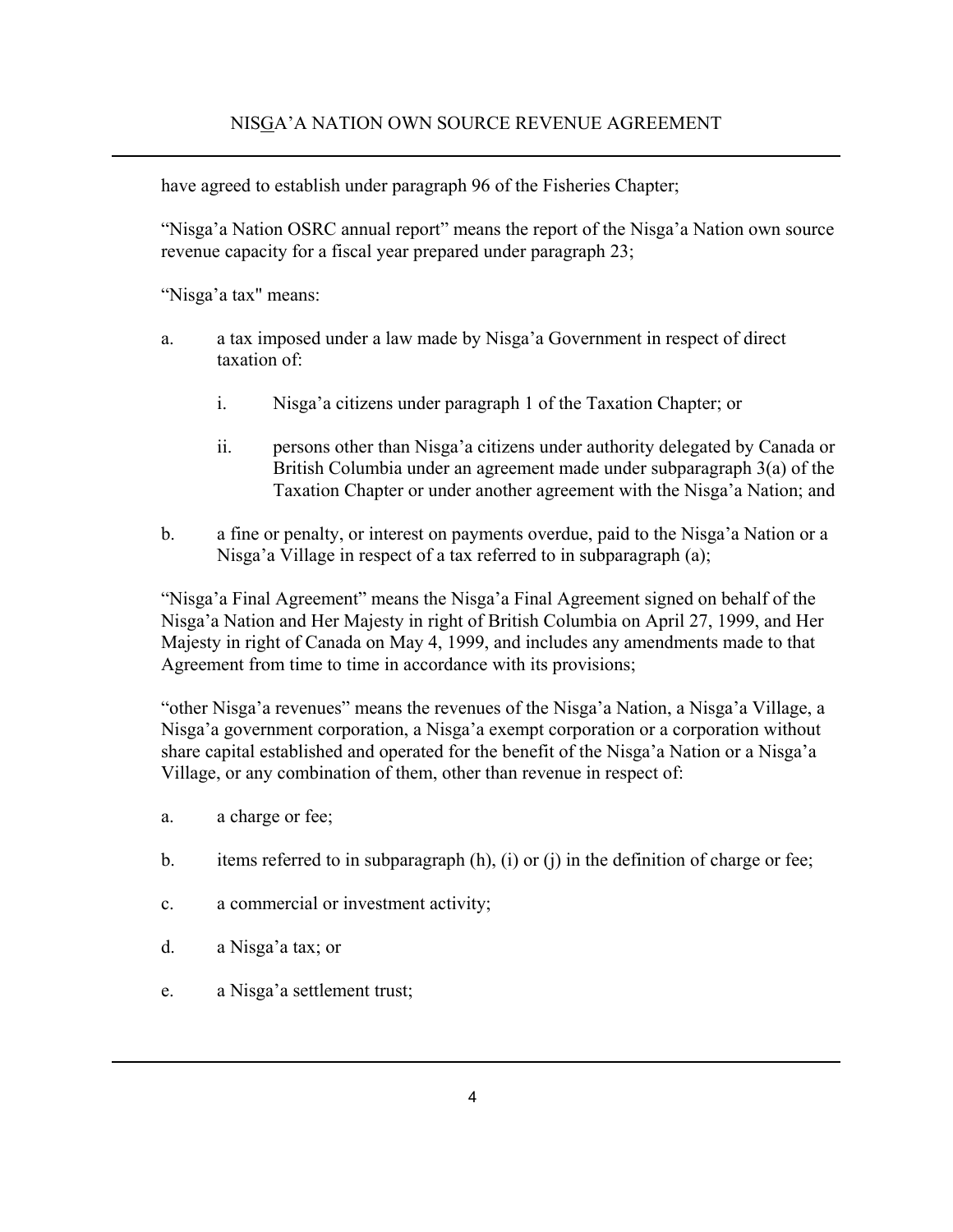"Parties" means the parties to this Agreement and "Party" means any of them;

"Taxation Agreement" means a Taxation Agreement within the meaning of that term in the Taxation Chapter;

"Tripartite Finance Committee" means the Tripartite Finance Committee established under this Agreement.

- 3. The categories charge or fee, commercial and investment activities, Nisga'a tax and other Nisga'a revenues are mutually exclusive categories and, for greater certainty, a revenue allocated to one category cannot be allocated to another.
- 4. If a provision of this Agreement applies in respect of a Nisga'a exempt corporation, the own source revenue capacity that results:
	- a. will be reduced proportionately to fully account for the direct or indirect ownership interests in the corporation of persons other than the Nisga'a Nation, the Nisga'a Villages, Nisga'a government corporations, and Nisga'a settlement trusts; and
	- b. if the Nisga'a Nation or a Nisga'a Village, or any combination of them, cannot cause a distribution by the corporation, will be taken into account only at the time, and to the extent, that a distribution is made to the Nisga'a Nation, a Nisga'a Village or a Nisga'a government corporation.

# **NISGA'A NATION OWN SOURCE REVENUE CAPACITY**

- 5. Nisga'a Nation own source revenue capacity for a fiscal year is the specified percentage of the aggregate of the own source revenue capacities for the fiscal year in respect of commercial and investment activities, Nisga'a taxes, Nisga'a settlement trusts, charges and fees, and other Nisga'a revenues, as determined in accordance with this Agreement.
- 6. In paragraph 5, "specified percentage" is 0% for each of the first two fiscal years commencing on or after the effective date, 5% for each of the third and fourth fiscal years, 10% for the fifth fiscal year, 15% for the sixth fiscal year, 20% for the seventh fiscal year, 30% for the eighth fiscal year, 40% for the ninth fiscal year, 55% for the tenth fiscal year, 70% for the eleventh fiscal year, 85% for the twelfth fiscal year, and 100% for the thirteenth and subsequent fiscal years.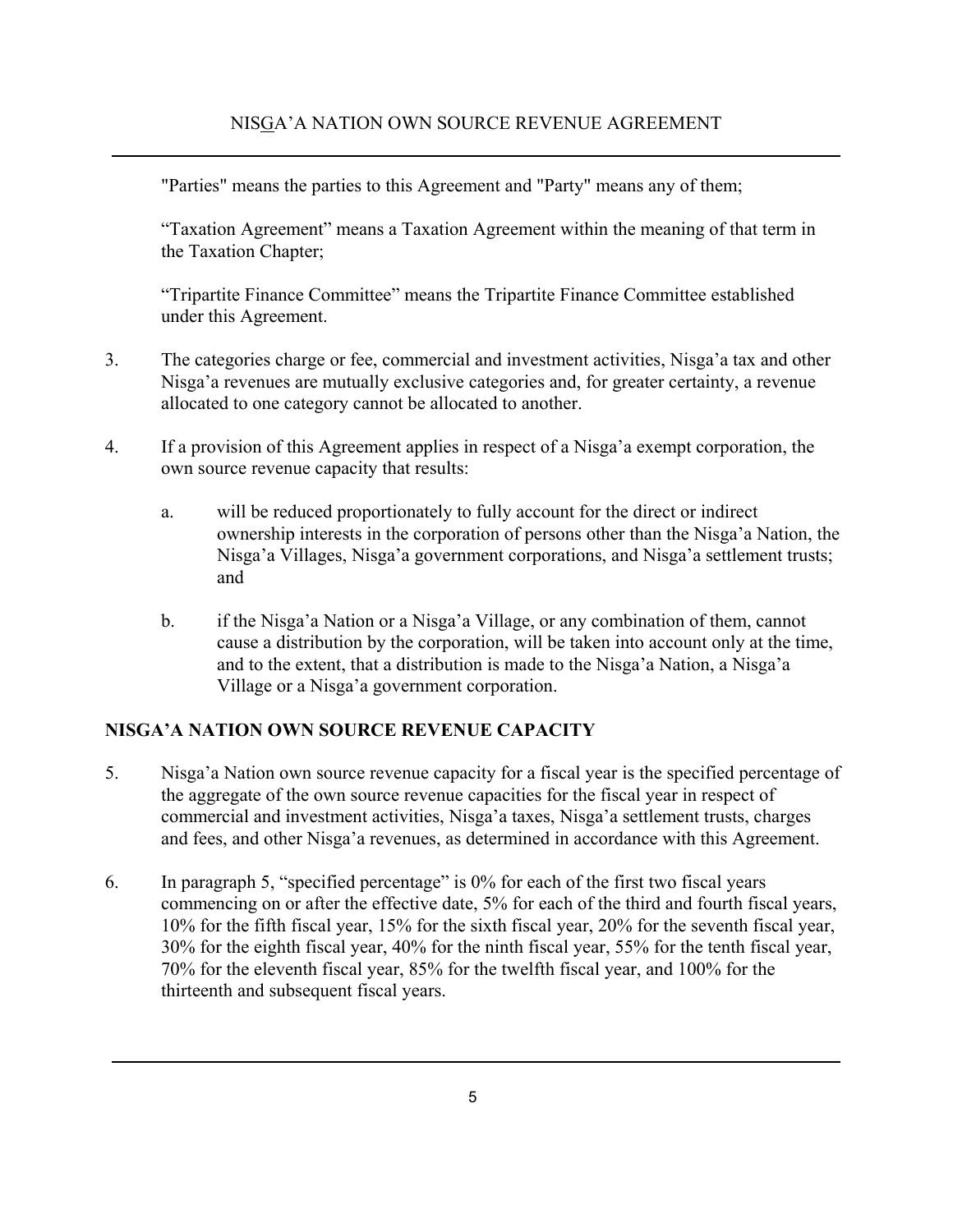### **COMMERCIAL AND INVESTMENT ACTIVITIES**

- 7. Subject to paragraphs 4 and 19, the own source revenue capacity for a fiscal year in respect of commercial and investment activities is the aggregate of amounts, each of which is equal to the income tax, corporation capital tax or other tax (other than a tax referred to in paragraphs 24 and 26 of the Taxation Agreement) that would be payable for the fiscal year to a government in Canada in respect of the commercial and investment activities by the Nisga'a Nation, a Nisga'a Village, a Nisga'a government corporation, a Nisga'a exempt corporation, or a corporation without share capital established and operated for the benefit of the Nisga'a Nation or a Nisga'a Village, or any combination of them, as the case may be, if each were not exempt from the income tax, corporation capital tax or other tax, under laws of general application, and if the assumptions in paragraphs 8 to 11 applied.
- 8. For the purposes of paragraph 7, the Nisga'a Nation and each Nisga'a Village will be assumed to be:
	- a. each a private corporation incorporated in Canada on the effective date, all of the shares of which are owned by one or more individuals resident in Canada; and
	- b. unrelated to, and dealing at arm's length with, each other.
- 9. The taxes referred to in paragraph 7 will be determined on the assumption that each entity referred to in paragraph 7:
	- a. had a fiscal period coincident with the fiscal year;
	- b. did not carry on any activity other than its commercial and investment activities;
	- c. did not own any property, except to the extent that the property was employed by it in a commercial or investment activity; and
	- d. was not allowed any deduction in determining its income or taxable income for:
		- i. any amount, to the extent that it reasonably could be considered to be an expenditure in respect of:
			- A. a program or service for which funding has been provided to the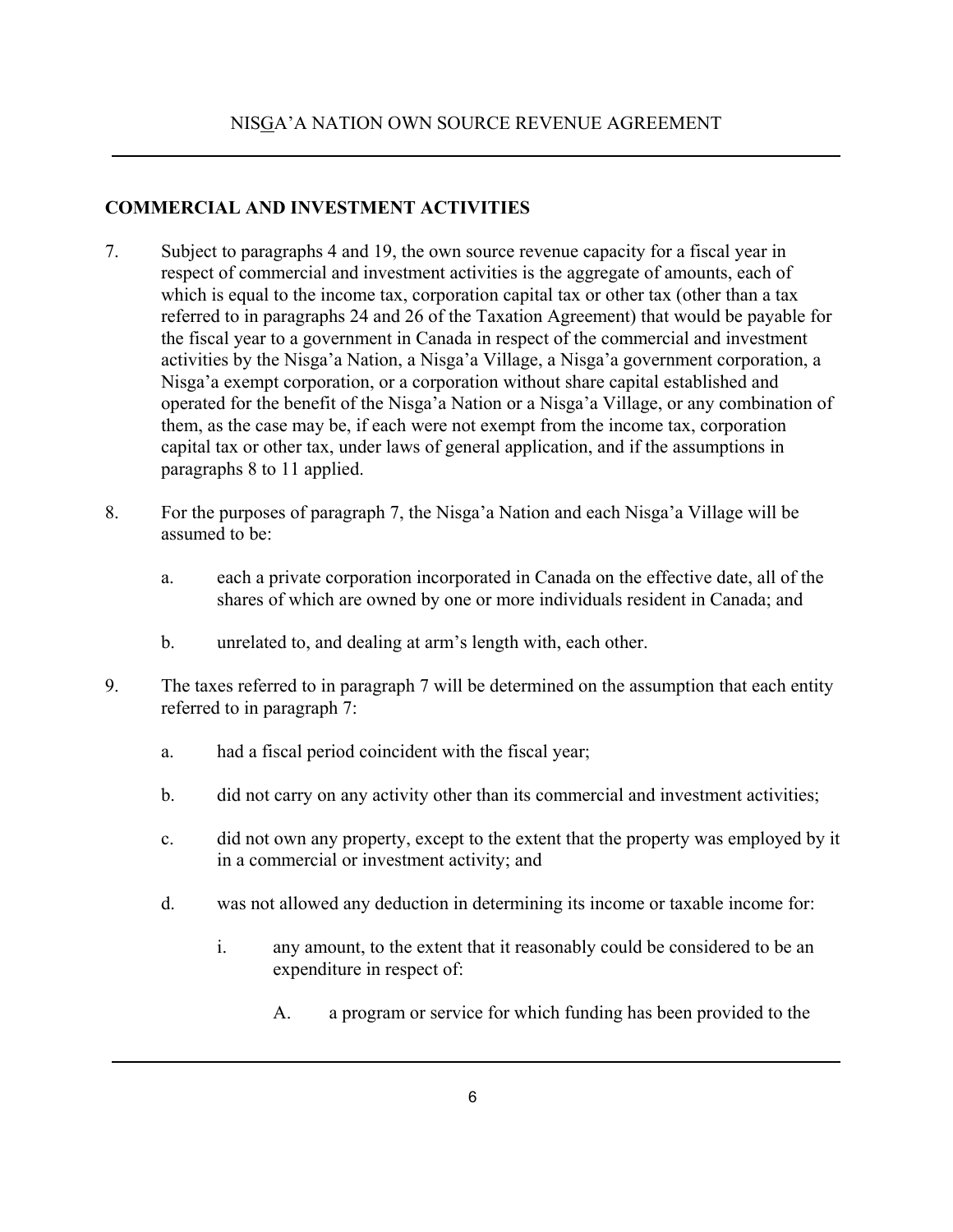Nisga'a Nation under a fiscal financing agreement; or

- B. a management, enhancement or rehabilitation activity in respect of a natural resource, other than a forestry resource, that is reasonably comparable in nature to an activity carried on by another government in Canada in respect of the management, enhancement or rehabilitation of a similar natural resource; or
- ii. a gift made to a person that provides goods or services primarily to Nisga'a citizens;

and on the assumption that the Nisga'a Nation and each Nisga'a Village was allowed a deduction in determining the amount subject to corporation capital tax for the carrying value, determined in accordance with generally accepted accounting principles, of any estate or interest it held in Nisga'a Lands on which there were no improvements or on which there was a designated improvement.

- 10. In determining the own source revenue capacity in respect of a commercial or investment activity that is the exploitation of an interest in a forest resource on Nisga'a Lands or Nisga'a Fee Simple Lands:
	- a. for purposes of determining any capital cost allowance in respect of that interest that would be allowable under paragraph 20(1)(a) of the *Income Tax Act* and paragraph 1100(1)(e) of the regulations to that Act, and any recaptured depreciation under subsection 13(1) of the *Income Tax Act,* that interest will be deemed to have been acquired at the later of:
		- i. the effective date; and
		- ii. the date, if any, the interest was last acquired by the entity from a person (other than the Nisga'a Nation, a Nisga'a Village or a Nisga'a government corporation) with whom the entity was dealing at arm's length;

at a cost equal to:

- iii. the fair market value of that interest on the effective date, where subparagraph (i) applies; or
- iv. the consideration given for the interest on the date referred to in subparagraph (ii), where subparagraph (ii) applies; and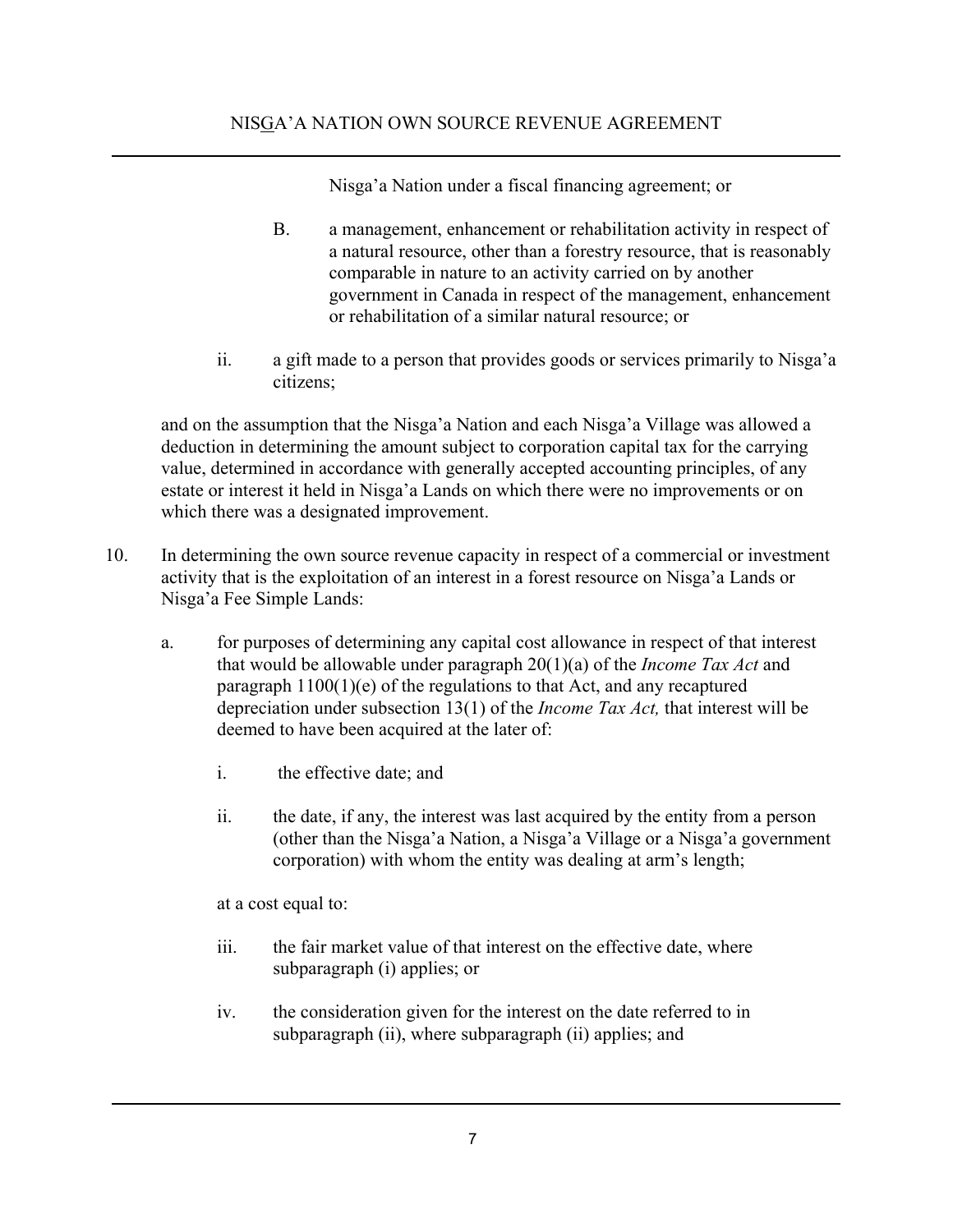- b. no deduction will be made by the entity in respect of an outlay or expenditure in relation to the management or development of the forest resource, except to the extent that the outlay or expenditure was made or incurred for the purpose of earning income from the forest resource and is reasonable in the circumstances.
- 11. In determining the own source revenue capacity in respect of a commercial and investment activity that is the exploitation of an interest in a mineral resource or natural accumulation of petroleum or natural gas, the *Income Tax Act* will be read without reference to paragraphs  $12(1)(o)$ ,  $12(1)(z.5)$ ,  $18(1)(m)$  and  $20(1)(v.1)$ , and subsections 69(6) and 69(7) thereof.

# **NISGA'A TAXES**

- 12. Subject to paragraph 19, the own source revenue capacity for a fiscal year in respect of Nisga'a taxes is the sum of all amounts, each of which is the amount determined in respect of each Nisga'a tax in accordance with subparagraph 16(c) of the Fiscal Relations Chapter, except that in applying that subparagraph:
	- a. the phrase "the amount by which" in subparagraph  $16(c)(ii)(A)$  will be read as "50% of the amount by which";
	- b. the phrase "exceed the amount, if any, included" in subparagraph  $16(c)(ii)(A)$  will be read as "exceed the amount of tax room, if any, referred to";
	- c. the phrase "exceeds the amount included" in subparagraph  $16(c)(ii)(B)$  will be read as "exceeds the amount of tax room, if any, referred to"; and
	- d. the reasonable costs, if any, of developing and administering the tax system in respect of the tax and of collecting the tax under subparagraph  $16(c)(i)$  or  $16(c)(ii)(B)$ , will be taken into account in determining the own source revenue capacity.

# **NISGA'A SETTLEMENT TRUSTS**

- 13. Subject to subparagraph 19(c), own source revenue capacity for a fiscal year in respect of Nisga'a settlement trusts is the sum of the amounts determined by multiplying the taxable income of each Nisga'a settlement trust for its taxation year ended in the fiscal year by the composite tax rate for the fiscal year.
- 14. In paragraph 13, "composite tax rate" is intended to be approximately equal to the net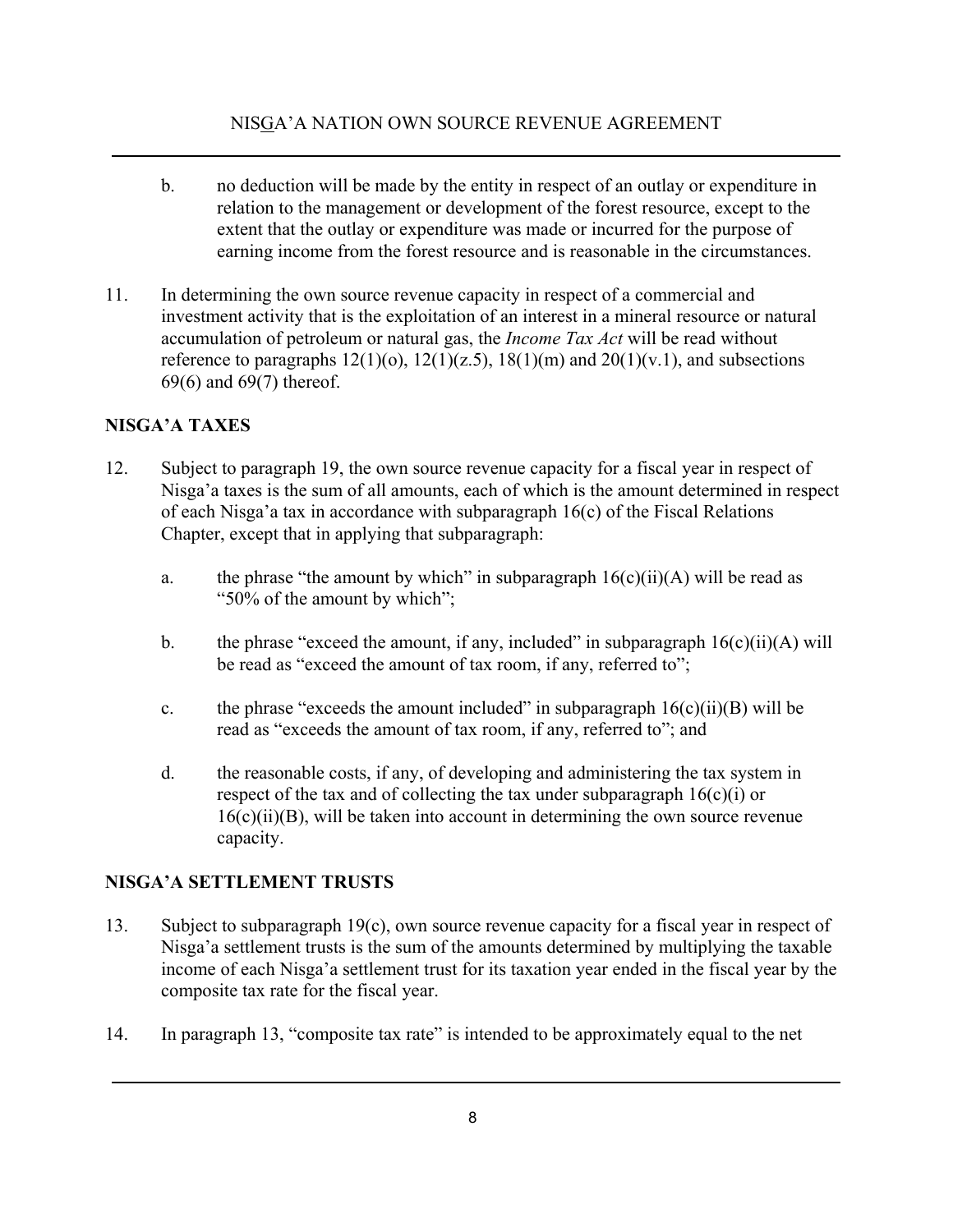change in the sum of all income taxes, transaction taxes, and refundable tax credits that would have accrued to a government in Canada from all Nisga'a citizens as beneficiaries of the trust if, under the terms of each Nisga'a settlement trust, an amount equal to the taxable income of the trust for its taxation year ended in the fiscal year had been made payable in that taxation year in equal shares to those Nisga'a citizens, and:

- a. is 18.2% for the term of the first two fiscal financing agreements, as calculated in Schedule  $A^{\dagger}$  and
- b. will be determined for each subsequent fiscal financing agreement according to the method set out in that Schedule A.
- 15. In paragraphs 13 and 14, "taxable income" and "taxation year" have the same meanings as in the *Income Tax Act.*

### **CHARGES AND FEES**

- 16. Subject to paragraph 19, own source revenue capacity for a fiscal year in respect of charges or fees is the amount determined by applying the inclusion rate to the aggregate of amounts, each of which is the amount by which the receipts of the Nisga'a Nation, a Nisga'a Village, a Nisga'a government corporation or a Nisga'a exempt corporation, in the fiscal year in respect of a charge or fee exceed the reasonably deductible costs, including reasonable allowances for depreciation and amortization, that are incurred in the fiscal year for the purposes of levying, and that would not have been incurred but for the imposition of, that charge or fee.
- 17. In paragraph 16, "inclusion rate" is 46.0%.

# **OTHER NISGA'A REVENUES**

18. Subject to paragraph 19, own source revenue capacity in respect of other Nisga'a revenues is the own source revenue capacity that would be determined in respect of the revenue if it were a charge or fee.

### **AMOUNTS NOT INCLUDED**

- 19. Notwithstanding any other provision of this Agreement, Nisga'a Nation own source revenue capacity for a fiscal year does not include any amount in respect of:
	- a. proceeds that are received or become receivable in a fiscal year from the sale of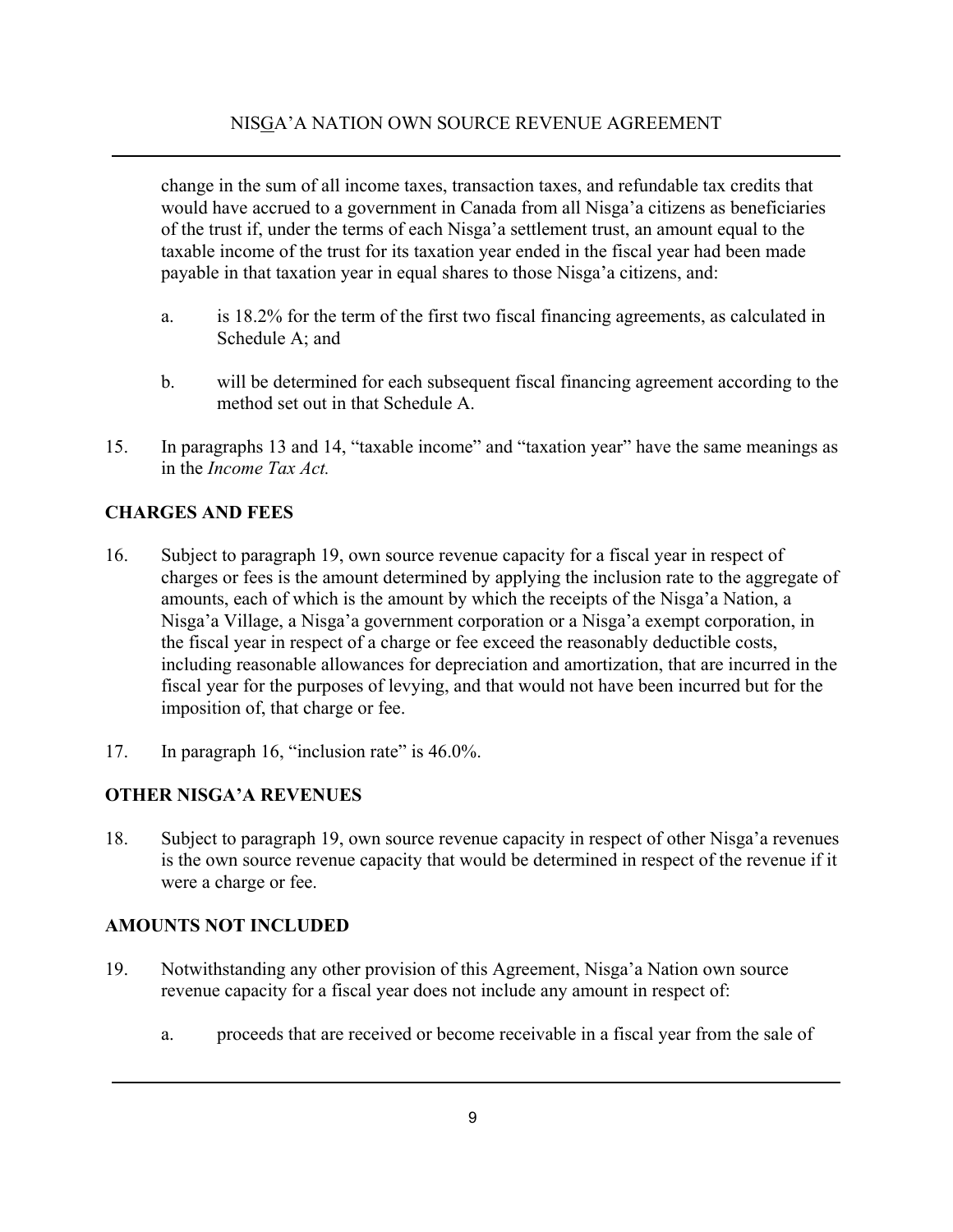Nisga'a Lands or Nisga'a Fee Simple Lands, except to the extent that the proceeds represent revenues received in the course of:

- i. leasing or licensing the lands; or
- ii. taking production from the lands or from a resource on the lands,

by the Nisga'a Nation, a Nisga'a Village or a Nisga'a government corporation; or

- iii. reasonably can be considered to represent a recapture of depletion or depreciation deducted in the computation of own source revenue capacity for the fiscal year or any preceding fiscal year;
- b. any amount referred to in subparagraphs 18(b) to (f) of the Fiscal Relations Chapter;
- c. for the first 12 calendar years commencing on or after the effective date, the income or capital gains of a Nisga'a settlement trust;
- d. a tax payable by a Nisga'a citizen to the Nisga'a Nation or a Nisga'a Village during the period that ends on the first day of the first month that starts on or after the eighth anniversary of the effective date;
- e. a tax, other than a transaction tax, payable by a Nisga'a citizen to the Nisga'a Nation or a Nisga'a Village during the period that starts at the end of the period described in subparagraph (d) and ends on the first day of the first calendar year that starts on or after the twelfth anniversary of the effective date;
- f. any amount payable to the Nisga'a Nation under a fiscal financing agreement, fiscal contribution agreement, or any bilateral agreement between the Nisga'a Nation or a Nisga'a Village, and Canada or British Columbia in respect of a program or service of the Nisga'a Nation or Nisga'a Village;
- g. any amount paid or collected by the Nisga'a Nation, a Nisga'a Village, a Nisga'a settlement trust, or a Nisga'a government corporation, under a law made under paragraph 21 of the Fiscal Relations Chapter;
- h. a gift to the Nisga'a Nation, a Nisga'a Village or a Nisga'a Institution; and
- i. the taking of a natural resource on Nisga'a Lands for the personal consumption of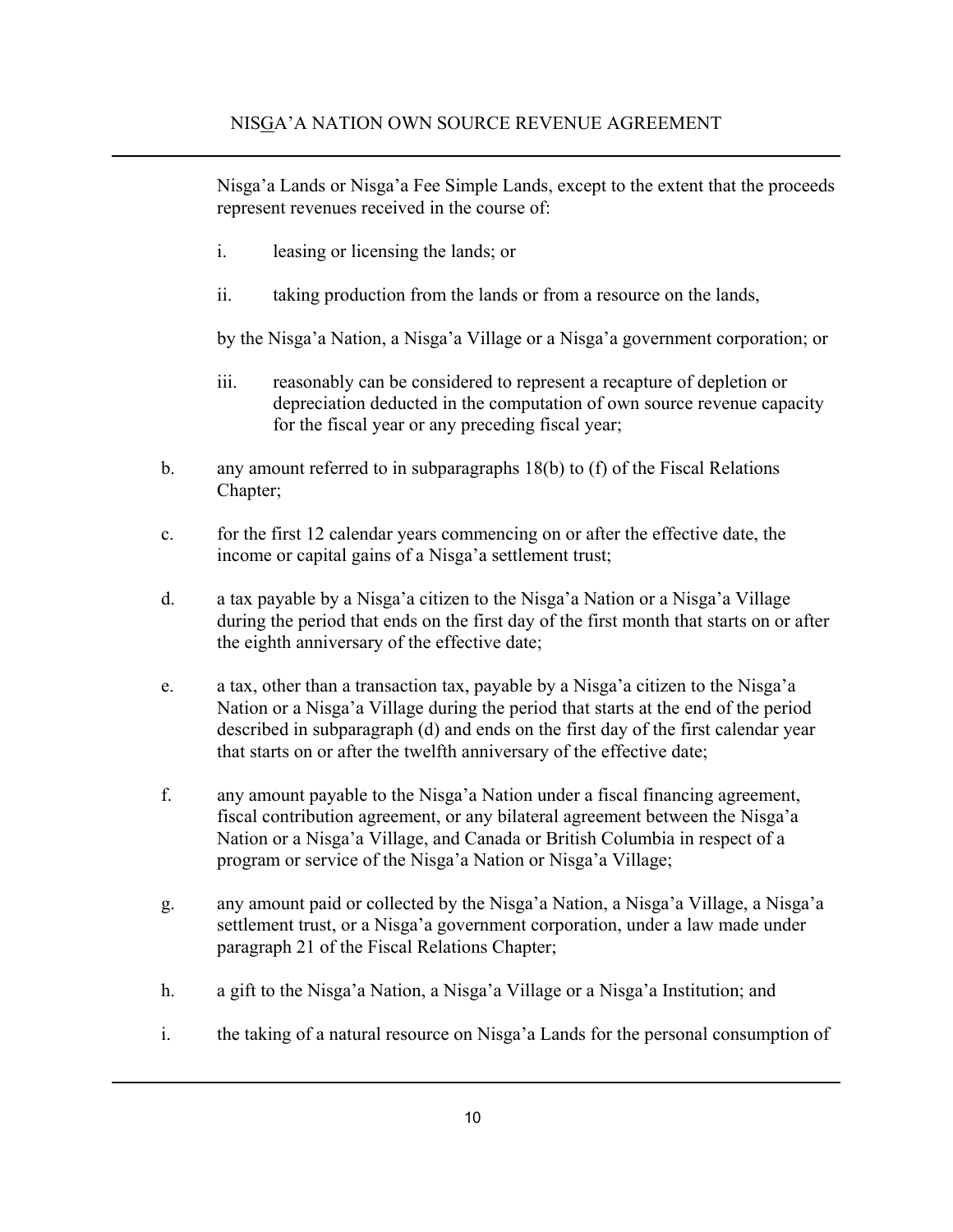### a Nisga'a citizen, for any purpose other than profit. **FISCAL FINANCING AGREEMENTS**

- 20. In determining the sum of the net transfers by Canada and British Columbia to the Nisga'a Nation under a fiscal financing agreement for each fiscal year commencing on or after the effective date (each a " particular year"), the Parties will deduct:
	- a. the estimated Nisga'a Nation OSRC amount for the particular year;
	- b. the amount, if any, by which the Nisga'a Nation own source revenue capacity for the second fiscal year preceding the particular year exceeds the estimated Nisga'a Nation OSRC amount for that second preceding fiscal year; and
	- c. any amount due by the Nisga'a Nation to Canada or British Columbia, in respect of Nisga'a Nation own source revenue capacity for a preceding fiscal year, that was confirmed in the fiscal year immediately preceding the particular year by the resolution of a disagreement referred to in paragraph 25 or 26;

and will add:

- d. the amount, if any, by which the estimated Nisga'a Nation OSRC amount for the second fiscal year preceding the particular year exceeds the Nisga'a Nation own source revenue capacity for that second preceding fiscal year; and
- e. any amount due by Canada or British Columbia to the Nisga'a Nation, in respect of Nisga'a Nation own source revenue capacity for a preceding fiscal year, that was confirmed in the fiscal year immediately preceding the particular year by the resolution of a disagreement referred to in paragraph 25 or 26.
- 21. In paragraph 20, "estimated Nisga'a Nation OSRC amount" for a particular year is an amount equal to the aggregate referred to in paragraph 5 for the second fiscal year preceding the particular year, as reported in the Nisga'a OSRC annual report for that second preceding fiscal year, multiplied by the specified percentage for the particular year.
- 22. In paragraph 21, "specified percentage" is 0% for each of the first two fiscal years commencing on or after the effective date, 5% for each of the third and fourth fiscal years, 10% for the fifth fiscal year, 15% for the sixth fiscal year, 20% for the seventh fiscal year, 30% for the eighth fiscal year, 40% for the ninth fiscal year, 55% for the tenth fiscal year, 70% for the eleventh fiscal year, 85% for the twelfth fiscal year, and 100% for the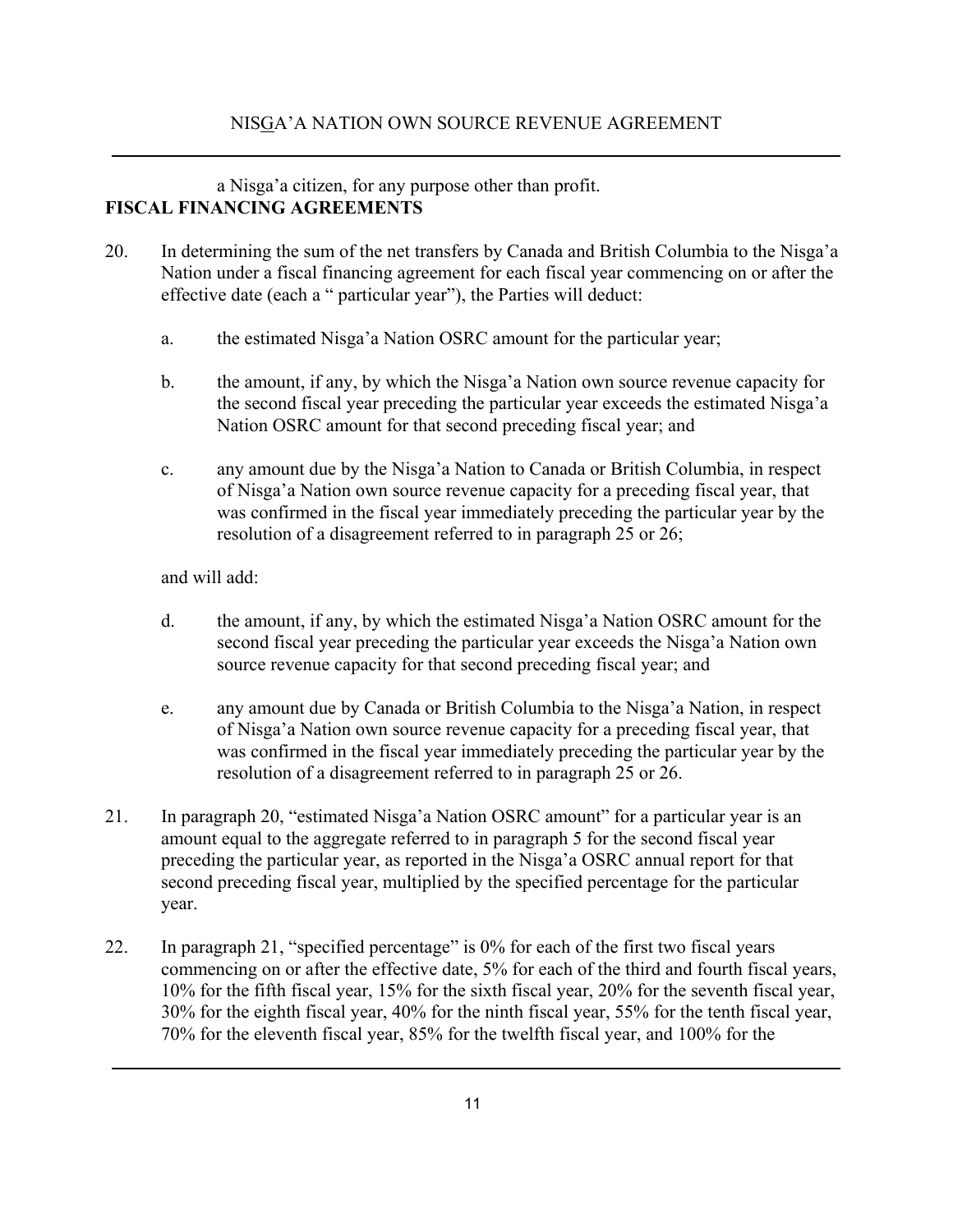### thirteenth and subsequent fiscal years. **NISGA'A NATION OSRC ANNUAL REPORT**

- 23. Within nine months after the end of each fiscal year, the Nisga'a Nation will prepare a Nisga'a Nation OSRC annual report substantially in the form of Schedule B for that fiscal year setting out:
	- a. the own source revenue capacity for that fiscal year in respect of each category of revenue for which a calculation is required to be made under this Agreement; and
	- b. Nisga'a Nation own source revenue capacity for that fiscal year;

and provide a copy to Canada and British Columbia.

- 24. For purposes of providing information for negotiation of the next own source revenue agreement, the Nisga'a Nation OSRC annual report for a fiscal year will include an analysis that compares the own source revenue capacity for that year in respect of commercial and investment activities that is determined under this Agreement with the amount that would be determined if own source revenue capacity in respect of commercial and investment activities for that year were:
	- a. calculated at the prevailing combined federal and British Columbia corporate income tax rates on business income; and
	- b. based on the consolidated net accounting incomes from commercial and investment activities of entities referred to in paragraph 7, calculated before deductions for income tax or an amount payable under a law made under paragraph 21 of the Fiscal Relations Chapter but after extraordinary items, in accordance with generally accepted accounting principles applied on a consistent basis from year to year.
- 25. At any time within four years of the Nisga'a Nation OSRC annual report for a fiscal year being provided to Canada and British Columbia under paragraph 23, a Party may notify the other Parties that it disagrees with the determination of an amount reported in that report.
- 26. Notwithstanding paragraph 25, at any time a Party may notify the other Parties that it disagrees with the determination of an amount included in a Nisga'a Nation OSRC annual report for a fiscal year: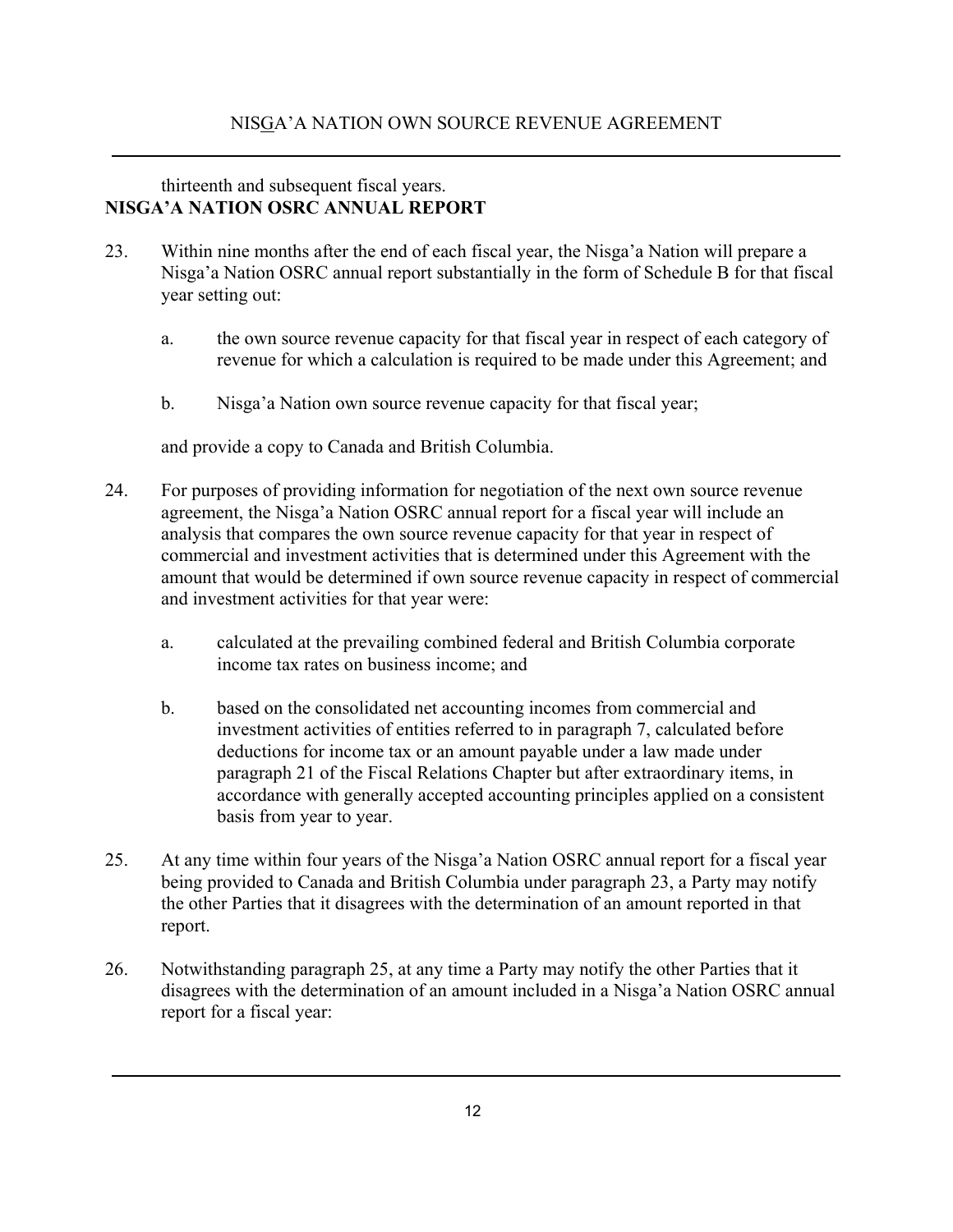- a. in any case where a change in that amount is required to reflect, and reasonably can be considered to be consequential upon, an assessment or reassessment by a taxing authority; or
- b. if the person filing the report has made any misrepresentation that is attributable to neglect, carelessness or wilful default, or has committed fraud in filing the report or in supplying information required in connection with the report.
- 27. A notice given by a Party under paragraph 25 or 26 will:
	- a. identify the relevant Nisga'a Nation OSRC annual report and fiscal year;
	- b. set out each determination that the Party disagrees with;
	- c. set out a calculation of each adjustment that the Party proposes be made to an amount included in the report, with detailed reasons; and
	- d. include a proposal for how the adjustment could be made.
- 28. Within 45 days of the date of a notice given by a Party under paragraph 25 or 26, each of the other Parties may respond in writing to the notice, setting out:
	- a. their acceptance of each proposed adjustment; or
	- b. proposed alternative adjustments, with detailed reasons.
- 29. If the Parties fail to resolve a matter, in respect of which a notice is given under paragraph 25 or 26, by informal discussion within 60 days after the date of that notice, a Party may within 90 days after the date of that notice give another Party a notice of dispute in respect of the matter.

### **FINANCIAL RECORDS**

- 30. All accounts and financial statements required to be prepared under this Agreement will be prepared in accordance with generally accepted accounting principles.
- 31. The financial records of the Nisga'a Nation, a Nisga'a Village, a Nisga'a government corporation or a Nisga'a settlement trust, for a fiscal year will be:
	- a. retained by the Nisga'a Nation for 10 years after the date of submission of the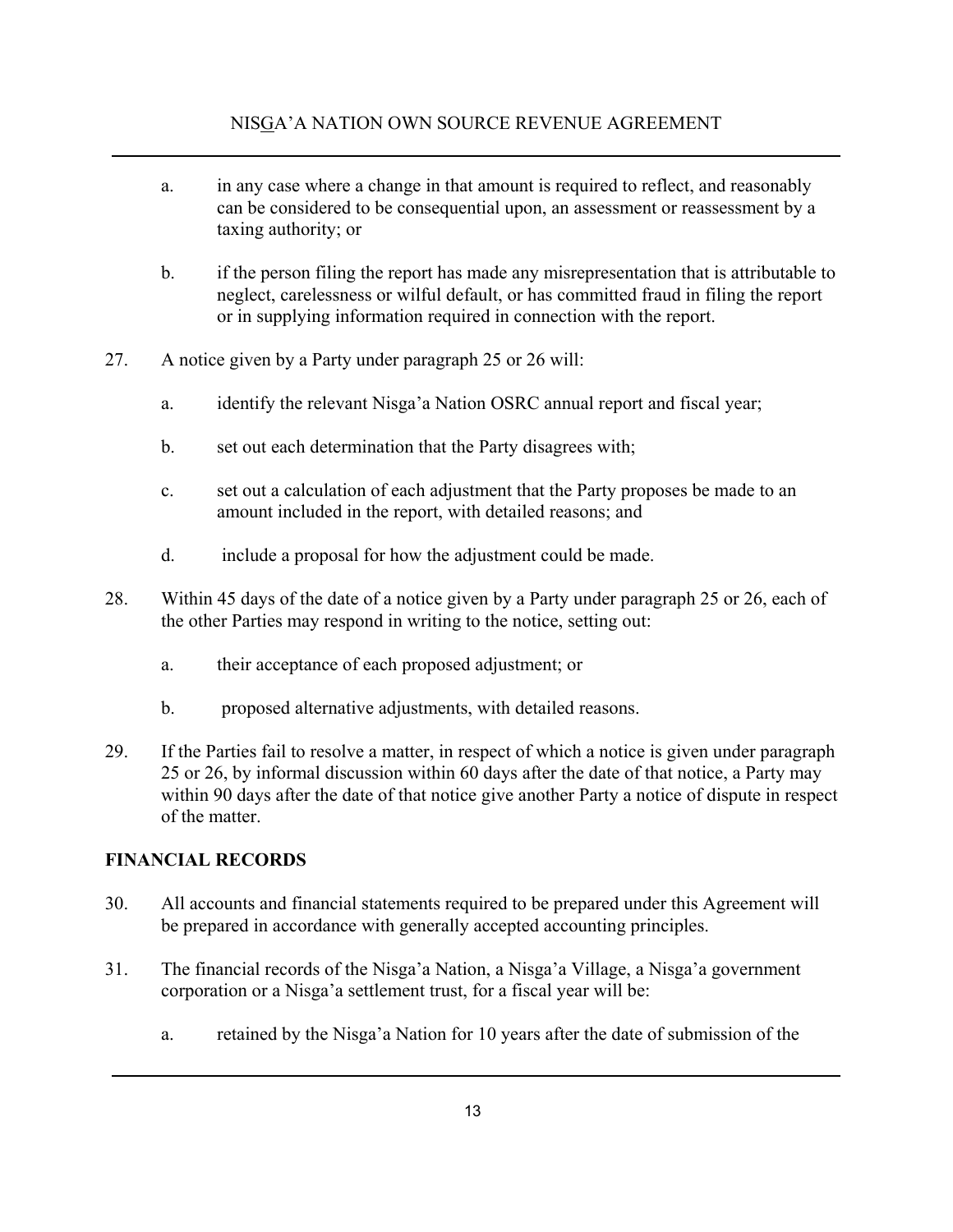Nisga'a Nation OSRC annual report for the fiscal year to Canada and British Columbia under paragraph 23; and

b. made available to Canada and British Columbia at the principal administration offices of the Nisga'a Nation for inspection, on a confidential basis, within 30 days of receipt of a request from Canada or British Columbia to inspect the records.

### **TRIPARTITE FINANCE COMMITTEE**

- 32. A Tripartite Finance Committee will be:
	- a. established by the Parties as soon as practicable after the effective date;
	- b. composed of one member designated by each Party; and
	- c. kept in place throughout the term of this Agreement.
- 33. The members of the Tripartite Finance Committee will:
	- a. meet at least once a year to carry out an annual review of this Agreement;
	- b. if they all agree, recommend in writing to the Parties any changes to this Agreement;
	- c. do such things as are appropriate to facilitate the resolution of any problems that arise in respect of this Agreement;
	- d. during the eighth and fifteenth years of this Agreement, carry out a comprehensive review of this Agreement; and
	- e. do such other things relating to this Agreement as the Parties may agree from time to time to be appropriate.
- 34. A Tripartite Finance Committee member may bring resource persons to meetings as they consider appropriate to assist in fulfilling their responsibilities under this Agreement.

### **DISPUTE RESOLUTION**

35. The Parties desire and expect that a dispute arising from this Agreement will be resolved by informal discussion between the disputing Parties.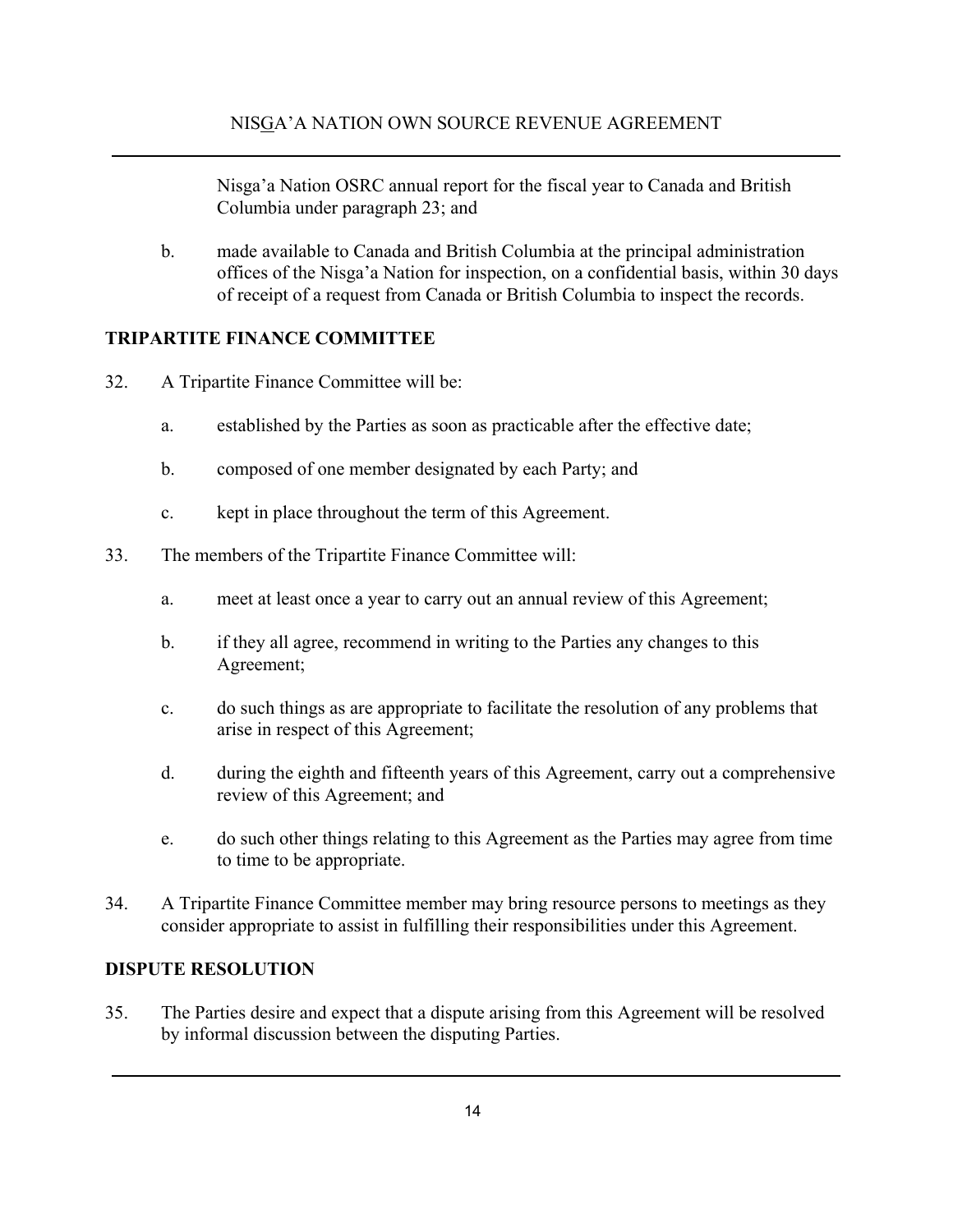- 36. If the dispute is not resolved by informal discussion within 60 days of a Party notifying another Party of the dispute, it will be referred to the Tripartite Finance Committee.
- 37. If the Tripartite Finance Committee fails to resolve a dispute within 45 days of the dispute being referred to it, or a longer period if the Parties agree, the dispute will be dealt with under the Dispute Resolution Chapter and, for greater certainty, the dispute will be considered to be a dispute for the purposes of that Chapter.
- 38. The discussions in paragraphs 35 to 37 will be considered to be "collaborative negotiations" for the purposes of the Dispute Resolution Chapter.

### **INFORMATION EXCHANGE, GENERAL PROVISION**

39. The Parties will share information as required for the purposes of implementing and monitoring this Agreement and to facilitate the negotiation of future own source revenue agreements.

### **TERM**

- 40. The term of this Agreement:
	- a. starts on the effective date; and
	- b. subject to paragraph 41, ends at the end of the fiscal year during which the 12th anniversary of that effective date occurs.
- 41. Unless a Party provides each of the other Parties, no less than fifteen months before the term of this Agreement, as extended from time to time under this paragraph, ends under subparagraph 40(b), with a notice to end this Agreement, the time at which the term of this Agreement ends under subparagraph 40(b) will be extended by two years.
- 42. For greater certainty, paragraphs 40 and 41 are intended to result in the term of this Agreement continuing unless a Party provides notice under paragraph 41 to end this Agreement.

# **SUBSEQUENT OWN SOURCE REVENUE AGREEMENT**

43. At least one year before the end of the term of this Agreement, Canada, British Columbia and the Nisga'a Nation will begin negotiating the next own source revenue agreement.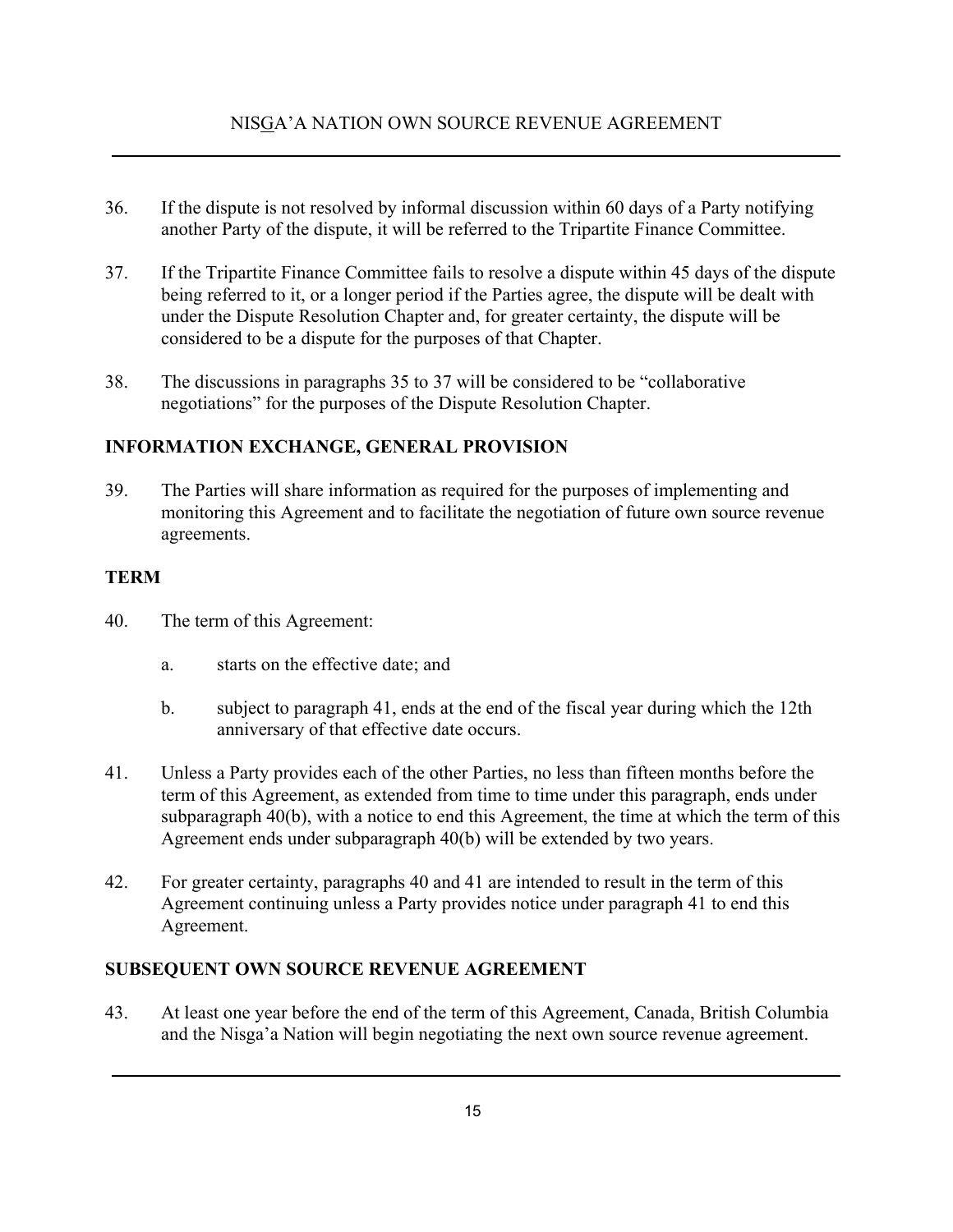44. If the Parties do not reach a further own source revenue agreement by the end of the term of this Agreement, this Agreement will continue in effect for a period of two years from the end of the term of this Agreement while they attempt to reach the further own source revenue agreement.

### **SCHEDULE DESCRIPTION**

45. The following Schedules are attached to and form part of this Agreement:

| Schedule | <b>Description</b>                                          |
|----------|-------------------------------------------------------------|
| A        | Calculation of the Composite Tax Rate                       |
| B        | Nisga'a Nation Own Source Revenue Capacity Annual<br>Report |

46. The following Schedule is attached to this Agreement for convenience only, does not form part of this Agreement and in no way defines, limits, alters or enlarges the scope or meaning of any provision of this Agreement:

| <b>Schedule</b> | <b>Description</b>     |
|-----------------|------------------------|
| C               | <b>Technical Notes</b> |

### **AMENDMENT**

47. Any amendment to this Agreement must be in writing and executed by all Parties.

### **NO IMPLIED WAIVER**

- 48. No term or condition of this Agreement, or performance by a Party of a covenant under this Agreement, will be deemed to have been waived unless the waiver is in writing and signed by the Party or Parties giving the waiver.
- 49. No written waiver of a term or condition of this Agreement, of performance by a Party of a covenant under this Agreement, or of default by a Party of a covenant under this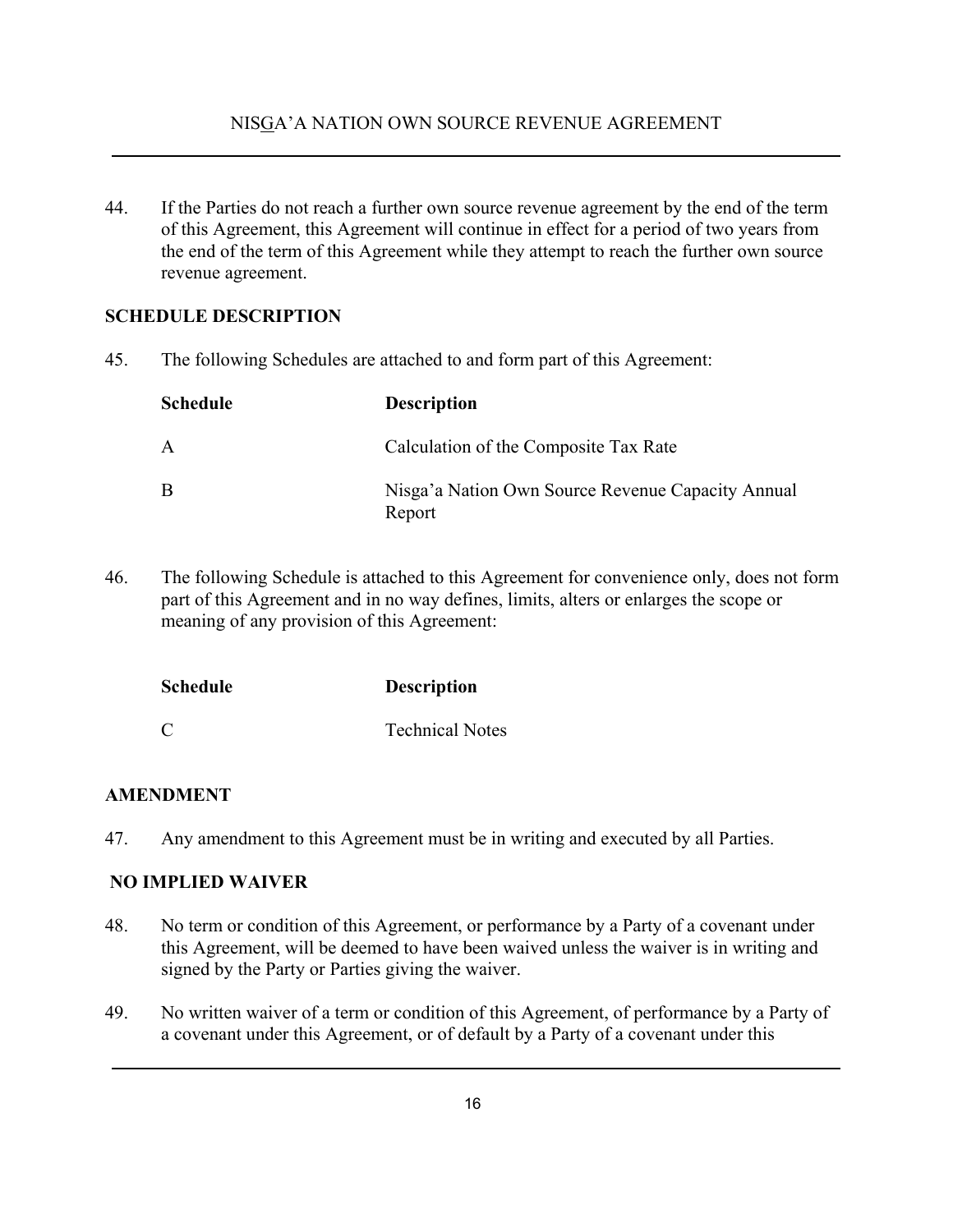Agreement, will be deemed to be a waiver of any other covenant, term or condition, or of any subsequent default.

### **FURTHER ASSURANCES**

50. The Parties will execute any other documents and do any other things that may be necessary to carry out the intent of this Agreement.

### **INTERPRETATION**

- 51. In this Agreement:
	- a. unless it is otherwise clear from the context, "including" means "including, but not limited to", and "includes" means "includes, but is not limited to";
	- b. headings are for convenience only, do not form a part of this Agreement and in no way define, limit, alter or enlarge the scope or meaning of any provision of this Agreement;
	- c. a reference to a statute includes every amendment to it, every regulation made under it and any law enacted in substitution for it or in replacement of it;
	- d. unless it is otherwise clear from the context, a reference to a Schedule means a Schedule to this Agreement;
	- e. unless it is otherwise clear from the context, the use of the singular includes the plural, and the use of the plural includes the singular; and
	- f. all accounting terms have the meanings assigned to them under generally accepted accounting principles.
- 52. This Agreement does not form part of the Nisga'a Final Agreement.
- 53. This Agreement is not intended to be a treaty or a land claim agreement, and is not intended to recognize or affirm aboriginal or treaty rights, within the meaning of sections 25 and 35 of the *Constitution Act, 1982*.

### **TIME OF ESSENCE**

54. Time is of the essence in this Agreement .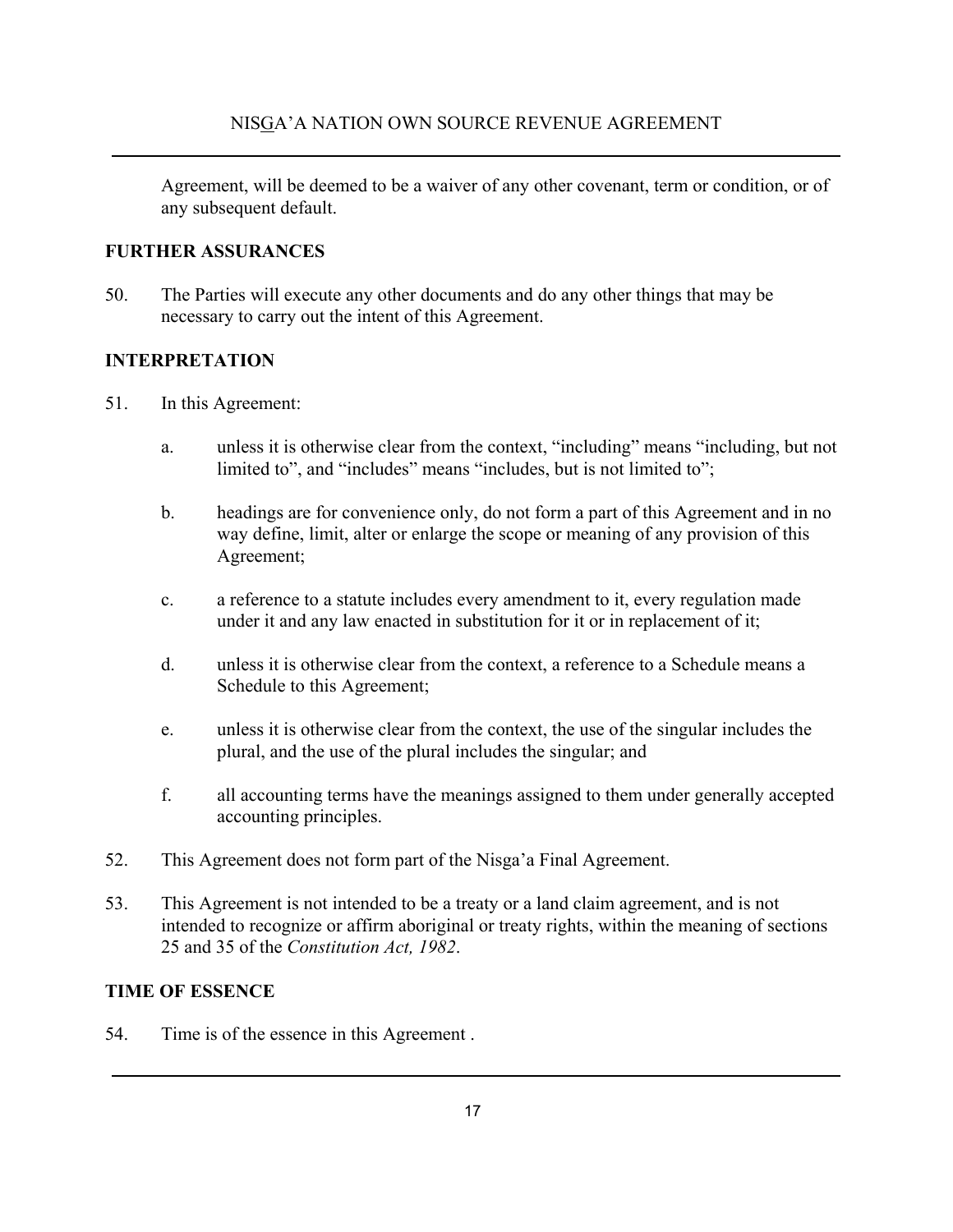### **SEVERABILITY**

55. If any part of this Agreement is declared or held invalid for any reason, the invalidity of that part will not affect the validity of the remainder which will continue in full force and effect and be construed as if this Agreement had been executed without the invalid portion.

### **ENUREMENT**

56. This Agreement will enure to the benefit of and be binding upon the Parties and their respective permitted assigns.

### **ASSIGNMENT**

57. Unless otherwise agreed by the Parties, this Agreement may not be assigned, either in whole or in part, by any Party to it.

### **NOTICES**

- 58. Unless otherwise provided, a notice, document, request, approval, authorization, consent or other communication (each a "communication") required or permitted to be given or made under this Agreement must be in writing and may be given or made in one or more of the following ways:
	- a. delivered personally or by courier;
	- b. transmitted by facsimile transmission; or
	- c. mailed by prepaid registered post in Canada.
- 59. A communication will be considered to have been given or made, and received:
	- a. if delivered personally or by courier, at the start of business on the next business day after the business day on which it was received by the addressee or a responsible representative of the addressee;
	- b. if sent by facsimile transmission and if the sender receives confirmation of the transmission, at the start of business on the next business day on which it was transmitted; or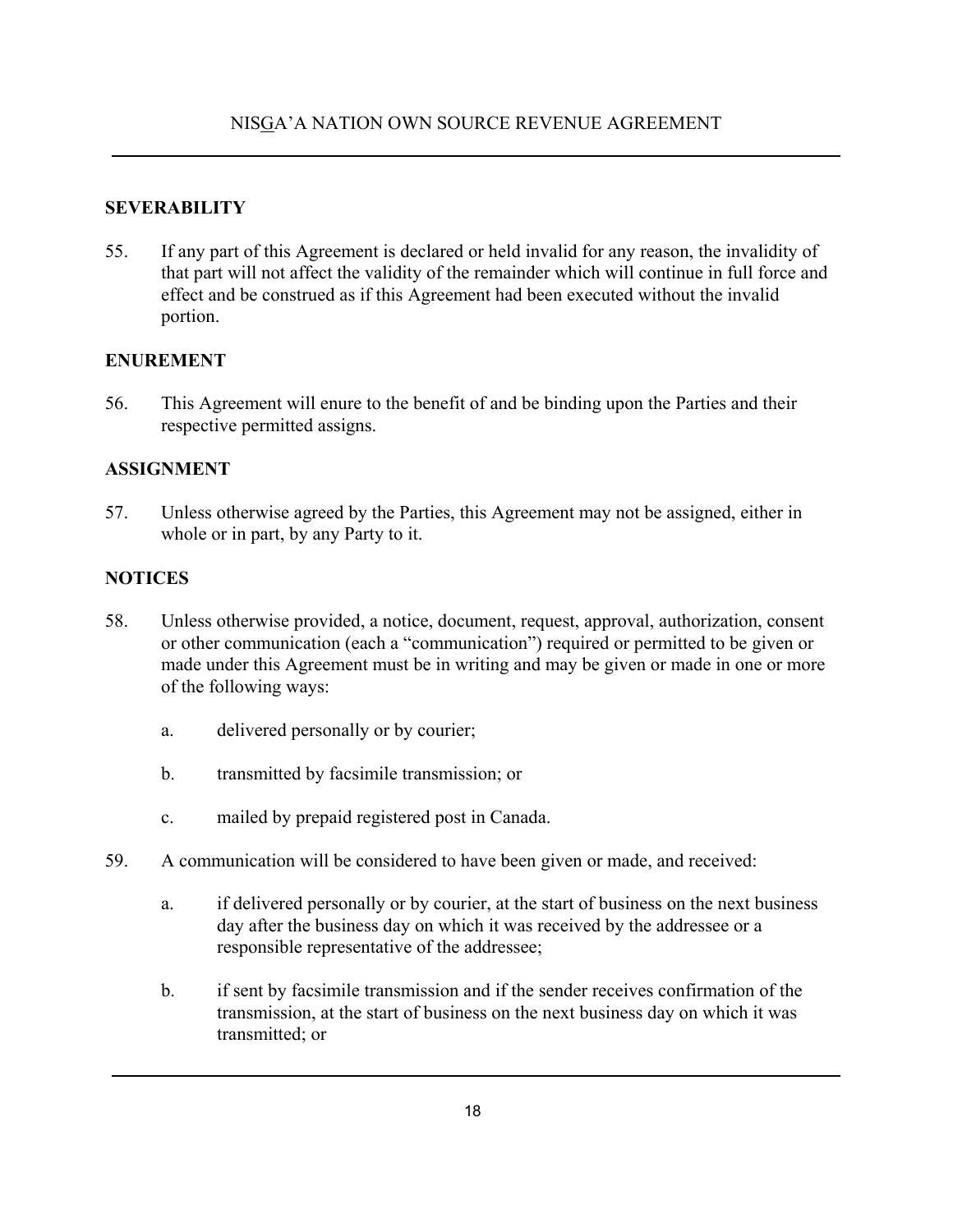- c. if mailed by prepaid registered post in Canada, when the postal receipt is acknowledged by the addressee.
- 60. A communication must be delivered, transmitted to the facsimile number or mailed to the address of the intended recipient set out below:

| For:       | Canada                                              |
|------------|-----------------------------------------------------|
| Attention: | Minister of Indian Affairs and Northern Development |
|            | House of Commons                                    |
|            | Confederation Building                              |
|            | Ottawa, Ontario                                     |
|            | K <sub>1</sub> A <sub>0</sub> A <sub>6</sub>        |
|            | Fax Number: (819) 953-4941                          |
|            |                                                     |

| For:       | <b>British Columbia</b>        |
|------------|--------------------------------|
| Attention: | Minister of Aboriginal Affairs |
|            | <b>Parliament Buildings</b>    |
|            | Victoria, British Columbia     |
|            | <b>V8V 1X4</b>                 |
|            | Fax Number: (250) 356-1124     |

| For:       | Nisga'a Nation                |
|------------|-------------------------------|
| Attention: | President                     |
|            | P.O. Box 231                  |
|            | New Aiyansh, British Columbia |
|            | VOJ 1A0                       |
|            | Fax Number: (250) 633-2367    |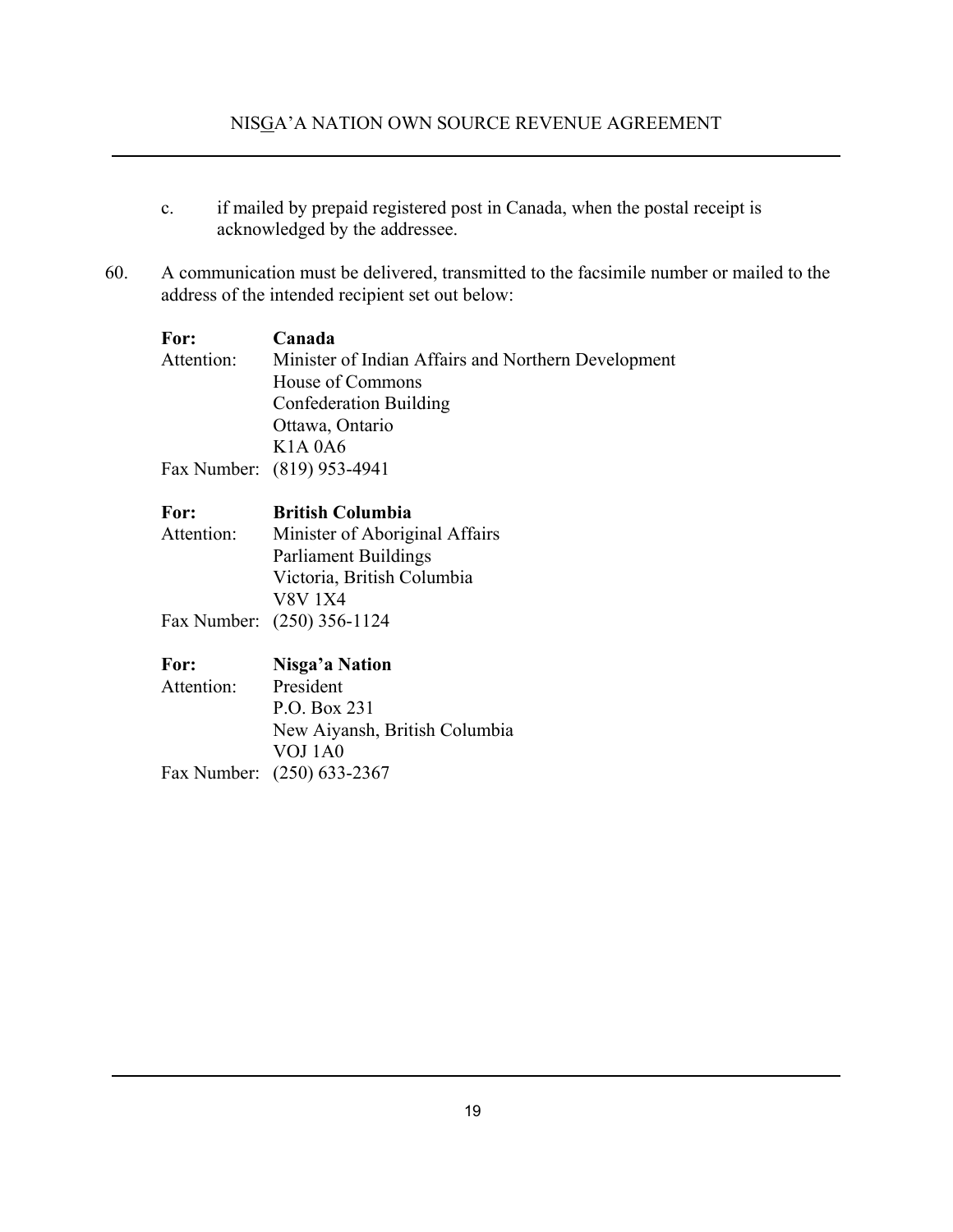61. A Party may change its address or facsimile number by giving a notice of the change to the other Parties in the manner set out above.

THIS AGREEMENT HAS BEEN EXECUTED as of the day and year first above written.

€

€

 $\lambda$ 

)

Ι

)

)

) ⟩  $\lambda$  $\mathcal{Y}$ 

**EXECUTED** in the presence of:

As to the signature of the Minister of Indian **Affairs and Northern Development** 

EXECUTED in the presence of:

HER MAJESTY THE QUEEN IN **RIGHT OF CANADA as represented** by the Minister of Indian Affairs and **Northern Development** 

Minister of Indian Affairs and Northern Development

HER MAJESTY THE QUEEN IN **RIGHT OF THE PROVINCE OF BRITISH COLUMBIA as represented** by the Minister of Aboriginal Affairs

Minister of Aboriginal Affairs

NISGA'A NATION as represented by the Nisga'a Lisims Government **Executive** 

Doctor Joseph Gosnell, President

As to the signature of the Minister of **Aboriginal Affairs** 

**EXECUTED** in the presence of:

As to the signature of Doctor Joseph Gosnell

 $\lambda$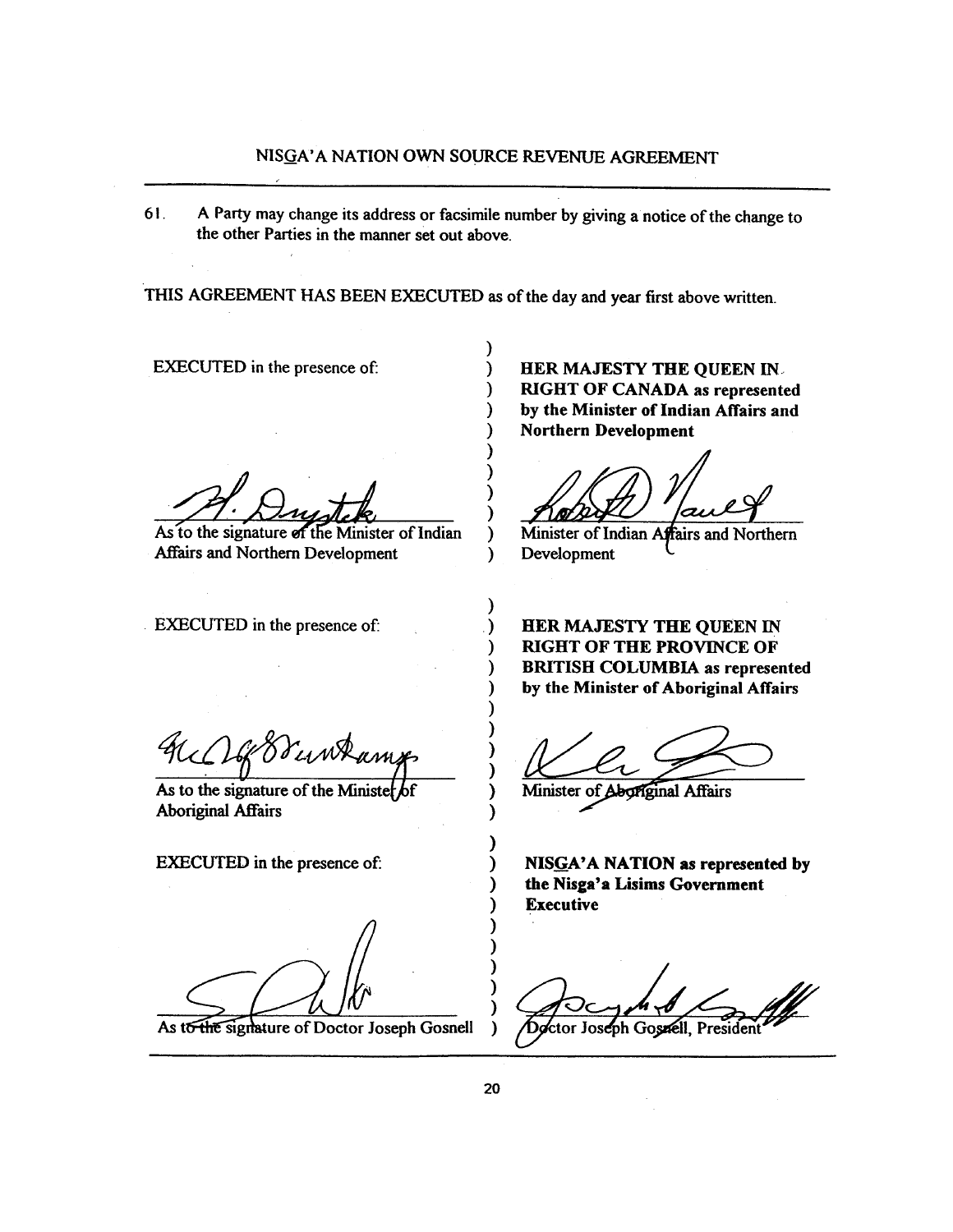### **Schedule A**

### **Calculation of Composite Tax Rate**

The composite tax rate ("CTR") in paragraph 14 of this Agreement, as calculated in Table 1, is determined as follows:

CTR= is the sum over (i) of  $C_i$ 

where:

- i is an income range as set out in Table 1;
- $C_i = A_i \times B_i;$
- $\bullet$  A<sub>i</sub> is the estimated percentage of Nisga'a Citizens having total annual incomes within income range (i) as set out in Table 1 column A; and
- $\bullet$  B<sub>i</sub> is the estimated combined marginal net tax rate applicable to income range (i) as determined in Table 2.

The composite tax rate will be calculated in accordance with this Schedule for the third and each subsequent fiscal financing agreement (FFA), using the latest available data as of the calculation date and will remain fixed for the duration of each FFA. It will be recalculated 90 days prior to the FFA.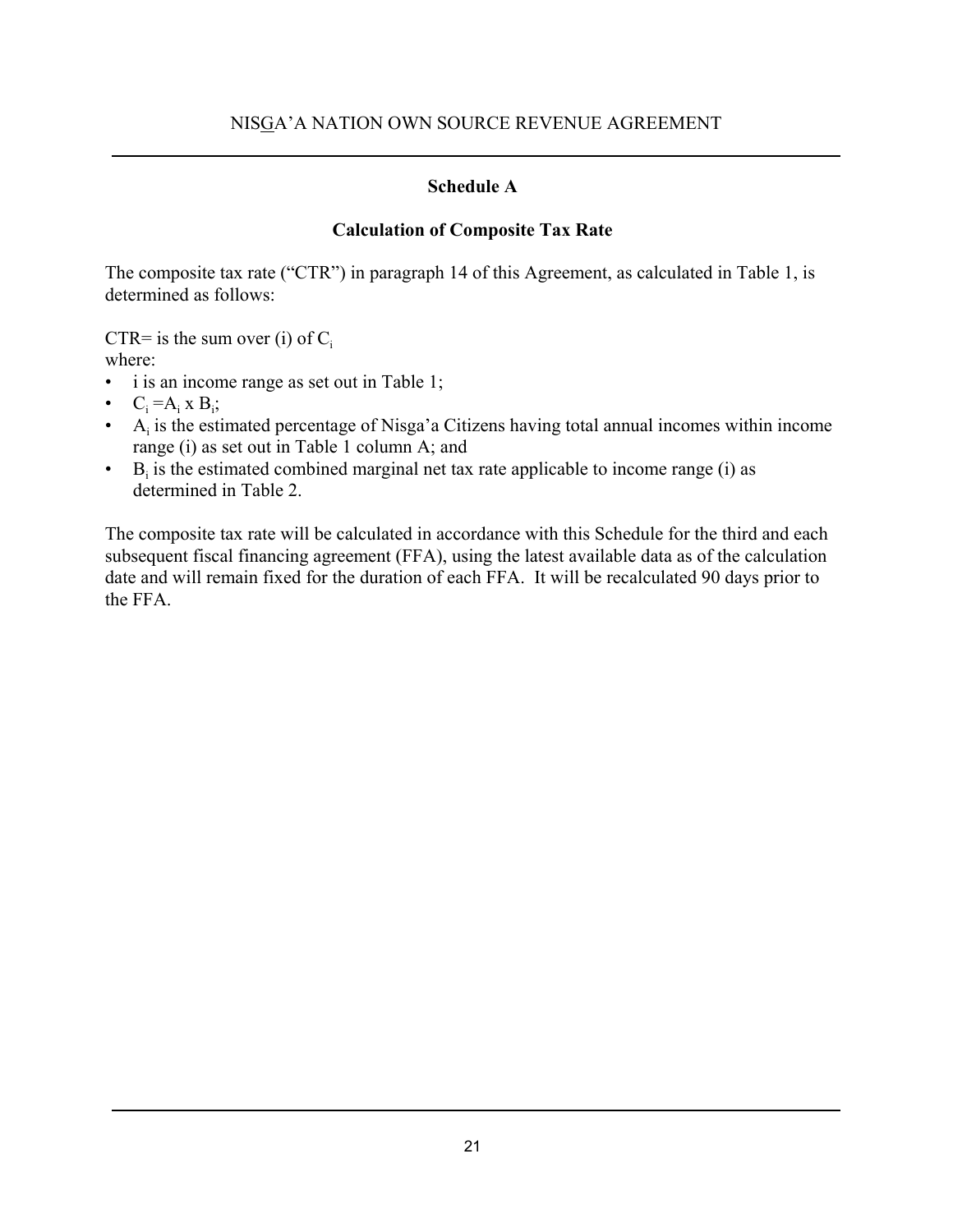|                                   | $\mathbf{A}$                                    | B                                | $\mathbf C$               |  |  |  |
|-----------------------------------|-------------------------------------------------|----------------------------------|---------------------------|--|--|--|
| <b>Income Range (i)</b><br>1999\$ | <b>Aboriginal Income</b><br><b>Distribution</b> | <b>Combined Marginal</b><br>Rate | <b>Product of A and B</b> |  |  |  |
| \$0-\$4,999                       | 55.2%                                           | 5.0%                             | 2.8%                      |  |  |  |
| \$5,000-\$9,999                   | 11.5%                                           | 20.5%                            | 2.4%                      |  |  |  |
| \$10,000-\$14,999                 | 8.7%                                            | 27.8%                            | 2.4%                      |  |  |  |
| \$15,000-\$19,999                 | 5.6%                                            | 31.4%                            | 1.7%                      |  |  |  |
| \$20,000-\$24,999                 | 4.5%                                            | 36.2%                            | 1.6%                      |  |  |  |
| \$25,000-\$29,999                 | 3.5%                                            | 44.6%                            | 1.6%                      |  |  |  |
| \$30,000-\$34,999                 | 2.5%                                            | 57.2%                            | 1.5%                      |  |  |  |
| \$35,000-\$39,999                 | 2.4%                                            | 56.5%                            | 1.4%                      |  |  |  |
| \$40,000-\$44,999                 | 1.7%                                            | 49.9%                            | 0.8%                      |  |  |  |
| \$45,000-\$49,999                 | 1.5%                                            | 48.5%                            | 0.7%                      |  |  |  |
| \$50,000+                         | 2.8%                                            | 48.5%                            | 1.3%                      |  |  |  |
|                                   | $CTR = sum over (i) of Ci$<br>18.2%             |                                  |                           |  |  |  |

Table 1 sets out the calculation of the composite tax rate.

### **Table 1**

Column A sets out  $A_i$ , the estimated percentage of British Columbia resident aboriginal people having total annual incomes, including government transfers, within each income range (i). The estimates are based on *British Columbia On and Off Reserve Aboriginal Income Distribution* data obtained from Statistics Canada Catalogue No.(94-325) for the most recent year available (1991). This information is adjusted to 1999. Future composite tax rate calculations will use income distribution data for Nisga'a citizens, if available at the time, and if the Parties agree.

If the composite tax rate is calculated when current income distribution data is not available either for British Columbia resident aboriginal people or Nisga'a citizens, the calculation will be prepared on the assumption that: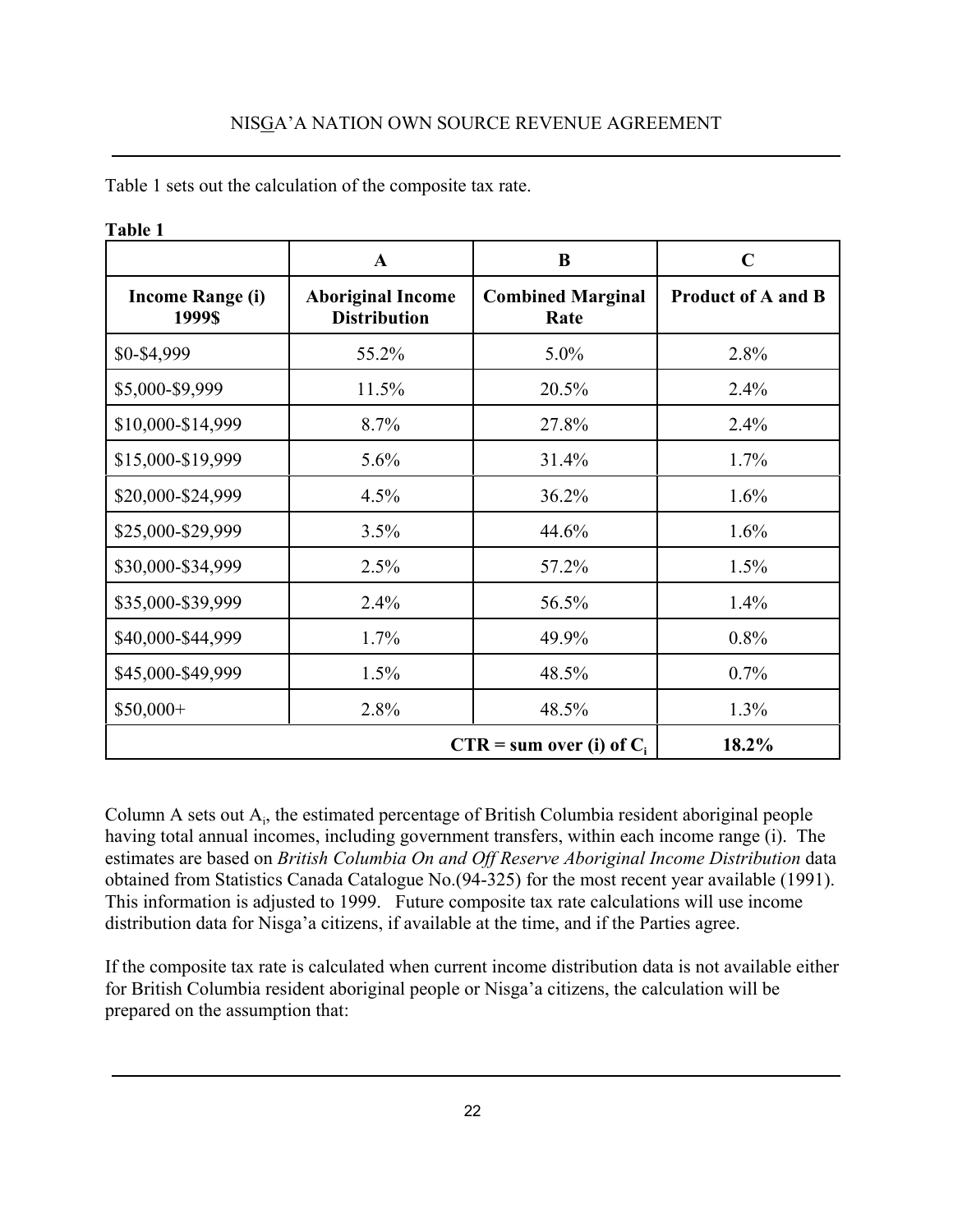- a. each  $A_i$  is the same as in the last preceding estimate:
- b. each income range (i) will be inflated in proportion to changes in the Final Domestic Demand Implicit Price Index for Canada, as most recently published at the time by Statistics Canada.

Column B sets out the combined marginal net tax rate  $B_i$  applicable to each income range (i), as determined from Table 2.

Column C sets out the composite tax rate  $C_i$  for each income range (i).  $C_i$  is the product of  $A_i$  and B<sub>i</sub>. The composite tax rate in paragraph 14 of this Agreement is the sum of column C.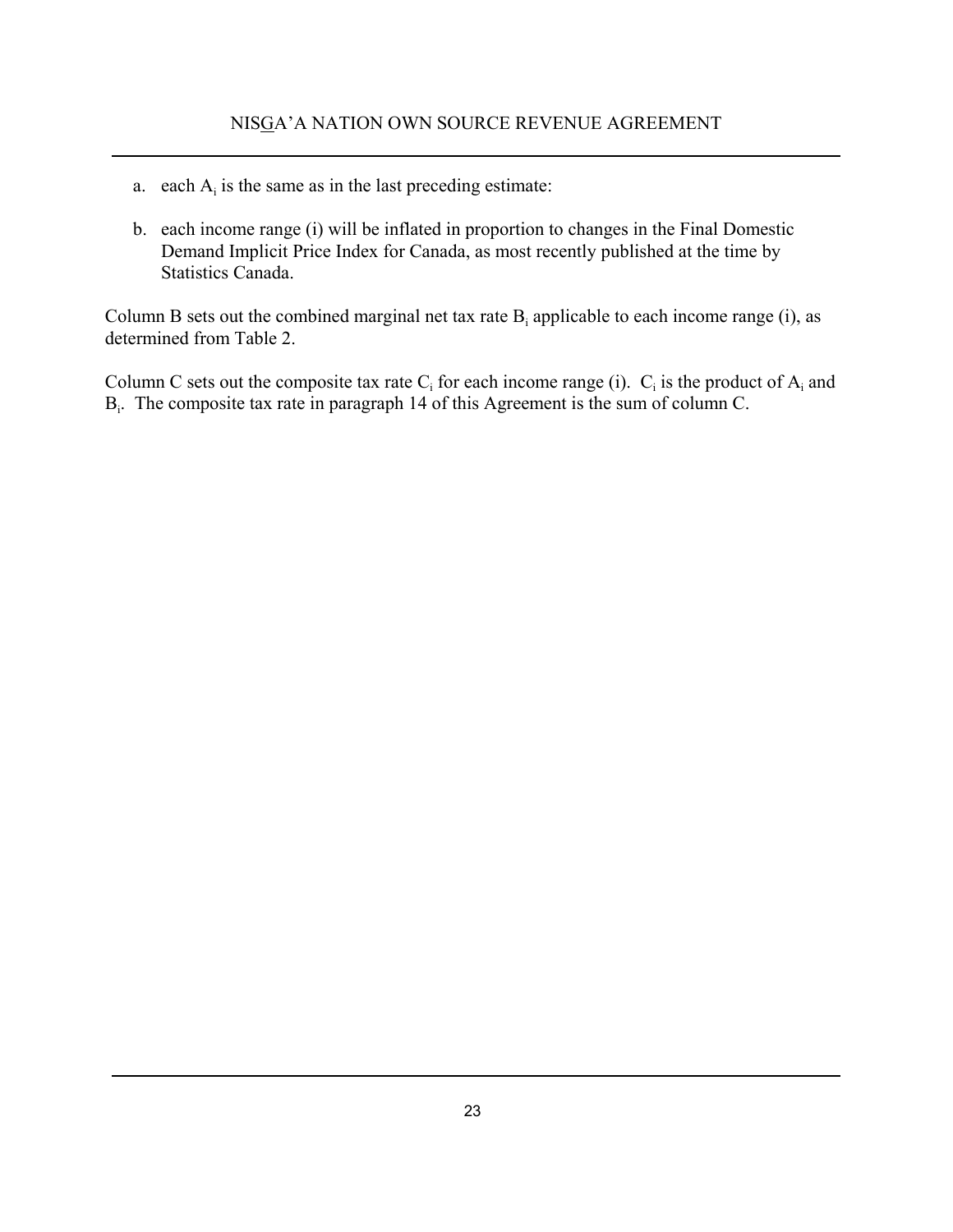### **Calculation of Combined Marginal Net Tax Rate**

Table 2 sets out the rates of tax and the rate of reduction in tax system credits and benefits, that apply in British Columbia to additional income earned by an individual in income range (i), based on tax policies in effect on December 31, 1997. The amount  $B_i$  is the sum of row (i) for income range (i). **Table 2**

|                                       |                                         |                                                       |                                                   | 1 adie <i>2</i>                                                 |                    |              |                                                                     |                                                               |
|---------------------------------------|-----------------------------------------|-------------------------------------------------------|---------------------------------------------------|-----------------------------------------------------------------|--------------------|--------------|---------------------------------------------------------------------|---------------------------------------------------------------|
|                                       |                                         | <b>Marginal Income Tax Rate</b><br>(1997 Rates)       |                                                   | <b>Marginal Transaction</b><br><b>Tax Rates</b><br>(1997 Rates) |                    |              | Tax Credit &<br><b>Benefit</b><br>Reduction<br>Rate<br>(1997 Rates) | <b>Combined</b><br>Marginal<br><b>Net Tax</b><br>Rate $(B_i)$ |
| <b>Income</b><br>Range (i)<br>1999 \$ | Federal<br><b>Income</b><br>Tax<br>(T1) | <b>BC</b><br><b>Income</b><br>$\text{Tax}(\text{T2})$ | Federal<br><b>Income</b><br><b>Surtax</b><br>(T3) | <b>GST</b><br>(T4)                                              | <b>PST</b><br>(T5) | Fuel<br>(T6) | (T7)                                                                |                                                               |
| \$0-\$4,999                           | $0.0\%$                                 | $0.0\%$                                               | $0.0\%$                                           | 3.0%                                                            | 2.0%               | $0.0\%$      | $0.0\%$                                                             | 5.0%                                                          |
| \$5,000-<br>\$9,999                   | 10.2%                                   | 5.2%                                                  | 0.3%                                              | 3.0%                                                            | 2.0%               | $0.0\%$      | $-0.2%$                                                             | 20.5%                                                         |
| \$10,000-<br>\$14,999                 | 17.0%                                   | 8.7%                                                  | 0.5%                                              | 3.0%                                                            | 2.0%               | 1.0%         | $-4.4%$                                                             | 27.8%                                                         |
| \$15,000-<br>\$19,999                 | 17.0%                                   | 8.7%                                                  | 0.5%                                              | 3.0%                                                            | 2.0%               | 1.0%         | $-0.8%$                                                             | 31.4%                                                         |
| \$20,000-<br>\$24,999                 | 17.0%                                   | 8.7%                                                  | 0.5%                                              | 3.0%                                                            | 2.0%               | 1.0%         | 4.0%                                                                | 36.2%                                                         |
| \$25,000-<br>\$29,999                 | 17.0%                                   | 8.7%                                                  | 0.5%                                              | 3.0%                                                            | 2.0%               | 1.0%         | 12.4%                                                               | 44.6%                                                         |
| \$30,000-<br>\$34,999                 | 24.2%                                   | 12.3%                                                 | 0.7%                                              | 3.0%                                                            | 2.0%               | 1.0%         | 14.0%                                                               | 57.2%                                                         |
| \$35,000-<br>\$39,999                 | 26.0%                                   | 13.3%                                                 | 0.8%                                              | 3.0%                                                            | 2.0%               | 1.0%         | 10.4%                                                               | 56.5%                                                         |
| \$40,000-<br>\$44,999                 | 26.0%                                   | 13.3%                                                 | 0.8%                                              | 3.0%                                                            | 2.0%               | 1.0%         | 3.8%                                                                | 49.9%                                                         |
| \$45,000-<br>\$49,999                 | 26.0%                                   | 13.3%                                                 | 0.8%                                              | 3.0%                                                            | 2.0%               | 1.0%         | 2.4%                                                                | 48.5%                                                         |
| $$50,000+$                            | 26.0%                                   | 13.3%                                                 | 0.8%                                              | 3.0%                                                            | 2.0%               | 1.0%         | 2.4%                                                                | 48.5%                                                         |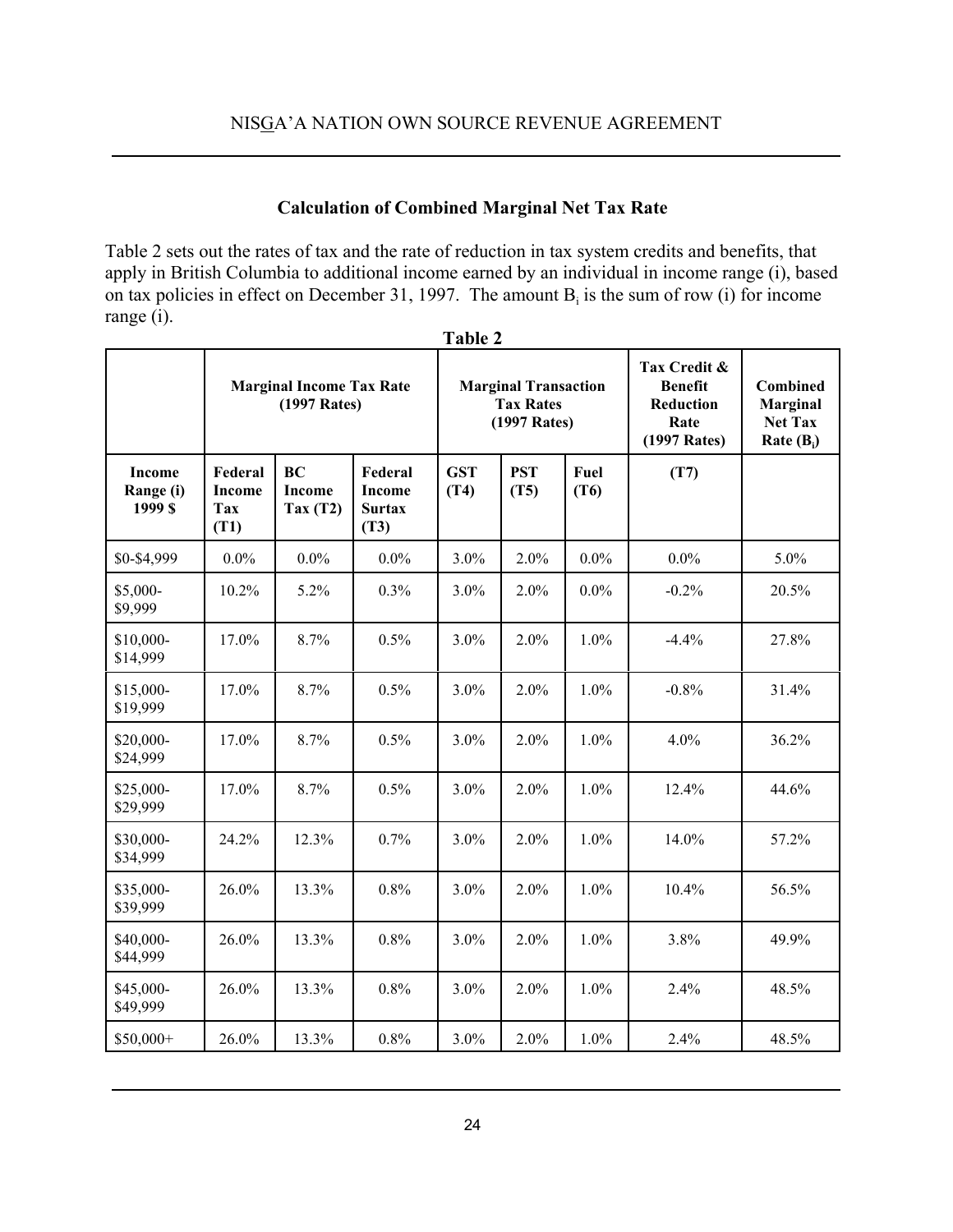The rates are determined by the rates and rules in effect under applicable federal and provincial laws, for individuals in each income range at the time of the calculation and the assumptions that are made with respect to those individuals as set out in this schedule. If a tax, tax credit or benefit is introduced, eliminated, or restructured, Table 2 will be adjusted to reflect that change in a manner consistent with the method used to estimate the other rates in the table.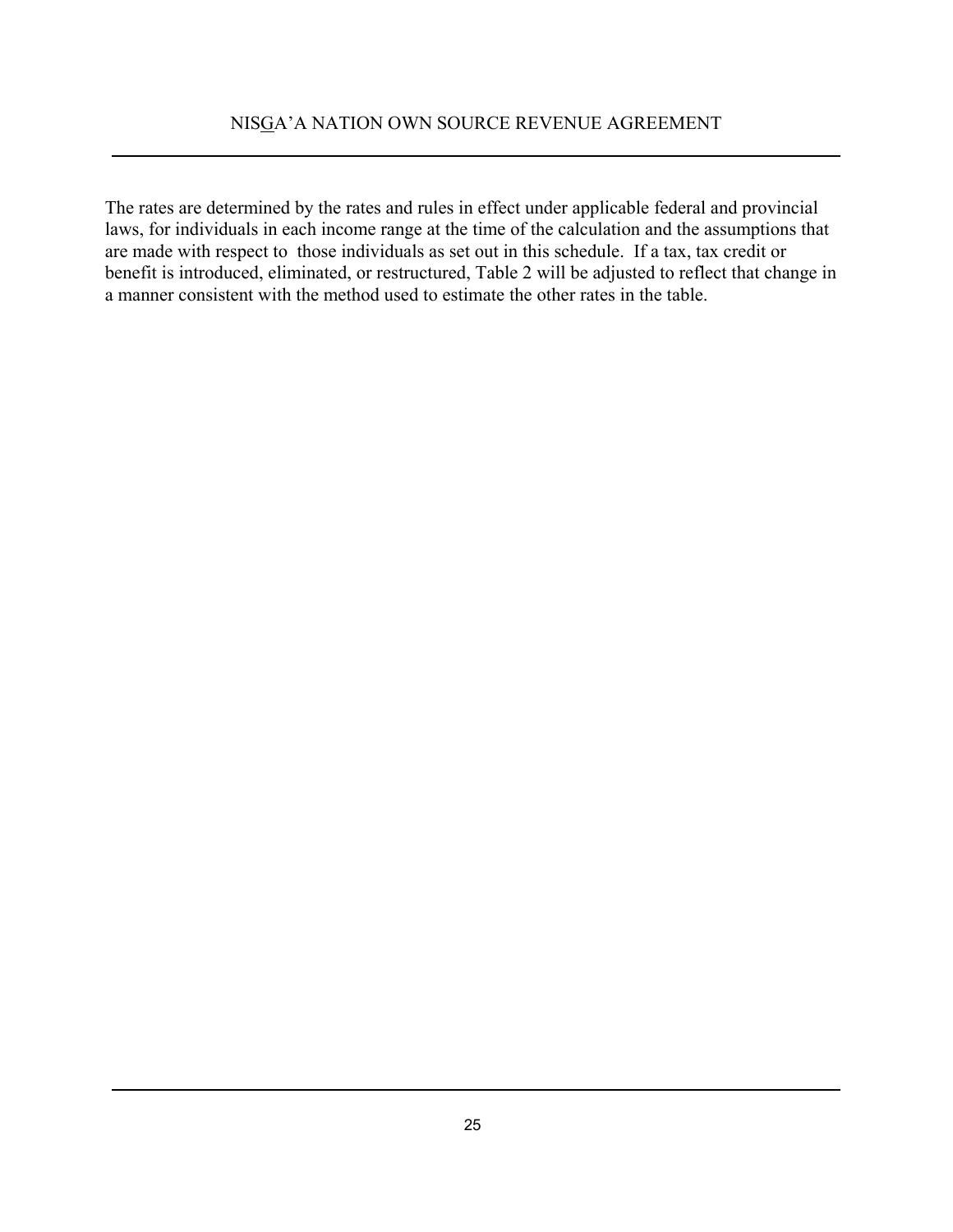The following paragraphs and tables outline how the rates in Table 2 were determined for each type of tax and benefit.

| Tax $(1997$ Rates) <sup>1</sup> | <b>Tax Category</b>                                                                                                                                    | <b>Tax Rate</b>                |  |  |
|---------------------------------|--------------------------------------------------------------------------------------------------------------------------------------------------------|--------------------------------|--|--|
| <b>Federal Income Tax</b>       | taxable income of \$7,000 to \$29,590 <sup>2</sup><br>taxable income of \$29,591 <sup>2</sup> 2 to \$59,180<br>taxable income greater than $$59,181^2$ | 17%<br>26%<br>29%              |  |  |
| <b>BC</b> Income Tax            | all income categories                                                                                                                                  | 51% of Federal Income Tax Rate |  |  |
| <b>Federal Income Surtax</b>    | all income categories                                                                                                                                  | 3% of Federal Income Tax Rate  |  |  |

<sup>1</sup> British Columbia marginal surtax rates will be added to Table 2 in future calculations if information is available which allows a reasonable estimate of the incomes and number of aboriginal people, or Nisga'a citizens where Nisga'a specific data are used in the calculation, who are subject to the surtax.

<sup>2</sup> In Table 2, the 26% (29%) federal income tax rate bracket was assumed to start at \$31,000 (\$64,000) rather than \$29,591 (\$59,181), in order to recognize that each income range (i) reflects total gross income, rather than taxable income, and to recognize that taxpayers can claim deductions to reduce the amount of gross income that is subject to tax.

| <b>Table 4 - Marginal Transaction Tax Rates</b> |
|-------------------------------------------------|
|-------------------------------------------------|

| <b>Transaction Tax (1997 Rates)</b> | Category                                           | <b>Marginal Rate</b> |
|-------------------------------------|----------------------------------------------------|----------------------|
| Goods and Services Tax ("GST")      | All income categories                              | $3.0\%$              |
| Provincial Sales Tax ("PST")        | All income categories                              | $2.0\%$              |
| Fuel Tax                            | Income \$10,000 and below<br>Income above \$10,000 | $0.0\%$<br>$1.0\%$   |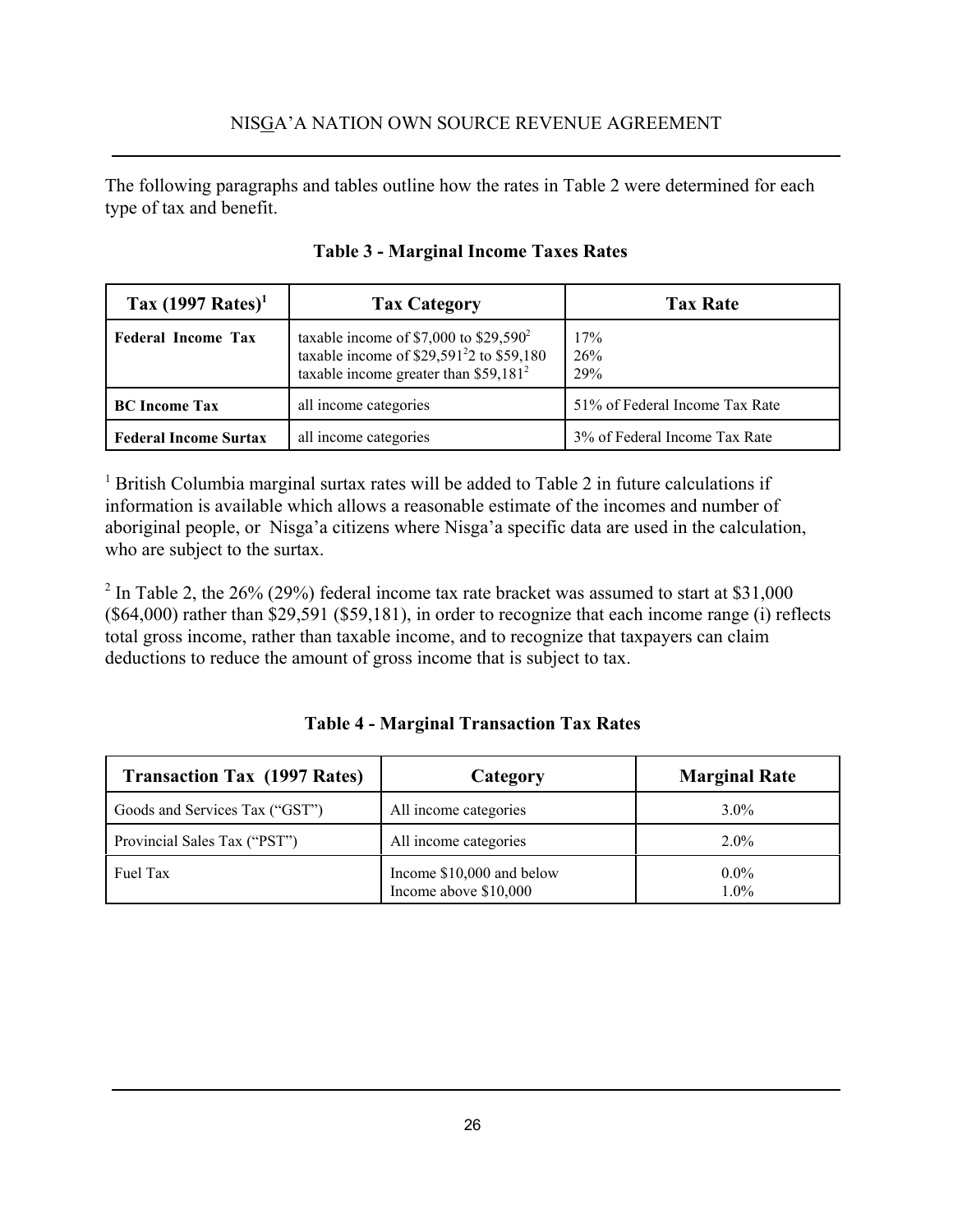### **GST**

The marginal rate of GST was derived as follows;

- 1. GST is **7%** and it is assumed that **65%** of goods and services are subject to GST.
- 2. It is assumed that 70% of each new dollar is disposable income. (\$0.70 of each new dollar is available to purchase goods and services and to pay the applicable GST). The amount of each new dollar that is spent on goods and services can be derived as follows: Total Purchases  $+ 0.07$  X Total Purchases  $= $0.70$ Total Purchases =  $0.07/1.07 = $0.65$

Therefore, **65%** of each new dollar is spent on goods and services.

3. Combine 1. and 2. to get the marginal rate of GST.  $7\%$  X 65%  $X$  65% = 3%

Note: It is recognized that incomes less than \$7,000 do not pay income tax so that 100% of each new dollar is disposable income. But, it is assumed that these individuals spend a greater portion of their incomes on items such as food and shelter which are not subject to GST. It is assumed that:

- 1. GST is 7% and 46% of goods and services are subject to GST
- 2. 100% of each new dollar is disposable income. The formula now becomes: Total Purchases  $+ 0.07$  X Total Purchases  $= $1.00$ Total Purchases =  $$1.00 / $1.07 = $0.93$ Therefore, 93% of each new dollar is spent on goods and services
- 3. Combining 1. and 2 yields the marginal rate of GST.  $7\%$  X 46% X 93% = 3%.

# **PST**

In Table 2, it is assumed that 2/3 of goods and services that are subject to GST also are subject to PST, which is 7%. Consequently, the marginal PST rate included in Table 2 is 2/3 of the marginal GST rate (i.e. 2/3 X 65% X 65% X 7%).

### **Fuel Tax**

In Table 2, it is assumed that 2.4% of each additional dollar of income is spent on fuel, based on the *Household Expenditure Survey for British Columbia, 1992*, and that federal excise tax and provincial motor fuel tax together represent 42% of the assumed expenditure.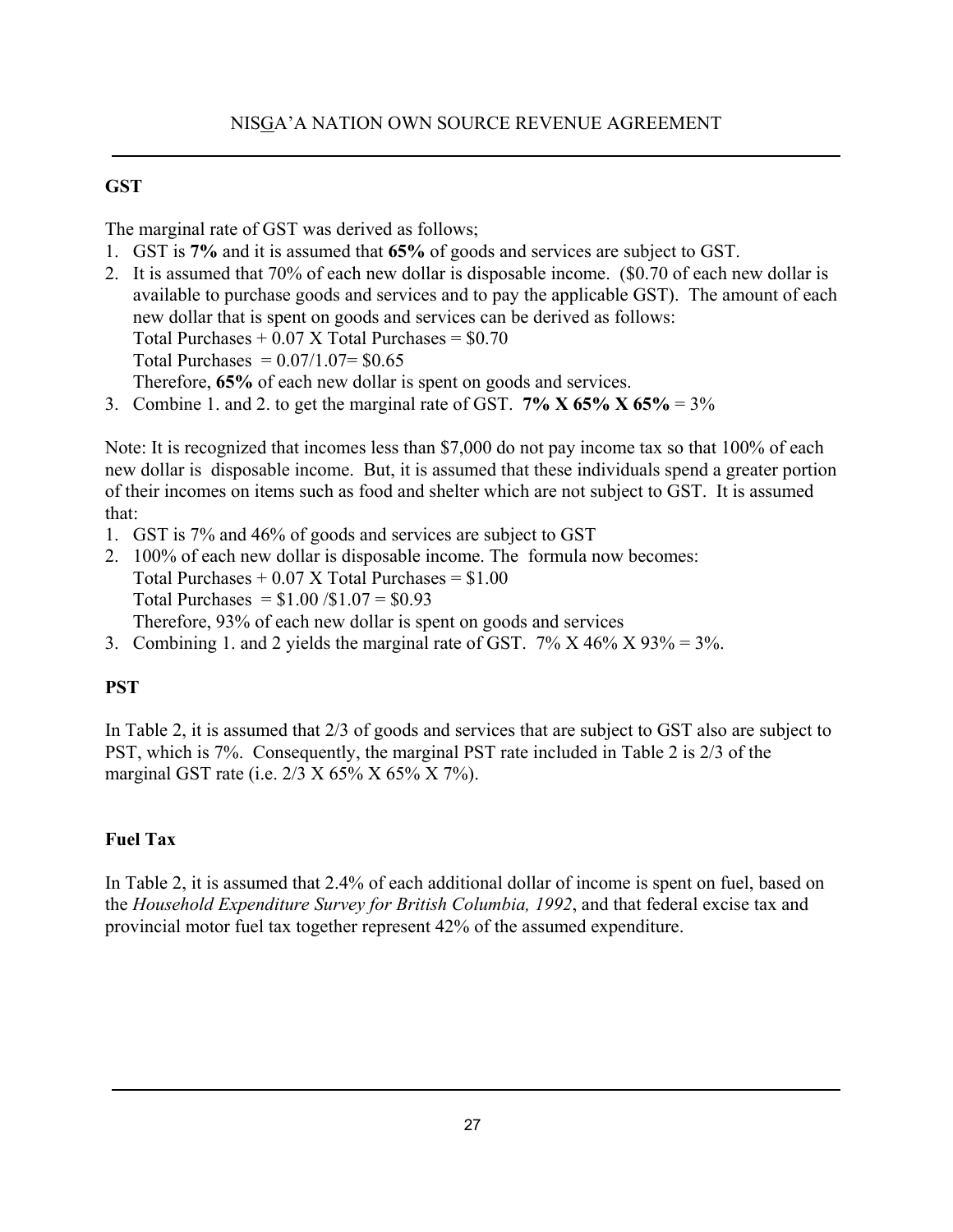| Income<br>Range (i)<br>1997\$ | Income<br>Supplement | <b>BC</b><br>Family<br><b>Bonus</b> | Child<br>Tax<br>Benefit | <b>PST</b><br>Credit | <b>GST</b><br>Credit | Combined<br>Rate 1 | Adjusted<br>Combined<br>Rate <sup>2</sup> |
|-------------------------------|----------------------|-------------------------------------|-------------------------|----------------------|----------------------|--------------------|-------------------------------------------|
| \$0-\$4,999                   | $-0.2%$              | $0.0\%$                             | $0.0\%$                 | $0.0\%$              | $-0.0\%$             | $-0.2%$            | $0.0\%$                                   |
| \$5,000-<br>\$9,999           | $-4.0\%$             | $0.0\%$                             | $0.0\%$                 | $0.0\%$              | $-0.4%$              | $-4.4%$            | $-0.2%$                                   |
| \$10,000-<br>\$14,999         | $-0.8%$              | $0.0\%$                             | $0.0\%$                 | $0.0\%$              | $0.0\%$              | $-0.8%$            | $-4.4%$                                   |
| \$15,000-<br>\$19,999         | $0.0\%$              | 3.0%                                | $0.0\%$                 | 1.0%                 | $0.0\%$              | $4.0\%$            | $-0.8%$                                   |
| \$20,000-<br>\$24,999         | 3.9%                 | 7.8%                                | $0.0\%$                 | 0.7%                 | 0.0%                 | 12.4%              | 4.0%                                      |
| \$25,000-<br>\$29,999         | 1.0%                 | 7.8%                                | 1.9%                    | $0.0\%$              | 3.3%                 | 14.0%              | 12.4%                                     |
| \$30,000-<br>\$34,999         | $0.0\%$              | 4.7%                                | 2.4%                    | $0.0\%$              | 3.3%                 | 10.4%              | 14.0%                                     |
| \$35,000-<br>\$39,999         | $0.0\%$              | $0.0\%$                             | 2.4%                    | $0.0\%$              | 1.4%                 | 3.8%               | 10.4%                                     |
| \$40,000-<br>\$44,999         | $0.0\%$              | $0.0\%$                             | 2.4%                    | $0.0\%$              | $0.0\%$              | 2.4%               | 3.8%                                      |
| \$45,000-<br>\$49,999         | $0.0\%$              | $0.0\%$                             | 2.4%                    | $0.0\%$              | $0.0\%$              | 2.4%               | 2.4%                                      |
| \$50,000+                     | $0.0\%$              | $0.0\%$                             | 2.4%                    | $0.0\%$              | 0.0%                 | 2.4%               | 2.4%                                      |

**Table 5 - Marginal Benefits Rates**

<sup>1</sup> Not all benefits are enjoyed by all members of society. In order to account for this, the marginal rates of each benefit were adjusted (multiplied) by the percentage of the British Columbia Aboriginal population who would qualify for it. For example, the Income Supplement is only available to lone parents and married couples with children. This group makes up 49.2% of the adult Aboriginal population in BC according Statistics Canada, based on the 1991 census. Therefore, the marginal rate of the income supplement (Table 7) is adjusted (multiplied) by 49.2% (Table 6) over each income category greater than \$4,999. In the \$0-\$4,999 income range, an estimated 20.8% were adults, as all children were assumed to earn \$4,999 or less, so the marginal rate of the Income Supplement in the this income category was multiplied by 10.2% (20.8% X 49.2%). This group makes up 49.23% of the adult Aboriginal population in BC according Statistics Canada, based on the 1991 census. Therefore, the marginal rate of the income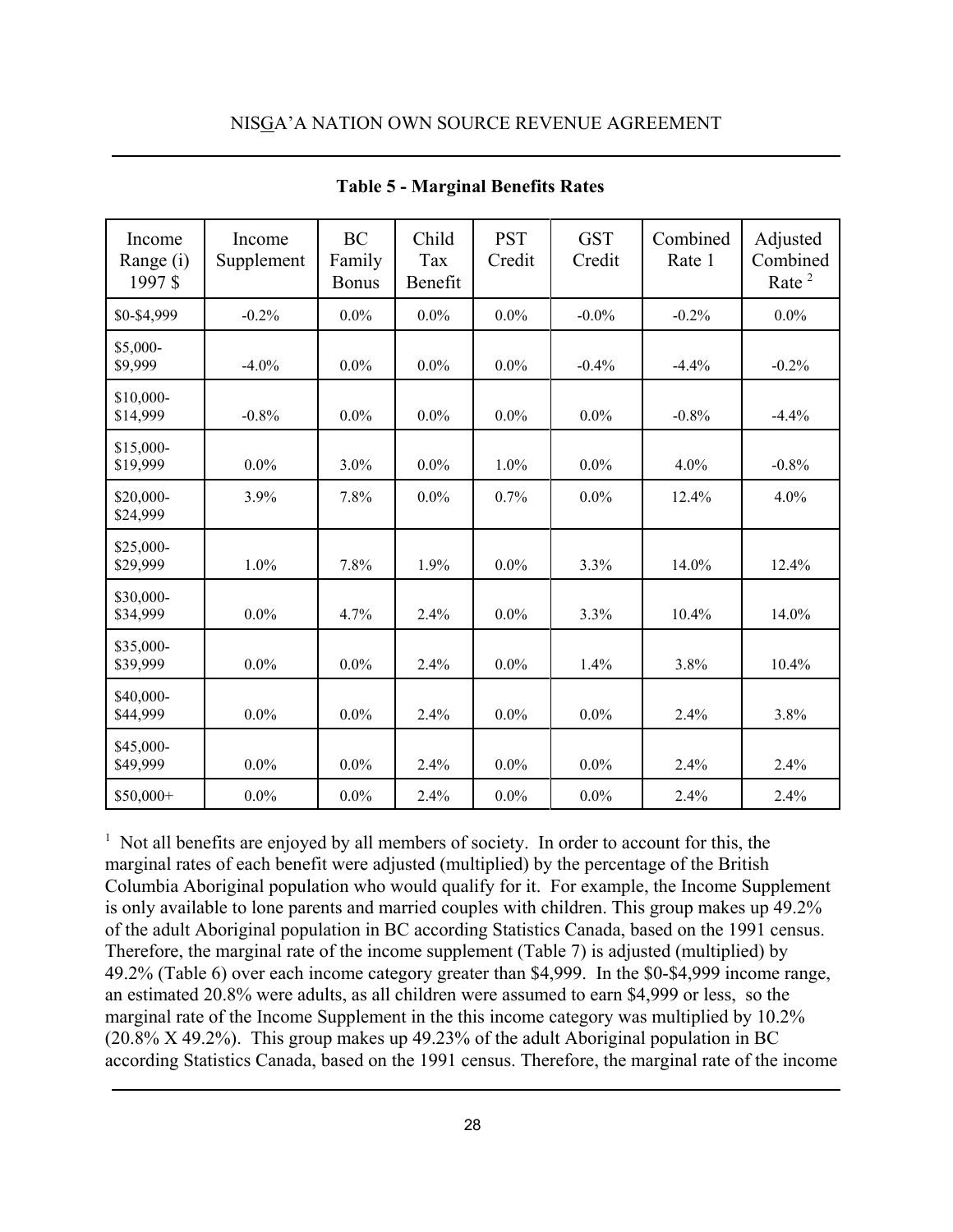supplement is adjusted (multiplied) by 49.23% over each income category greater than \$4,999.

2 Income ranges (i) include government transfers, and thus, do not adequately represent the thresholds at which the tax credit and benefit reductions occur in practice. The combined rate calculated for each income range (i) has been shifted to the next highest income range (i) to compensate for this factor.

The following chart is based on information from Statistics Canada for the Aboriginal population in British Columbia, based on the 1991 census.

| Category                 | <b>Percentage of Total Population</b> | <b>Percentage of Adult Population</b> |
|--------------------------|---------------------------------------|---------------------------------------|
| Couples without children | $10.7\%$                              | $19.1\%$                              |
| Couples with children    | $22.0\%$                              | 39.2%                                 |
| Lone Parents             | $5.6\%$                               | $10.1\%$                              |
| Non Family Person        | 17.8%                                 | 31.7%                                 |
| Children                 | 44.0%                                 | $0\%$                                 |

# **Table 6**

Each benefit is adjusted (multiplied) by the percentage of the adult population who is eligible to receive it. The following table outlines the assumptions made about each benefit.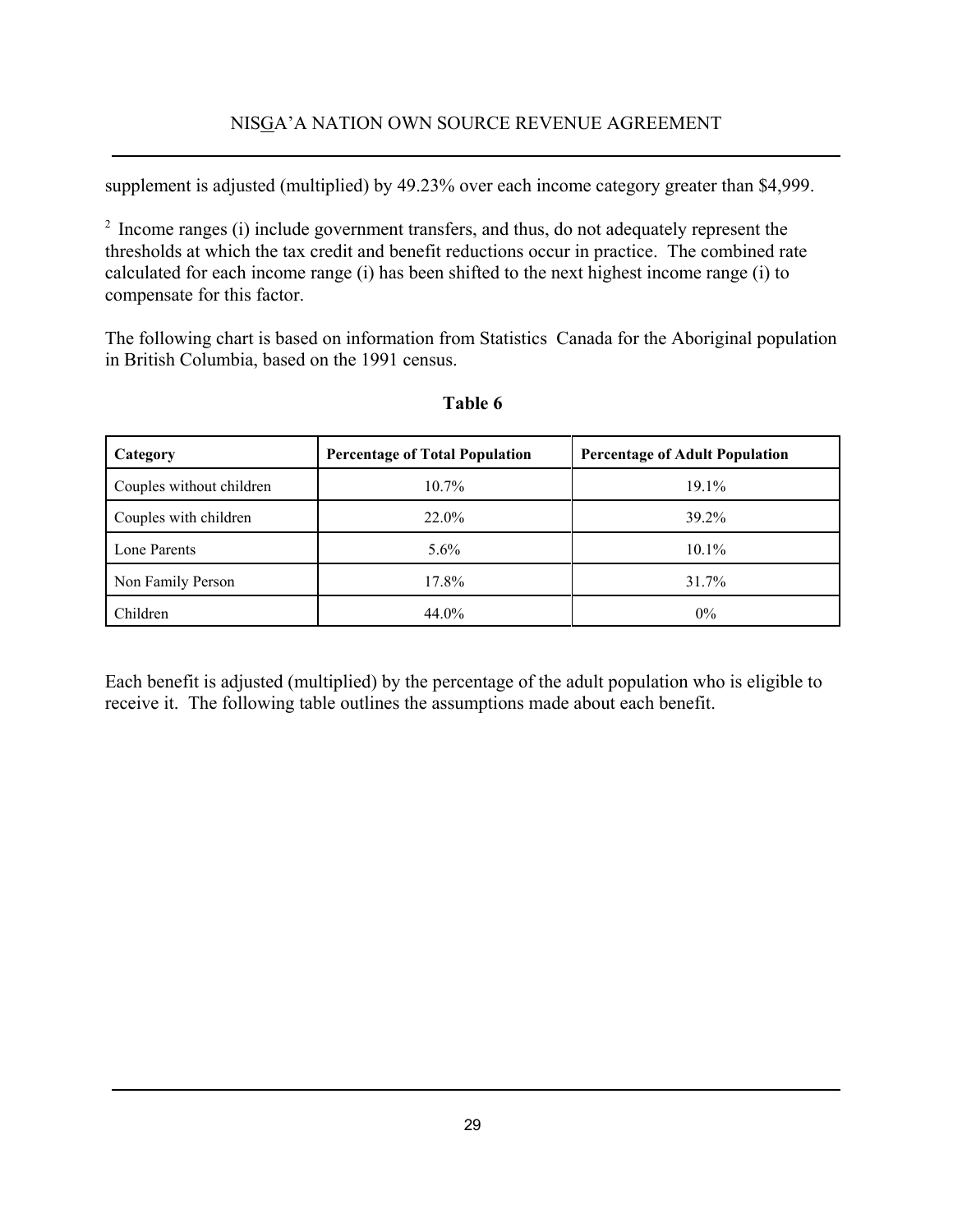# **Table 7**

| <b>Benefit</b>         | <b>Assumptions</b>                                                                                                                                                                                                                                                                                                                                                                                                                                                                                                                                                                                                                                                                                                                                                                                                                                                                                                                                                                                                                |
|------------------------|-----------------------------------------------------------------------------------------------------------------------------------------------------------------------------------------------------------------------------------------------------------------------------------------------------------------------------------------------------------------------------------------------------------------------------------------------------------------------------------------------------------------------------------------------------------------------------------------------------------------------------------------------------------------------------------------------------------------------------------------------------------------------------------------------------------------------------------------------------------------------------------------------------------------------------------------------------------------------------------------------------------------------------------|
| Income Supplement      | The supplement is \$500 or 8% of earned income in excess of \$3,750,<br>whichever is less. The supplement is reduced by 10% of income in excess of<br>\$20,921. This benefit is available to couples with children and lone parents.                                                                                                                                                                                                                                                                                                                                                                                                                                                                                                                                                                                                                                                                                                                                                                                              |
| <b>BC Family Bonus</b> | The maximum BC Family Bonus is \$1236 per year, per child under 18, for<br>families with incomes of \$18,000 or less. This benefit is reduced by 16% of<br>income in excess of \$18,000 for families with two children. Aboriginal<br>families are assumed to have 2 children. This benefit is available to couples<br>with children and lone parents.                                                                                                                                                                                                                                                                                                                                                                                                                                                                                                                                                                                                                                                                            |
| Child Tax Benefit      | The Child Tax Benefit pays an annual basic amount of \$1,020 per child.<br>This amount is reduced by 5% of incomes in excess of \$25,921 for families<br>with two children. Aboriginal families are assumed to have 2 children. This<br>benefit is available to couples with children and lone parents.                                                                                                                                                                                                                                                                                                                                                                                                                                                                                                                                                                                                                                                                                                                           |
| <b>PST</b> Credit      | The annual maximum credit is \$50 per adult family member. The full<br>amount is reduced by 2% of income in excess of \$15,000 for single<br>individuals and lone parents, and 5% for couples with incomes greater than<br>\$18,000. This is available to couples, with and without children, lone parents<br>and single individuals.                                                                                                                                                                                                                                                                                                                                                                                                                                                                                                                                                                                                                                                                                             |
| <b>GST</b> Credit      | Lone Parents receive \$199 plus an additional \$199 for the first child, \$105<br>for the second child and an additional \$105 phased in at 2% of income in<br>excess of \$3,750. The maximum amount is reduced by 5% of income in<br>excess of \$25,921. Lone parents are assumed to have 2 children.<br>Single individuals living alone receive \$199 plus an additional \$105 phased<br>in at 2% of income in excess of \$3750. The maximum amount is reduced by<br>5% for income in excess of \$25,931. It was assumed that half of non family<br>members are single and living alone.<br>Couples (with children) receive \$199 for each parent and \$105 for each<br>child. There is no phase in. The maximum amount is reduce by 5% for<br>incomes greater than \$25, 921. Couples are assumed to have 2 children.<br>Couples (without children) receive - \$199 for each parent. There is no phase<br>in. The maximum amount is reduced by 5% for income in excess of<br>\$25,921. Couples are assumed to have 2 children. |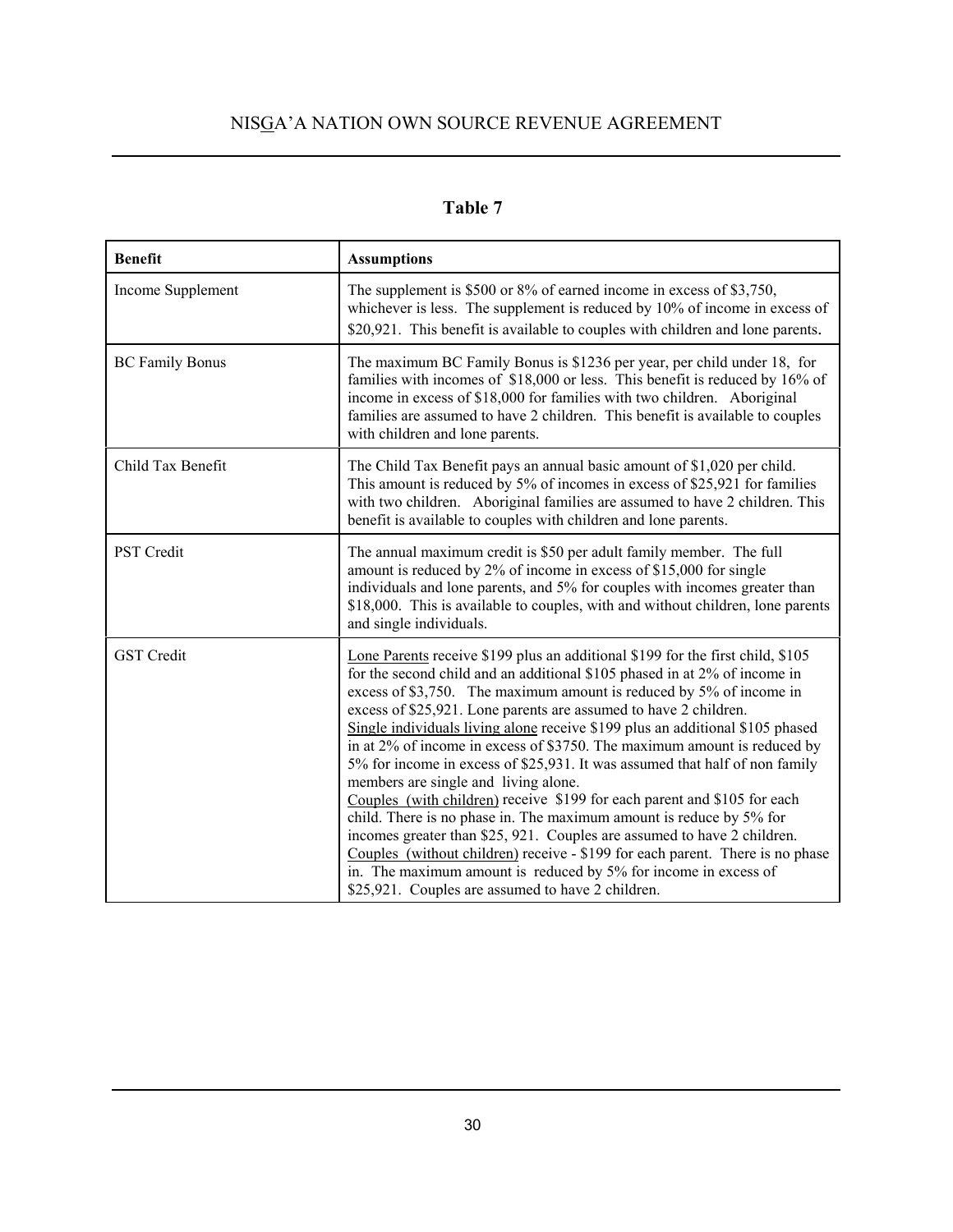### **Schedule B**

### **Nisga'a Nation Own Source Revenue Capacity Annual Report**

| (A) Estimated Nisga'a Nation OSRC amount for the particular year | 1998 |         | xxx                     |
|------------------------------------------------------------------|------|---------|-------------------------|
| Section 6 recognition percentage                                 |      |         | $0.00\%$                |
| Net Estimated Nisga'a Nation OSRC amount for the year            |      |         | $\mathbf{X} \mathbf{X}$ |
|                                                                  |      |         |                         |
| (B) Actual Nisga'a Nation OSRC amount for the fiscal year        | 1996 |         |                         |
| Commercial and investment Activities calculated tax [Section 7]  |      |         |                         |
| Description of Activity #1 of the Nisga'a Nation                 | x.xx |         |                         |
| Description of Activity #2 of the Nisga'a Nation                 | x.xx |         |                         |
| and so on for each activity of the Nisga'a Nation                | xxx  |         |                         |
| Description of Activity #1 of the Nisga'a Village #1             | x.xx |         |                         |
| Description of Activity #2 of the Nisga'a Village #2             | x.xx |         |                         |
| and so on for each activity for each Nisga'a Village             | x.xx |         |                         |
| Description of Government Corporation #1                         | x.xx |         |                         |
| Description of Government Corporation #2                         | x.xx |         |                         |
| and so on for each Government Corporation                        | xxx  |         |                         |
| Description of each combinations not elsewhere reported          | x.xx |         |                         |
| Description of each investment, fund or other financial account  | xxx  |         |                         |
| and so on                                                        |      | $x$ .xx |                         |
| Section 4(a) reduction                                           |      | (x,xx)  |                         |
| Net own source revenue capacity                                  |      |         | $S_{X,XX}$              |

31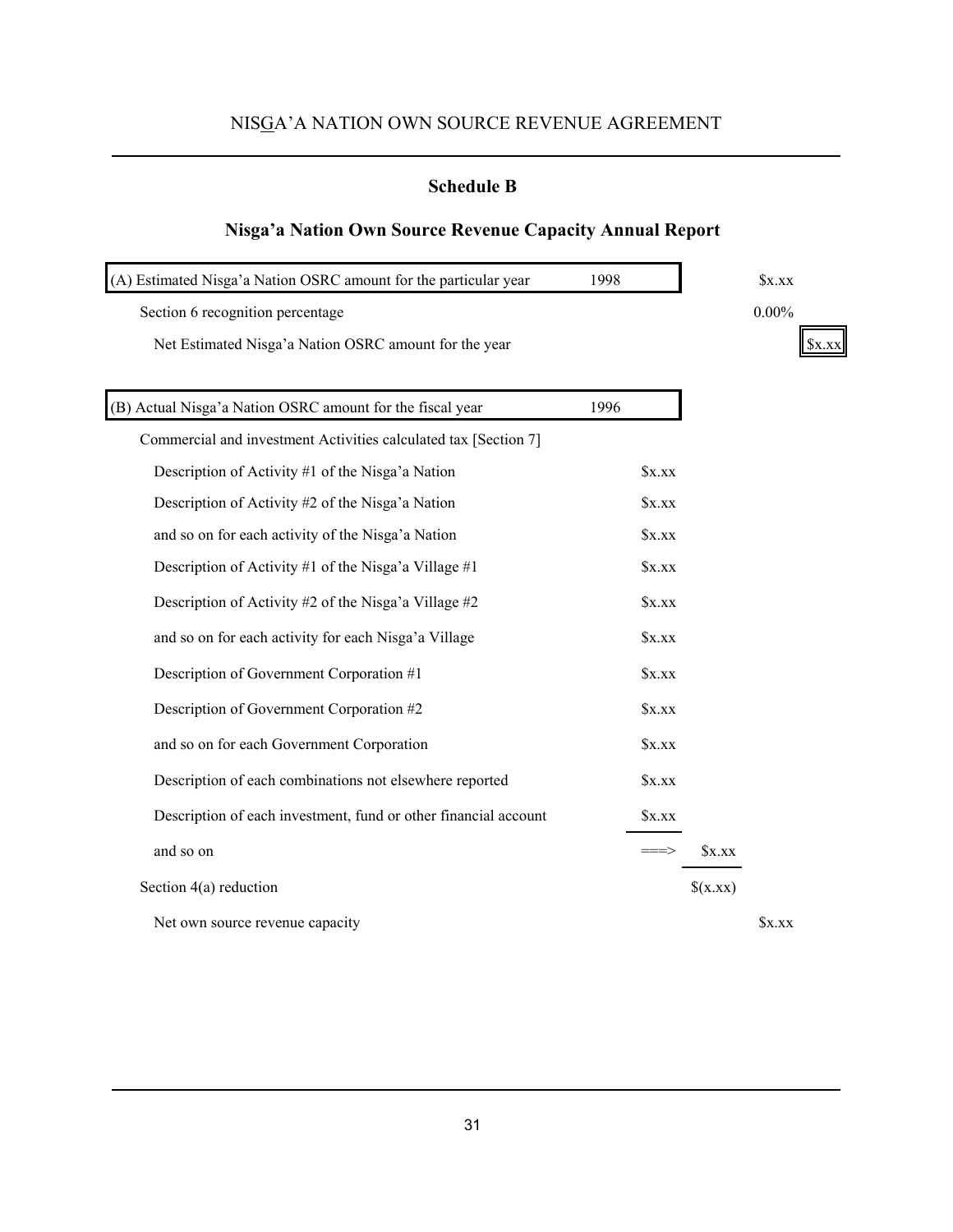| Nisga Taxes [Section 12]                                                        |                      |                    |        |            |
|---------------------------------------------------------------------------------|----------------------|--------------------|--------|------------|
| Description of Tax (e.g., property tax)                                         |                      | $x$ .xx            |        |            |
| Description of Tax (e.g., Canada-Nisga'a tax co-ordination<br>agreement #12345) |                      | x.xx               |        |            |
| And so on                                                                       |                      | x.xx               |        |            |
|                                                                                 |                      |                    |        | xxx        |
| Nisga'a Settlement Trust taxable income [Section 13]                            |                      |                    |        |            |
| Description of Settlement Trust #1                                              |                      | x,xx               |        |            |
| Description of Settlement Trust #2                                              |                      | x.xx               |        |            |
| and so on                                                                       |                      | xxx                |        |            |
|                                                                                 |                      | $=\equiv \equiv >$ | x.xx   |            |
| less: section $19(c)$ reduction                                                 |                      |                    | (x.xx) |            |
|                                                                                 |                      |                    | xxx    |            |
| Composite tax rate [Section 14(a)]                                              |                      |                    | 18.20% |            |
| Net own source revenue capacity                                                 |                      |                    |        | $S_{X,XX}$ |
|                                                                                 |                      |                    |        |            |
| Charges and Fees [Section 18]                                                   |                      |                    |        |            |
| Description of charge 1                                                         | x.xx                 |                    |        |            |
| Reasonable expenses incurred for charge 1                                       | (x,xx)               |                    |        |            |
|                                                                                 |                      | xxx                |        |            |
| Description of charge 2                                                         | x.xx                 |                    |        |            |
| Reasonable expenses incurred for charge 2                                       | (x,xx)               |                    |        |            |
|                                                                                 | ⇒                    | x.xx               |        |            |
| Description of fee 1                                                            | x.xx                 |                    |        |            |
| Reasonable expenses incurred for fee 1                                          | (x,xx)               |                    |        |            |
|                                                                                 | $=\equiv \equiv \gt$ | $x$ .xx            |        |            |
| and so on                                                                       |                      |                    |        |            |
|                                                                                 |                      |                    | x.xx   |            |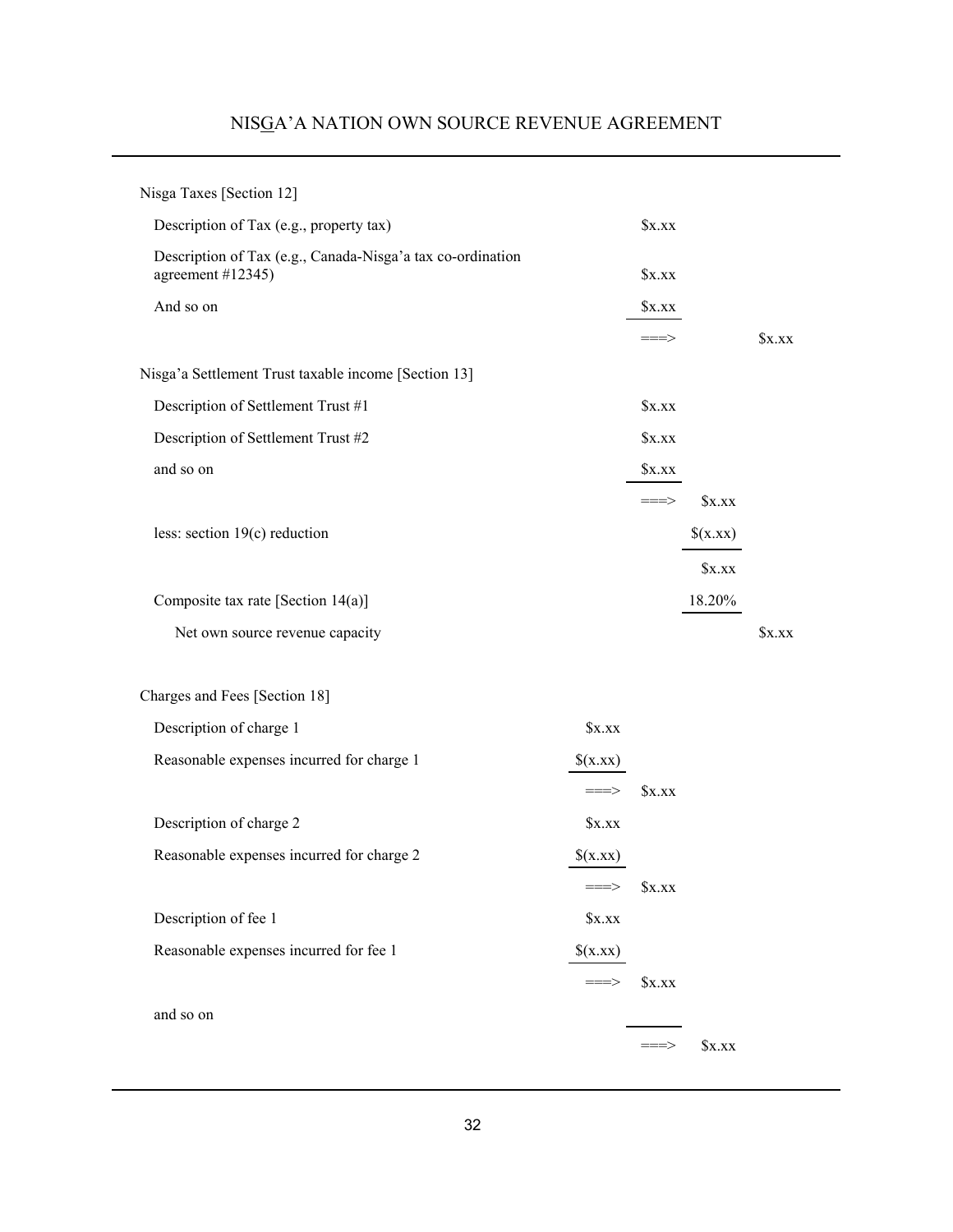| Inclusion Rate [Section 17]                                                  |      |         | 46.00% |          |        |
|------------------------------------------------------------------------------|------|---------|--------|----------|--------|
| Net own source revenue capacity                                              |      |         |        | xxx      |        |
| Other Nisga'a Revenues [Section 18]                                          |      |         |        |          |        |
| description of other revenue source #1                                       |      | $x$ .xx |        |          |        |
| description of other revenue source #2                                       |      | $x$ .xx |        |          |        |
| and so on                                                                    |      | x.xx    |        |          |        |
|                                                                              |      | ===>    | xxx    |          |        |
| Inclusion Rate [Section 17]                                                  |      |         | 46.00% |          |        |
| Net own source revenue capacity                                              |      |         |        | xxx      |        |
| Total Actual Nisga'a Nation OSRC                                             |      |         |        | x.xx     |        |
| Section 6 recognition percentage                                             |      |         |        | $0.00\%$ |        |
| Total net actual OSRC for the year                                           | 1996 |         |        | $x$ .xx  |        |
| less net estimated Nisga'a Nation OSRC for                                   | 1996 |         |        | (x,xx)   |        |
| Net addition (deduction) to be taken into account for the<br>particular year |      |         |        |          | \$X.X) |
| (C) Section 20 (c) & (e) addition (deduction)                                |      |         |        |          |        |
| Section 20 $(c)$                                                             |      | x.xx    |        |          |        |
| Section 20 (e)                                                               |      | x.xx    |        |          |        |
| Net Section 20 adjustment                                                    |      | ===>    |        |          | 5X.X)  |
| TOTAL ADDITION (DEDUCTION) TO NET TRANSFER (A+B+C)                           |      |         |        |          | xxx    |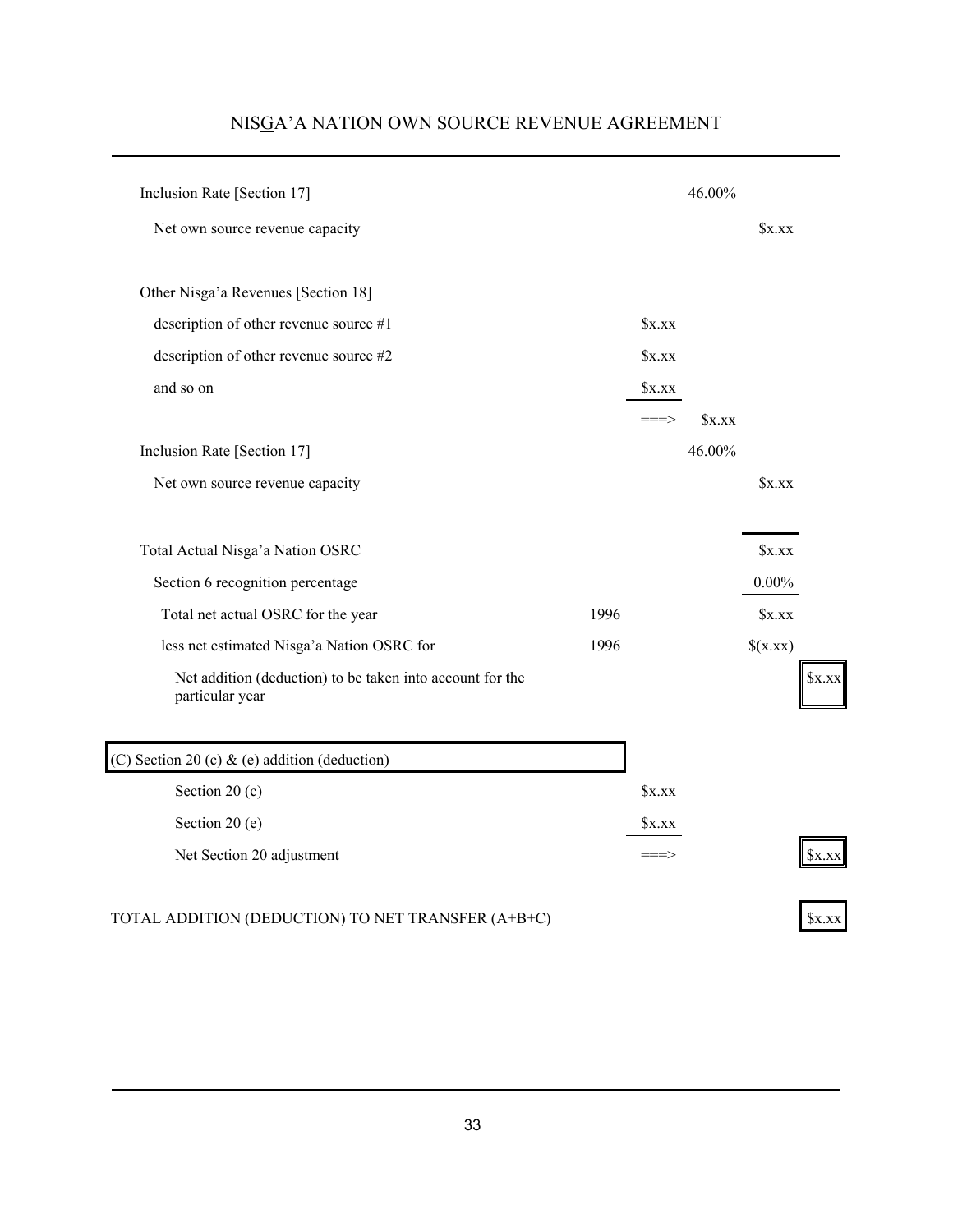| (D) Section 24 reporting                                        |       | Taxes<br>Calculated |
|-----------------------------------------------------------------|-------|---------------------|
| Commercial and investment Activities calculated tax [Section 7] |       |                     |
| Description of Activity #1 of the Nisga'a Nation                | x.xx  |                     |
| Description of Activity #2 of the Nisga'a Nation                | x.xx  |                     |
| and so on for each activity of the Nisga'a Nation               | x.xx  |                     |
| Description of Activity #1 of the Nisga'a Village #1            | x.xx  |                     |
| Description of Activity #2 of the Nisga'a Village #1            | x.xx  |                     |
| and so on for each activity for each Nisga'a Village            | x.xx  |                     |
| Description of Government Corporation #1                        | x.xx  |                     |
| Description of Government Corporation #2                        | x.xx  |                     |
| and so on for each Government Corporation                       | xxx   |                     |
| Description of each combinations not elsewhere reported         | x.xx  |                     |
| Description of each investment, fund or other financial account | xxx   |                     |
| and so on                                                       | x.xx  |                     |
|                                                                 |       | xxx                 |
|                                                                 |       |                     |
| OSR capacity for commercial and investment activities           | xxx   |                     |
| Section 24(a) & (b) determination                               | Sx.xx |                     |
| Difference                                                      |       | \$x.xx              |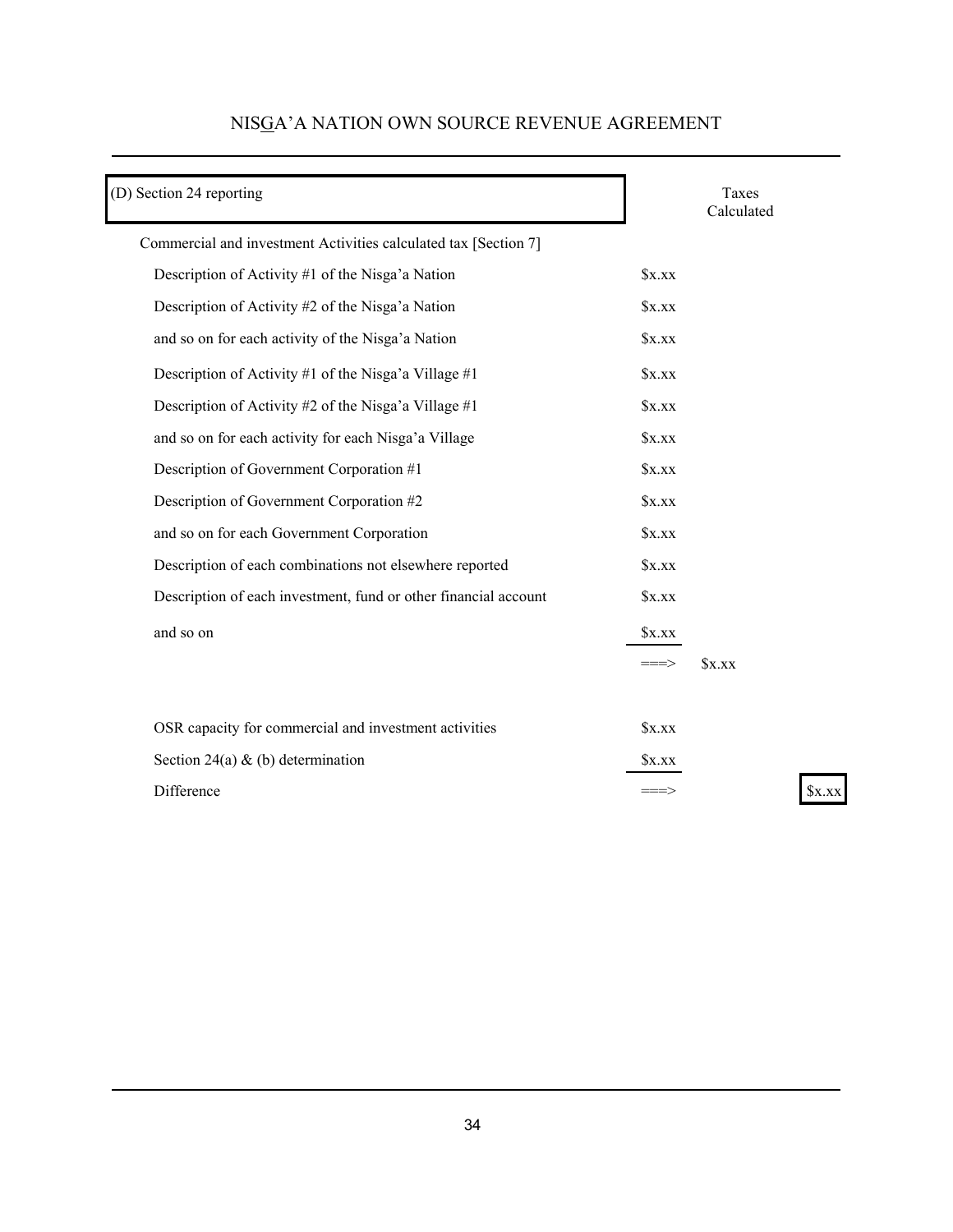### **Schedule C**

*This Schedule is attached to the Nisga'a Nation Own Source Revenue Agreement for convenience only, does not form part of that Agreement and in no way defines, limits, alters or enlarges the scope or meaning of any provision of that Agreement.*

*Any reference in this Schedule to a provision of the Income Tax Act reflects legislation in effect at December 31, 1999 and does not reflect amendments enacted after that date. For greater certainty, any amount in Nisga'a Nation own source revenue capacity that is determined with reference to a taxing statute will be determined with reference to that statute as it may be amended from time to time.* 

### **Technical Notes**

### **Overview**

Funding of the Nisga'a Nation and Nisga'a Villages is to be a shared responsibility of Canada, British Columbia and the Nisga'a Nation.

The Parties will enter into fiscal financing agreements whereby Canada and British Columbia will transfer funding to enable the Nisga'a Nation to provide specified public programs and services. The amount of the transfer will reflect, among other things, the financial contribution ("Nisga'a Nation own source revenue capacity") to be made by the Nisga'a Nation out of its own revenue resources. That financial contribution will be determined and applied pursuant to a separate own source revenue agreement among the Parties, as described in this schedule.

The Nisga'a Nation Own Source Revenue ("OSR") Agreement:

- sets out the rules to determine the Nisga'a Nation's financial contribution in respect of the programs and services described in the Nisga'a Nation Fiscal Financing Agreement ("fiscal financing agreement"); and
- describes how that contribution will be applied in determining the net transfers to be made by Canada or British under that fiscal financing agreement.

### *Components of Nisga'a Nation Own Source Revenue Capacity*

The OSR Agreement contemplates that the Nisga'a Nation own source revenues will be derived from five principal sources:

• commercial and investment activities of the Nisga'a Nation, the Nisga'a Villages, and certain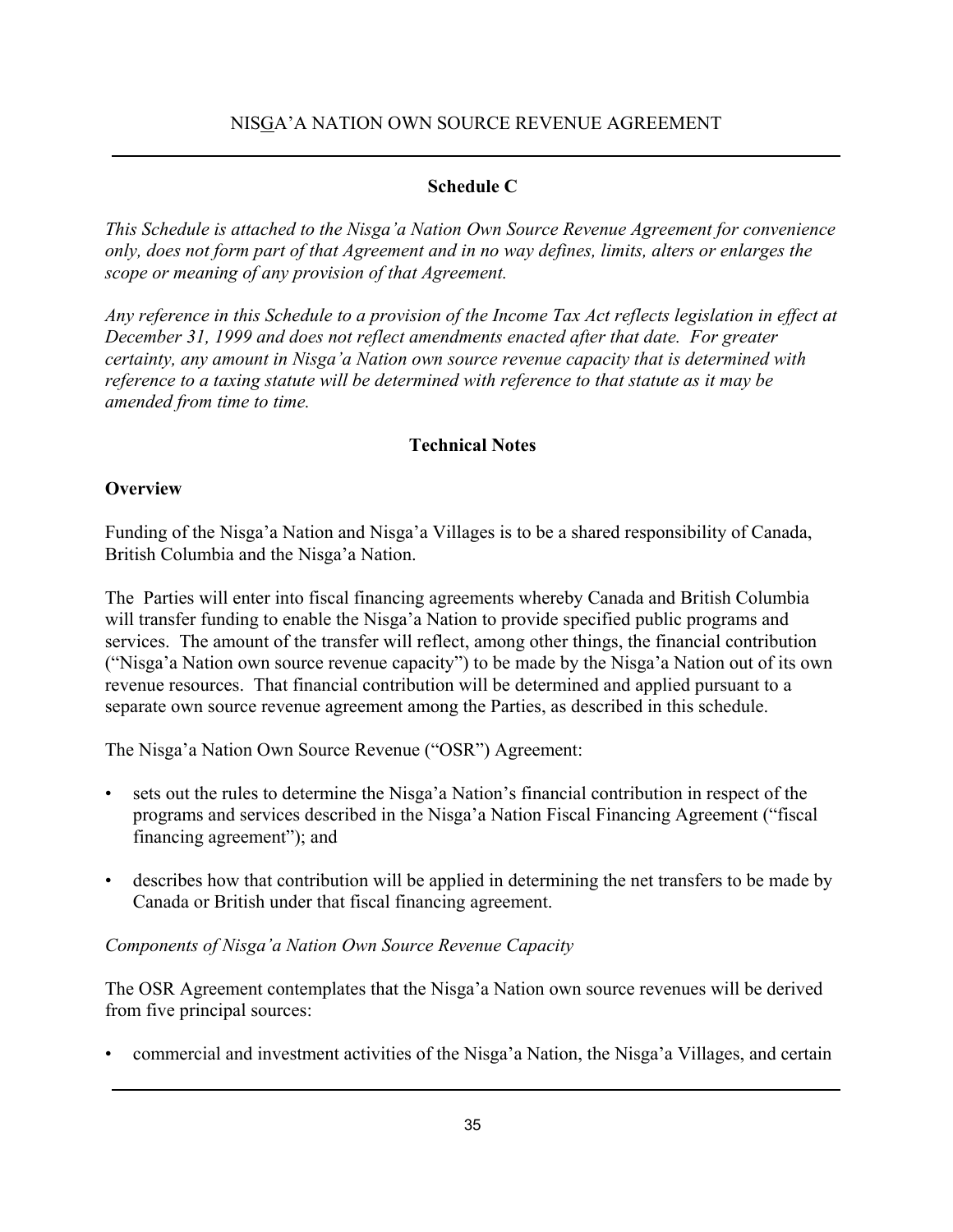entities in which any of them holds a beneficial interest, where those activities are not otherwise subject to tax;

- direct taxation by the Nisga'a Nation and Nisga'a Villages;
- incomes from property within a Nisga'a settlement trust;
- charges and fees derived by the Nisga'a Nation, the Nisga'a Villages and certain entities in which any of them holds a beneficial interest;
- other revenues derived by the Nisga'a Nation, the Nisga'a Villages and certain entities in which any of them holds a beneficial interest.

In general, and subject to specific exclusions and transitional rules, the Nisga'a Nation own source revenue capacity in respect of these revenue sources will be an approximation of the tax revenues and other levies that Canadian governments might be expected to derive from similar revenue sources within their jurisdiction.

### *Excluded Revenues*

Certain items are permanently excluded from the Nisga'a Nation own source revenue capacity. In general, these excluded items represent property transferred to the Nisga'a Nation under the Nisga'a Final Agreement (the "Treaty"), or proceeds from the sale thereof, incomes identified and specifically dedicated to pre-identified government purposes, such as income earned by the Nisga'a capital finance authority, gifts received from third parties, and inter-government transfers of revenues that have otherwise already been contemplated in the determination.

### *Transitional Rules*

Transactions taxes and other taxes payable by Nisga'a citizens to the Nisga'a Nation, which ordinarily would be included, will be excluded from Nisga'a Nation own source revenue capacity during, respectively, the first eight and twelve years immediately following the effective date<sup>1</sup> of the Treaty.

Nisga'a Nation own source revenue capacity will be phased in on a staged and incremental basis over the first twelve years following the effective date, so that only a specified percentage of the amount otherwise determined will be taken into account in each of those years. Income and capital gains of the Nisga'a settlement trust will not be taken into account for the first twelve

<sup>&</sup>lt;sup>1</sup>Unless otherwise provided, the words "effective date" in this document refer to the effective date of the **Treaty**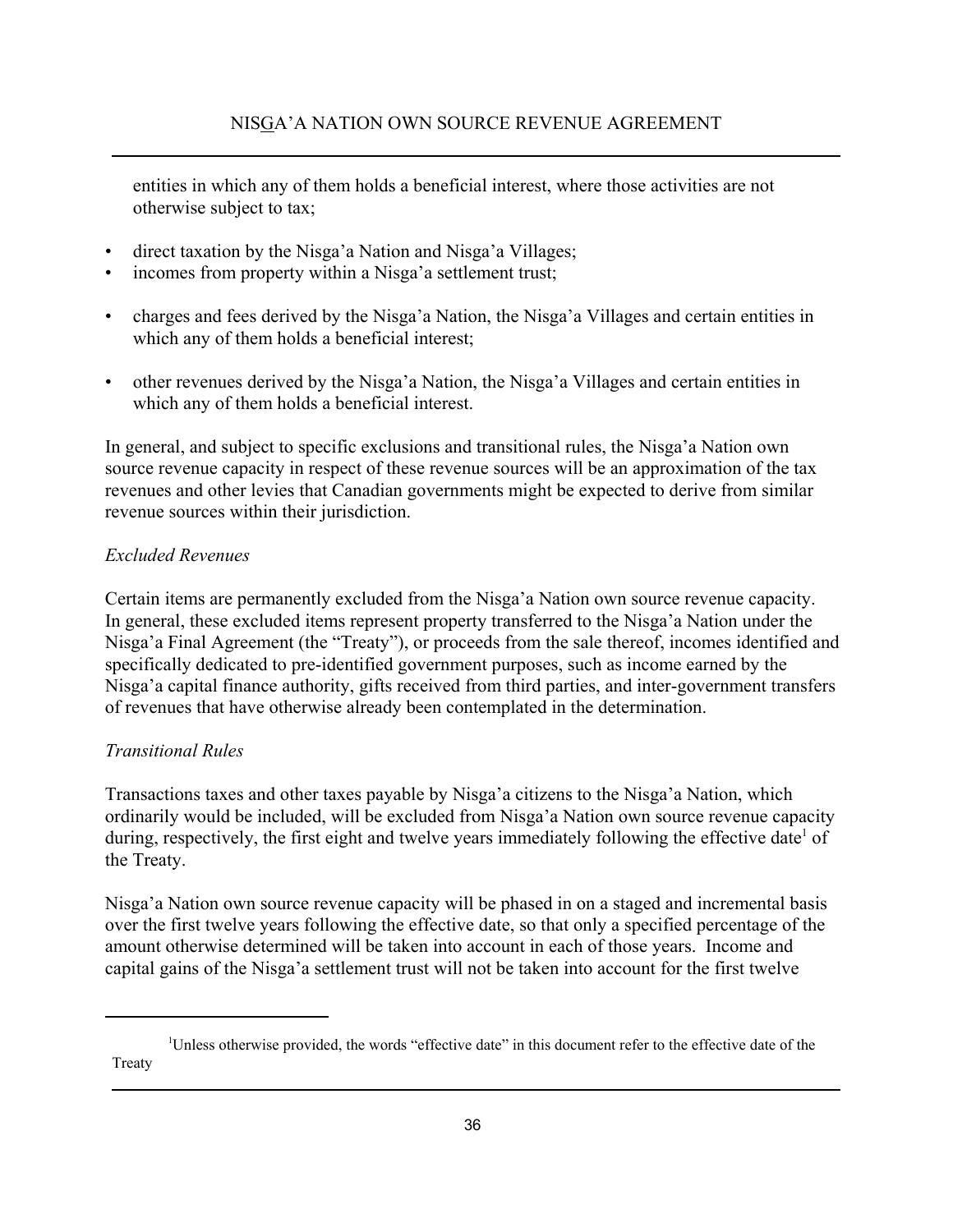years commencing on or after the effective date.

### *Organization of OSR Agreement*

|                                                                                          | Paragraph(s) |
|------------------------------------------------------------------------------------------|--------------|
| General Definitions and Interpretation                                                   | $1$ to $4$   |
| Definition of Nisga'a Nation own source revenue capacity                                 | 5 and 6      |
| Components of Nisga'a Nation own source revenue capacity                                 |              |
| Commercial and Investment Activities                                                     | 7 to 11      |
| Nisga'a Taxes                                                                            | 12           |
| Nisga'a Settlement Trusts                                                                | 13 to 15     |
| Charges and Fees                                                                         | 16 and 17    |
| Other Nisga'a Revenues                                                                   | 18           |
| Amounts Not Included                                                                     | 19           |
| Application of Nisga'a Nation own source revenue capacity in Fiscal Financing Agreements | 20 to 22     |
| Reporting: Nisga'a Nation OSRC Annual Report                                             | 23 and 24    |
| Administration:                                                                          |              |
| Objections to Reported Nisga'a Nation own source revenue capacity                        | 25 to 29     |
| <b>Financial Records</b>                                                                 | 30 and 31    |
| Tripartite Finance Committee                                                             | 32 to 34     |
| <b>Dispute Resolution</b>                                                                | 35 to 38     |
| <b>Information Exchange</b>                                                              | 39           |
| Term                                                                                     | 40 to 42     |
| Subsequent Agreement                                                                     | 43 and 44    |
| Schedules                                                                                | 45 and 46    |
| Amendment                                                                                | 47           |
| No Implied Waiver                                                                        | 48 and 49    |
| <b>Further Assurances</b>                                                                | 50           |
| Interpretation                                                                           | 51 to 53     |
| Time, Severability, Enurement and Assignment                                             | 54 to 57     |
| Notice                                                                                   | 58 to 60     |
| Calculation of Composite Tax Rate for Nisga'a Settlement Trust                           | Sched A      |
| Nisga'a Nation OSRC Annual Report                                                        | Sched B      |
| <b>Technical Notes</b>                                                                   | Sched C      |
|                                                                                          |              |

### **Paragraph 4**

Paragraph 4 is an interpretative provision which deals with the revenues of a Nisga'a exempt corporation.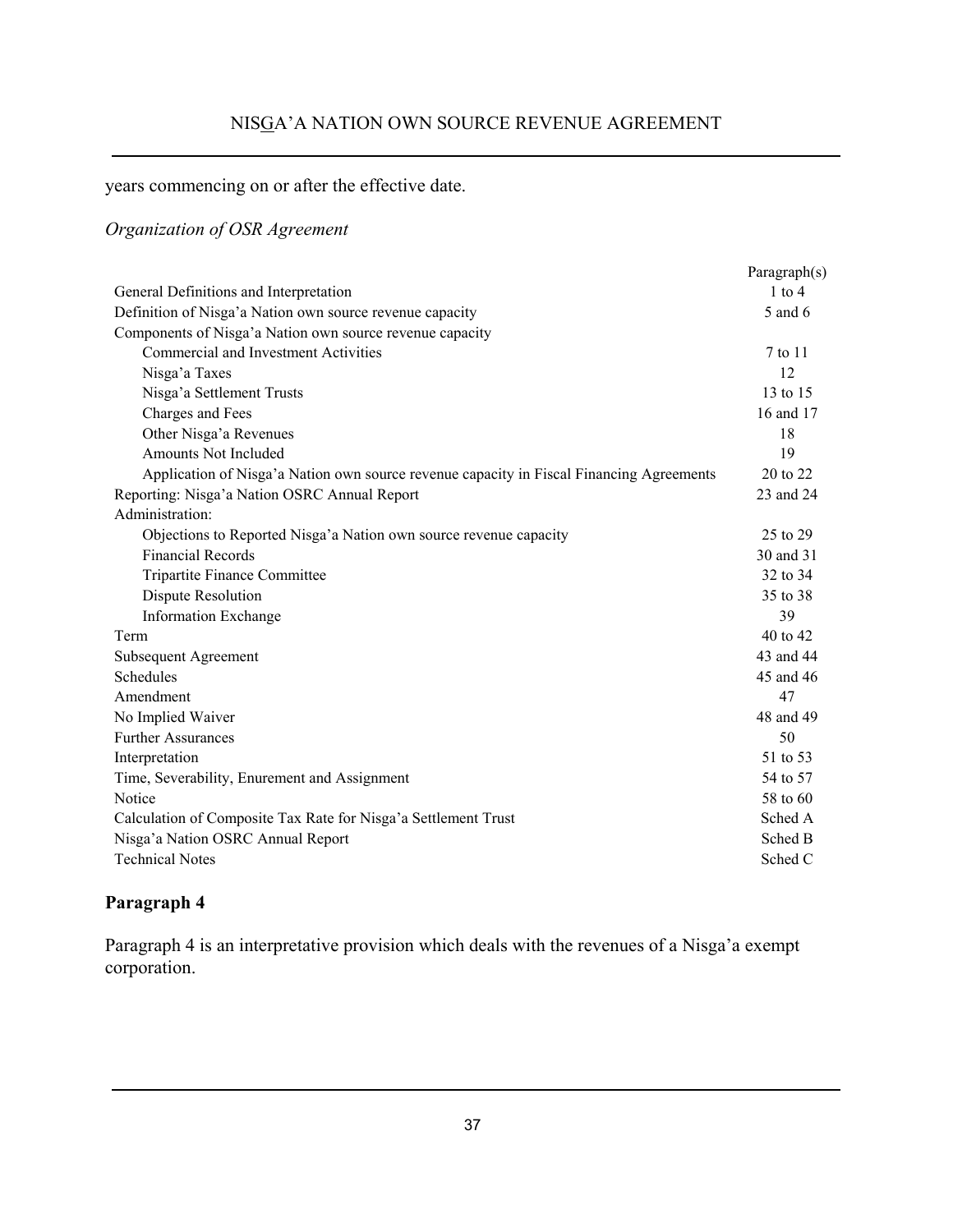A "Nisga'a exempt corporation", as defined in paragraph 1 of the Fiscal Relations Chapter<sup>2</sup> of the Treaty, is a corporation, other than a Nisga'a government corporation, in which the Nisga'a Nation or a Nisga'a Village has a direct or indirect interest as a shareholder and that is exempt from Canadian federal or provincial income tax. A corporation will be a "Nisga'a exempt corporation", if it meets certain tests set out in subsections  $149(1)(d.3)$  to  $(d.6)$  of the Income Tax Act, as follows:

- a. at least 90% of its shares are owned by one or more of the Nisga'a Nation, a Nisga'a Village or a Canadian municipality, in combination with one or more of the following:
	- i. Canada,
	- ii. a Canadian province,
	- iii. a corporation all of the shares of which are owned by Canada or a Canadian province, or
	- iv. a wholly owned subsidiary<sup>3</sup> of a corporation described in subparagraph (iii);
- b. it is a wholly owned subsidiary of a corporation described in paragraph (a),
- c. at least 90% of its shares are owned by the Nisga'a Nation, a Nisga'a Village or a Canadian municipality, where the corporation's income from activities carried on outside of the geographic boundaries of the shareholders does not exceed 10% of its income for the period; or
- d. it is a wholly owned subsidiary of a corporation referred to in paragraph (c) and meets the income test described in that paragraph.

### *For example:*

- *a. Companies A, B and C are Nisga'a exempt corporations, where:*
	- *i. the shares of Company A are owned 50% by the City of Terrace, 41% by the Nisga'a Nation and 9% by a U.S. public corporation,*
	- *ii. Company A owns 100% of Company B, and*

<sup>&</sup>lt;sup>2</sup>Unless otherwise provided, the word "Chapter" in this schedule refers to a Chapter in the Treaty

<sup>&</sup>lt;sup>3</sup>In this schedule, the phrase "wholly owned subsidiary" includes any corporation in a chain of wholly owned subsidiary corporations.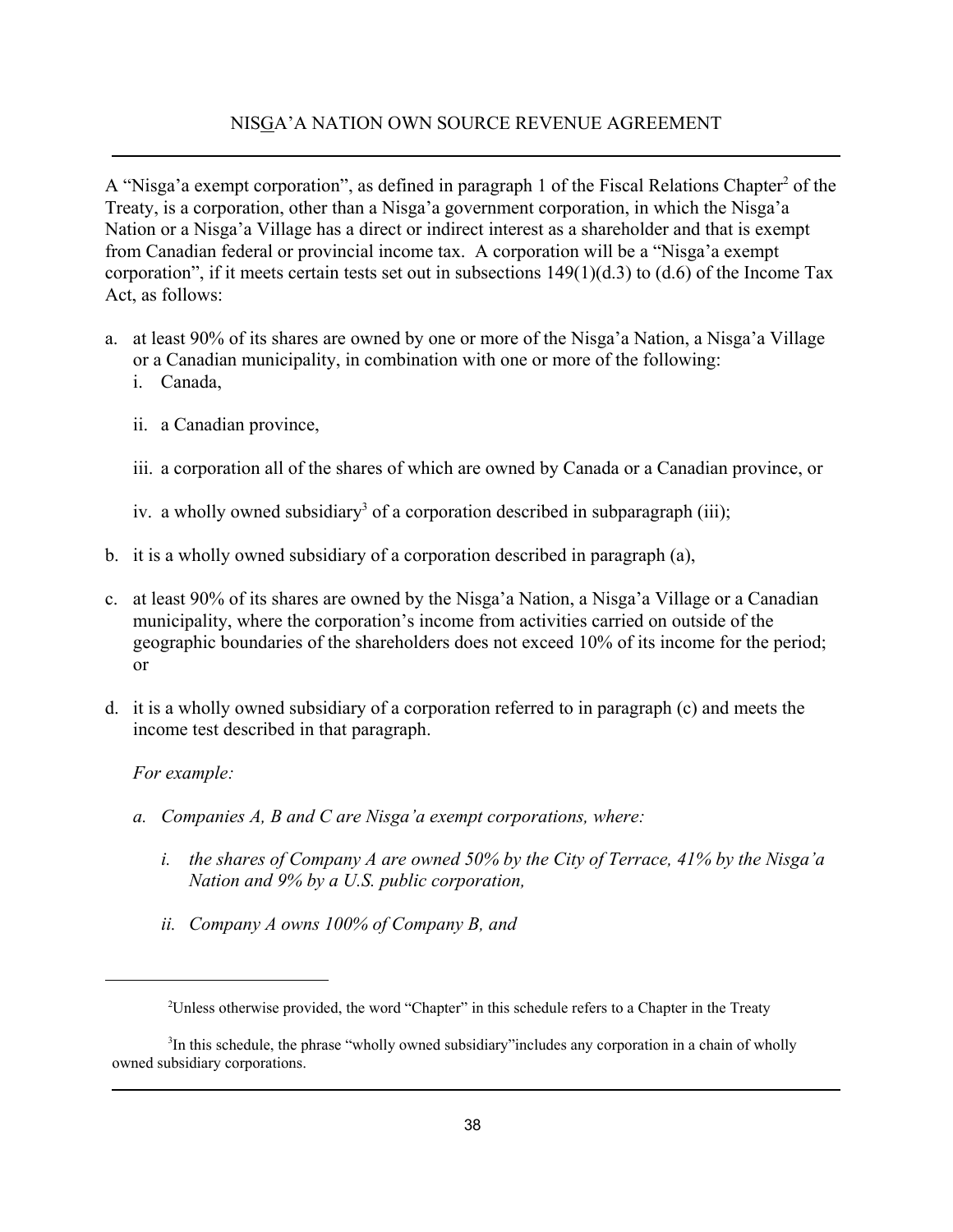*iii. Company B owns 100% of Company C;*

*(provided the income test is met in all cases); and*

- *b. Companies E and F are not Nisga'a exempt corporations, where: i. the Nisga'a Nation owns 100% of Company D,*
	- *ii. Company D owns 90% of Company E, and*
	- *iii. Company E owns 100% of Company F.*

*(Companies E and F fail the stock ownership test since the 90% interest in Company E is held through a corporation, rather than directly by the Nisga'a Nation.*

Paragraph 4(a) ensures that Nisga'a Nation own source revenue capacity does not include any share of the revenues of a Nisga'a exempt corporation that ultimately will accrue to the benefit of a shareholder other than the Nisga'a Nation, a Nisga'a Village or a Nisga'a settlement trust.

*For instance, in example (a) above, only 41% of the own source revenue capacity attributable to Companies A, B and C will be taken into account in Nisga'a Nation own source revenue capacity*.

Paragraph 4(b) provides that, where the Nisga'a Nation and Nisga'a Villages, acting alone or together, cannot cause a particular Nisga'a exempt corporation to pay dividends, the own source revenue capacity attributable to the corporation will be taken into account only when and to the extent that the corporation distributes that own source revenue capacity as a dividend to the Nisga'a Nation, a Nisga'a Village or a Nisga'a government corporation.

*In example (a) above, assume that in Year 1 Company B sells its shares of Company C and realises a \$500 capital gain. Company B's only asset was its investment in Company C. In Year 2, Company B pays a \$250 dividend to Company A.*

*Company A had no retained earnings at the beginning of Year 2. In Year 2, Company A receives the \$250 dividend from Company B and earns \$1,000 of commercial business income from its own operations. Company A pays a \$500 dividend to its shareholders at the end of Year 2. The Nisga'a Nation's share of the \$500 dividend is \$205.*

*Nisga'a Nation own source revenue capacity for Year 2 will include 44.339% [100 x*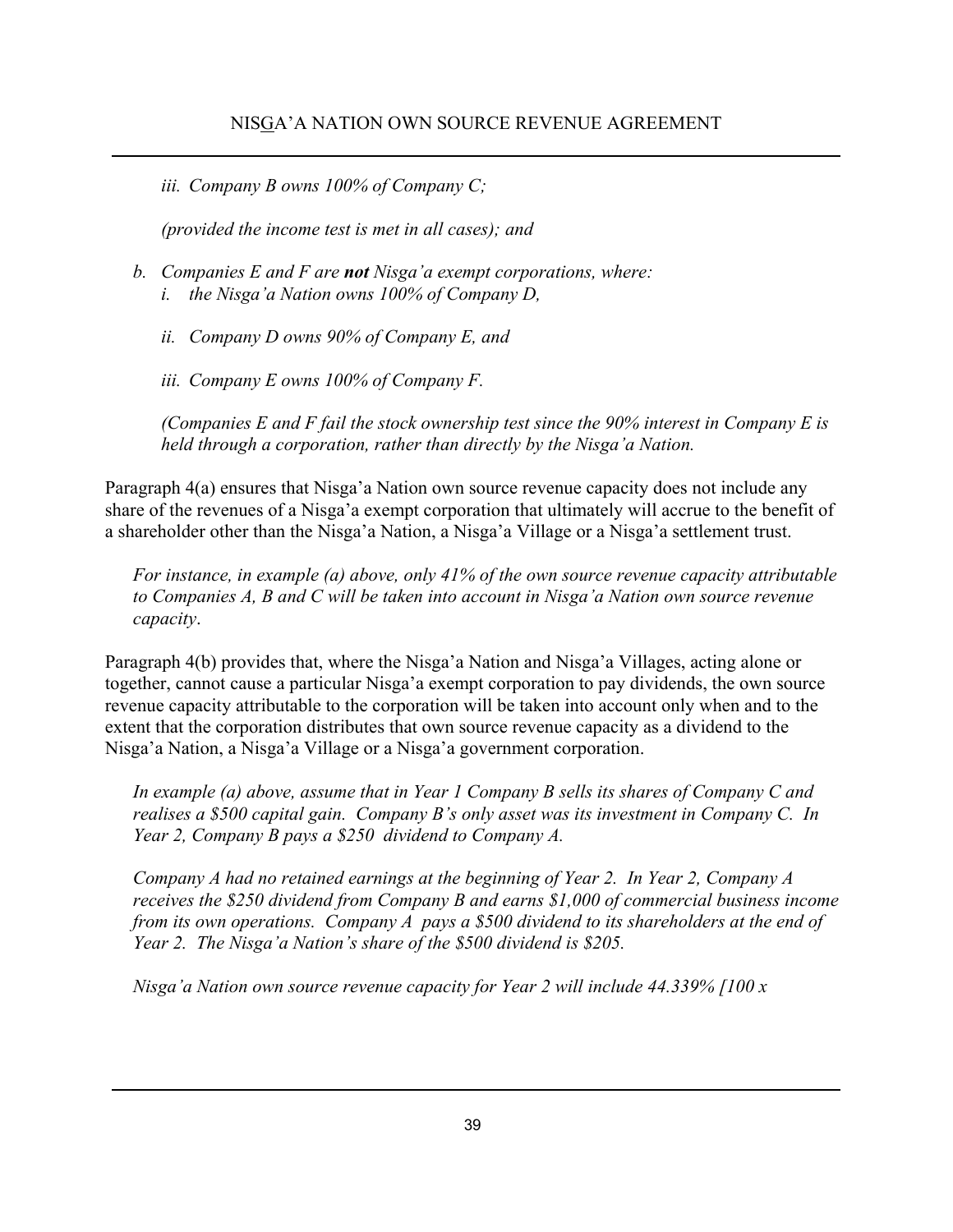*(39.215%4 of \$250 + 45.62%5 of \$1000)/(\$250 + \$1,000)] of the \$205 dividend, or \$91.*

### **Paragraph 5**

Paragraph 5 is the charging provision of the OSR Agreement. This paragraph constitutes the definition of Nisga'a Nation own source revenue capacity and, hence, defines the amount of the Nisga'a Nation's financial contribution under its fiscal financing agreements.

Under paragraph 5, Nisga'a Nation own source revenue capacity for a fiscal year is defined to be the "specified percentage", described in paragraph 6, of the aggregate of:

- the own source revenue capacity for the year in respect of commercial and investment activities, as defined in paragraph 7,
- the own source revenue capacity in respect of the fiscal year in respect of Nisga'a taxes, as defined in paragraph 12,
- the own source revenue capacity for the fiscal year in respect of Nisga'a settlement trusts, as defined in paragraph 13,
- the own source revenue capacity for the fiscal year in respect of charges and fees, as defined in paragraph 16, and
- the own source revenue capacity for the fiscal year in respect of other Nisga'a revenues, as defined in paragraph 18.

### **Paragraph 7**

Paragraphs 7 to 11 implement the principle expressed in paragraph 16(d) of the Fiscal Relations Chapter.

Paragraph 7 defines "own source revenue capacity in respect of commercial and investment activities" for purposes of the definition of "Nisga'a Nation own source revenue capacity" in paragraph 4. Under paragraph 7, own source revenue capacity in respect of commercial and investment activities is the sum of each tax, other than a tax under the *Mineral Tax Act, Mining Tax Act, Petroleum and Natural Gas Act or Mineral Land Tax Act* referred to paragraphs 24 or 26

<sup>&</sup>lt;sup>4</sup>1999 effective combined federal and British Columbia corporate income tax rate on capital gains.

<sup>&</sup>lt;sup>5</sup>1999 effective combined federal and British Columbia corporate income tax rate on business and income not eligible for the small business deduction.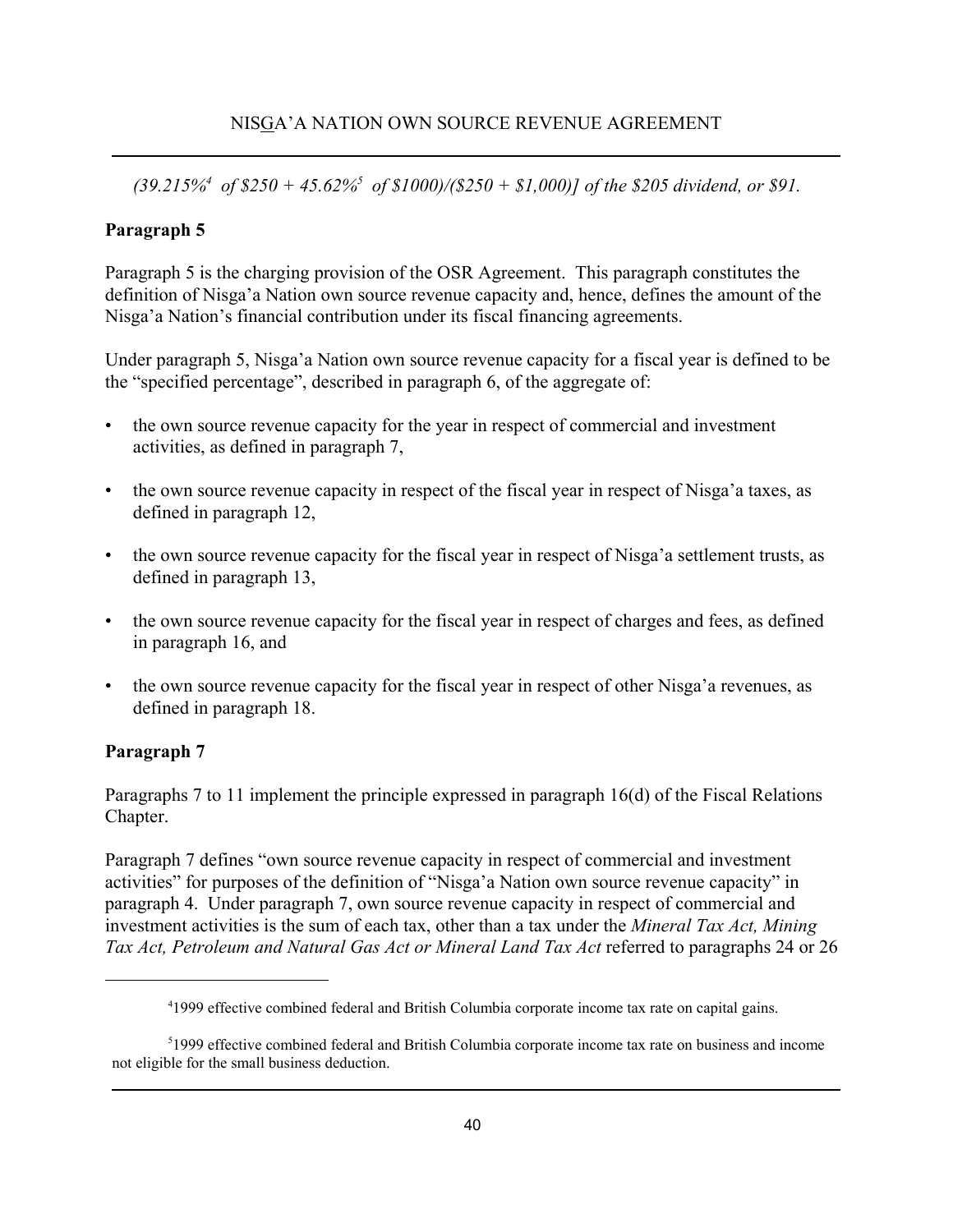of the Nisga'a Nation Taxation Agreement, that would be payable to a government in Canada by the Nisga'a Nation, the Nisga'a Villages, Nisga'a government corporations, Nisga'a exempt corporations, and certain corporations without share capital, if:

- a. each such entity were subject to the tax under laws of general application,
- b. the Nisga'a Nation and each Nisga'a Village were private Canadian corporations (as per the assumption in paragraph 8), and
- c. the other assumptions in paragraphs 8 to 11 applied.

Each entity will compute the corporate tax that it would pay for the particular fiscal year, if it were subject to tax under the rules that apply to private corporations in the commercial mainstream and, if the relevant assumptions applied. For that purpose, the entity's tax will be computed in accordance with the rules that are in effect for the particular year under each of the relevant taxing statutes.

For instance:

- interest, dividends, and investment income will be treated in the manner prescribed under the Income Tax Act for similar incomes derived from similar sources by taxable Canadian controlled private corporations;
- an allowable loss incurred by a particular entity in any particular year will be treated as it would under normal corporate income tax rules: i.e., it will be carried over and applied against the entity's income for preceding or subsequent years, within the prescribed statutory limits; and
- the losses of any entity will not be available to reduce the income of another without winding one up into the other or otherwise legally merging the two.

The parties will be guided, in applying the relevant statutory rules for a particular year, by the applicable decided jurisprudence, published interpretations, and published rulings that are available to the public as at the end of that year.

The calculation under paragraph 7 contemplates commercial and investment activities of the Nisga'a Nation, the Nisga'a Villages, Nisga'a government corporations<sup>6</sup>, Nisga'a exempt

<sup>&</sup>lt;sup>6</sup>A corporation is a "Nisga'a government corporation", as defined in paragraph 1 of the Fiscal Relations Chapter of the Treaty, if all of its shares (except directors' qualifying shares) are owned by the Nisga'a Nation, a Nisga'a Village, a Nisga'a settlement trust, or by any combination thereof.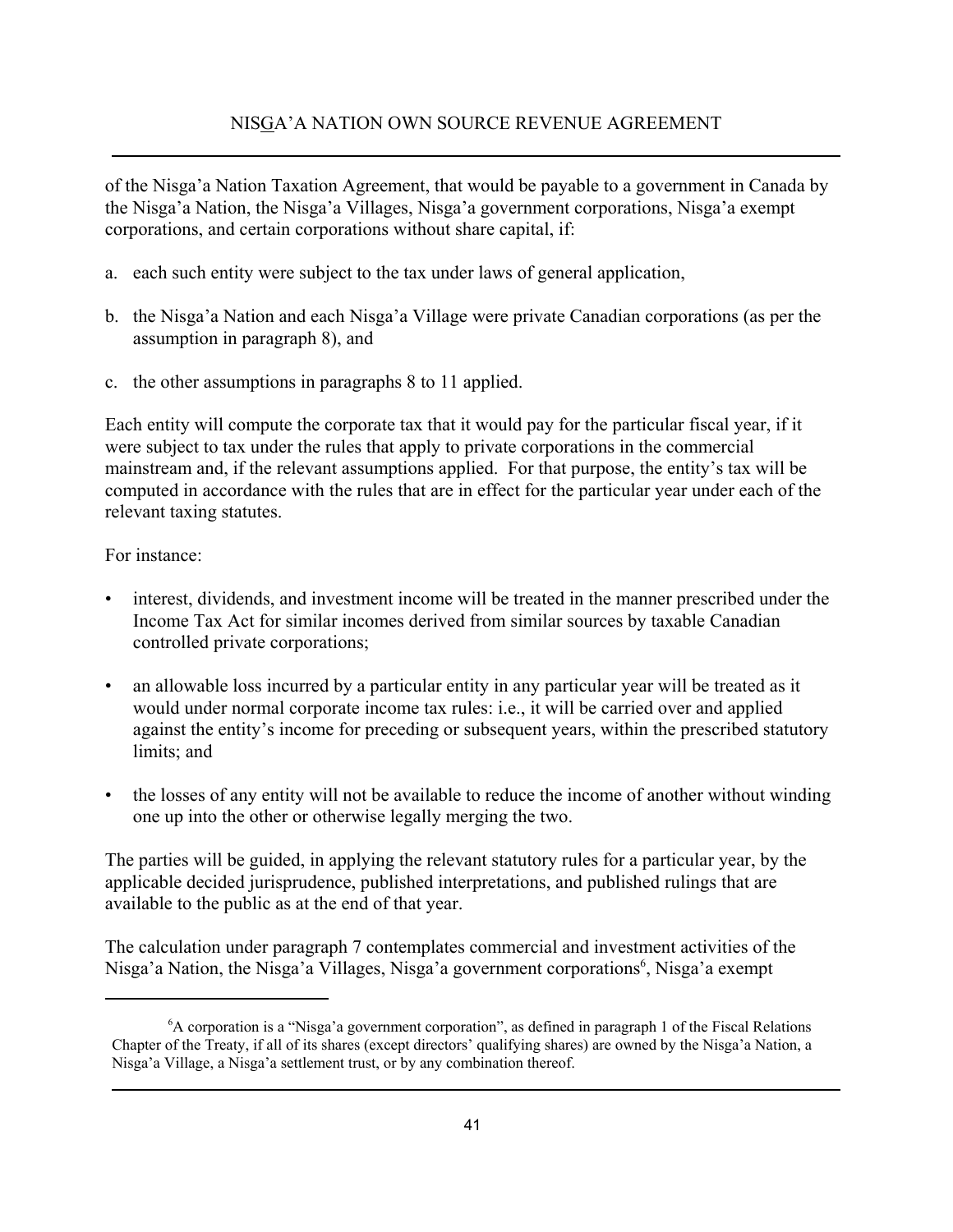corporations<sup>7</sup>, and corporations without share capital that are established and operated for the benefit of the Nisga'a Nation and/or a Nisga'a Village.

Many Nisga'a government corporations<sup>8</sup> will be subject to tax under laws of general application. In addition, the Nisga'a Nation, Nisga'a Villages and Nisga'a exempt corporations may be subject to tax under some taxing statutes. In those cases, the Nisga'a Nation, Nisga'a Villages, Nisga'a government corporations and Nisga'a exempt corporations will pay those taxes under the normal rules. The bases upon which those taxes are levied will be excluded from the amounts used to calculate Nisga'a Nation own source revenue capacity, pursuant to subparagraph 16(e) of the Fiscal Relations.

On the other hand, there may be an instance where a provision in a law of general application exempts a taxable Canadian corporation from a particular tax in respect of a particular commercial or investment activity. The Nisga'a Nation or a Nisga'a Village would be similarly exempt from that tax, if it were a privately owned taxable Canadian corporation and engaged in that activity. Thus, no amount will be included in respect of that tax in own source revenue capacity under paragraph 7 when that activity is carried on by any of the Nisga'a Nation, a Nisga'a Village, a Nisga'a government corporation, a Nisga'a exempt corporation or a

7 See discussion under paragraph 4.

The definition of "Nisga'a government corporation" includes "look through" rules for shares which are owned by an intermediary corporation, partnership or trust (other than a Nisga'a settlement trust). Under those rules, any shares of a corporation that are owned by an intermediary are deemed to be owned by the intermediary's shareholders, partners or beneficiaries, as appropriate, proportionate with the relative fair market values of their respective interests in the intermediary.

Thus, to assess if a particular corporation is a Nisga'a government corporation, it is necessary to examine the distribution of ownership of its issued shares up the complete ownership chain, attributing the ownership of shares held by any intermediary to the intermediary's owners, and so on, until the ultimate owner of the shares is determined. After that process, if all of the corporation's shares are found to be owned, or deemed to be owned, by the Nisga'a Nation, a Nisga'a Village or a Nisga'a settlement trust, then the corporation will be a Nisga'a government corporation. Conversely, a corporation is not a Nisga'a government corporation if, at any point in the analysis, any of its shares is found to be owned, or deemed to be owned, by a person that is not the Nisga'a Nation, a Nisga'a Village, a Nisga'a settlement trust or an intermediary.

<sup>8</sup> A Nisga'a government corporation will be exempt from tax under the *Income Tax Act* only if the Nisga'a Nation and/or one or more Nisga'a Villages directly own at least 90% of its issued shares or if it is a wholly owned subsidiary of such a corporation. Thus, for instance, a Nisga'a government corporation that is 50% owned by the Nisga'a Nation and 50% owned by a company that is wholly owned by the Nisga'a Nation will not be exempt from tax under the *Income Tax Act.* Moreover, a company which meets the share ownership test will nevertheless be taxable, if more than 10% of its income is derived from activities carried on outside the geographic boundaries of its shareholders (i.e., in the case of a shareholder that is a Nisga'a Village, its Village lands; in the case of the Nisga'a Nation, Nisga'a Lands).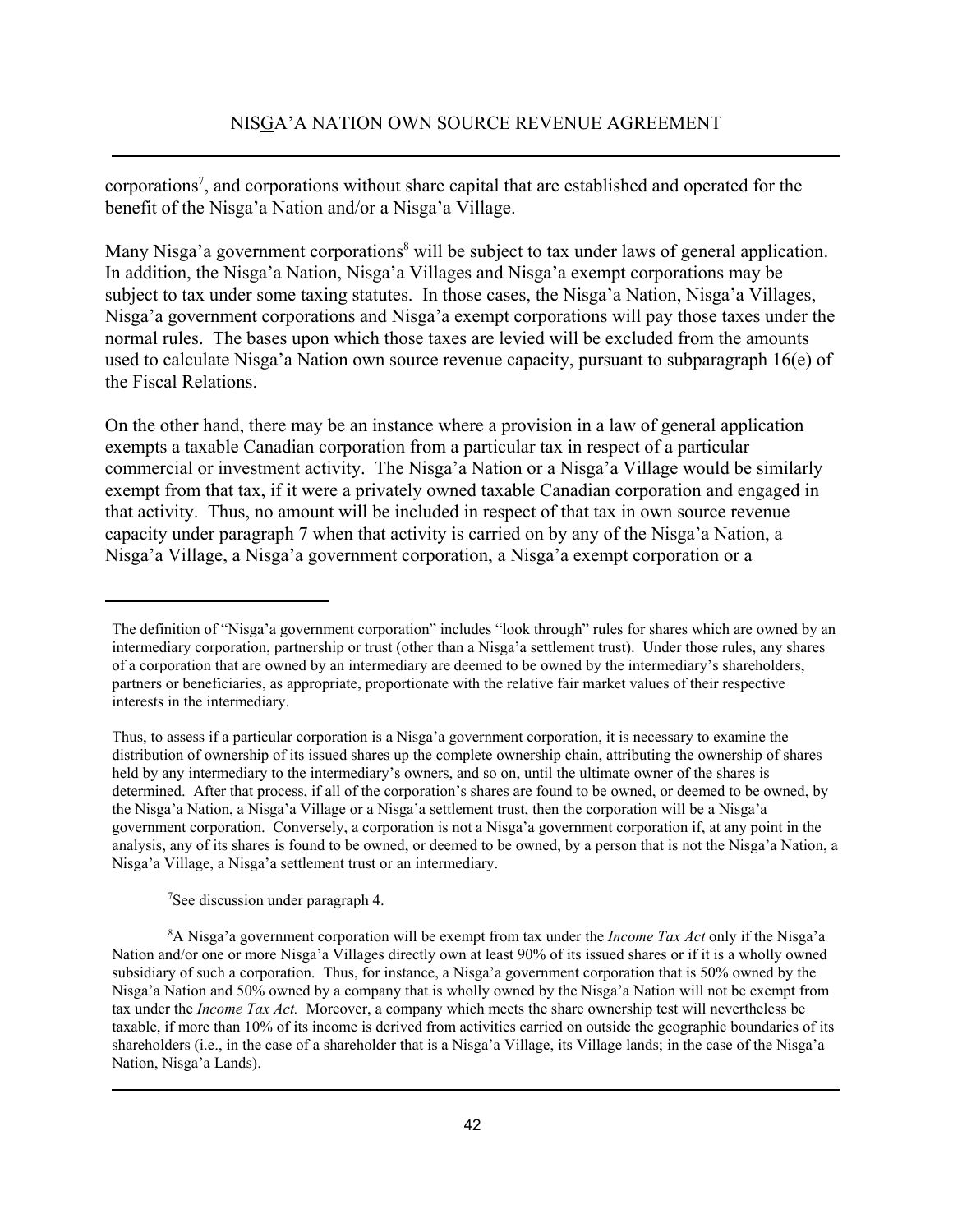corporation without share capital established and operated for the benefit of the Nisga'a Nation or a Nisga'a Village.

### **Paragraph 8**

Subparagraph 8(a) provides that, for purposes of computing the amounts to be included in own source revenue capacity under paragraph 7, the Nisga'a Nation and each Nisga'a Village will be treated as if it were a private corporation incorporated in Canada on the effective date, all of the shares of which were owned by one or more individuals resident in Canada. Under these assumptions, the Nisga'a Nation and each Nisga'a Village will be treated as if it were a taxable "Canadian controlled private corporation" (within the meaning of the *Income Tax Act*) for purposes of approximating the tax revenues that Canadian governments would expect to derive if the Nisga'a Nation's and Nisga'a Villages' commercial activities were carried out by the private sector. A Canadian controlled private corporation is the typical operating structure for similarly sized Canadian private enterprises in the commercial sector.

Subparagraph 8(b) provides for purposes of paragraph 7, that the Nisga'a Nation and the Nisga'a Villages are assumed to be unrelated parties which deal with each other at arm's length. This rule establishes certain base line assumptions to assist the Parties in deciding how the rules in various taxing statutes are to be applied for purposes of determining own source revenue capacity in respect of commercial and investment activities. Certain statutes apply different thresholds for allowable deductions, tax rates and tax credits, depending on whether the particular "taxpayer" is related to, or deals at arm's length with another.

For example, under the assumptions in subparagraph 8(b), there will be five groups of corporations. The Nisga'a Nation and its subsidiary companies will constitute one group. The four Nisga'a Villages, each with its own subsidiary companies, will constitute the others. Each company within a particular group will be related to, and "associated" (within the meaning of the *Income Tax Act*) with each other company in that group, but will not be associated with, or related to, any company in any other group. Each "associated group" will be entitled to its own "small business deduction", in computing own source revenue capacity in respect of the first \$200,000 of active business income<sup>9</sup> that is earned by that group for the fiscal year. That "small business deduction" will have to be shared among all of the members in that group, but will not have to be shared with any other company in any other group. Similarly, each group will be entitled to its own capital deduction<sup>9</sup>, which will be shared among the members of that group, for purposes of computing the notional large corporations tax liability of each group member for that year.

### **Paragraph 9**

<sup>9</sup> Within the meaning of the *Income Tax Act.*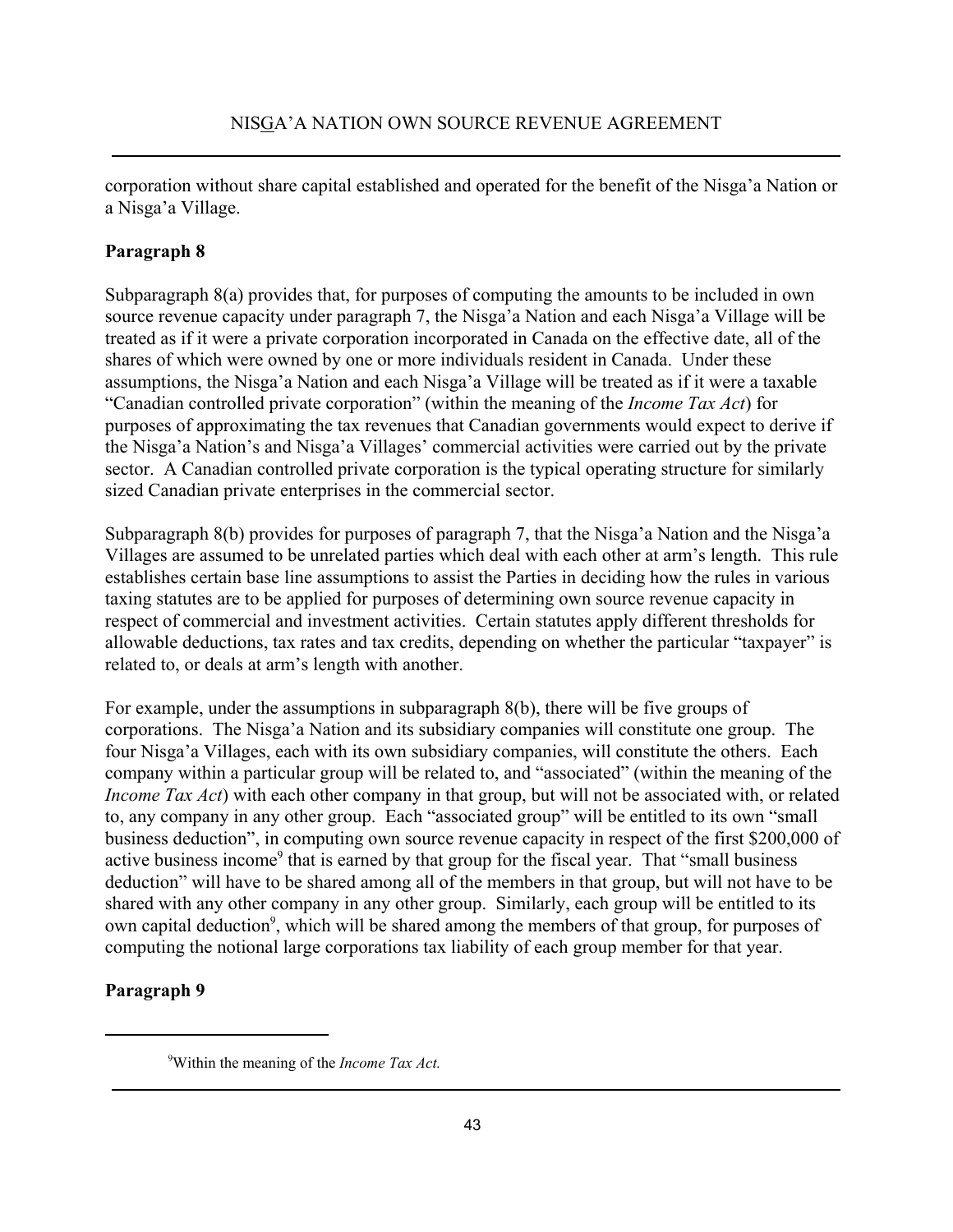Paragraph 9 sets out certain assumptions to be used for purposes of computing own source revenue capacity in paragraph 7.

Subparagraph 9(a) provides that the amount under paragraph 7 will be determined on the assumption that each entity referred to in that paragraph 7 has a fiscal period coincident with the fiscal year ending on March 31 in each calendar year. This assumption simplifies reporting and ensures that both sides of inter-company transactions are reflected in the same accounting period for purposes of computing own source revenue capacity.

Subparagraph 9(b) provides that the own source revenue capacity for a fiscal year in respect of commercial and investment activities will be determined based on an assumption that each entity referred to in paragraph 7 did not carry on any activity, other than its commercial and investment activities. Similarly, subparagraph 9(c) assumes that each such entity did not own any property, except to the extent that the property was employed by the entity in a commercial or investment activity in the year. These provisions ensure that property, revenues and expenses associated with public programs and services, the capital finance authority or other activities of the entity are not taken into account in determining the own source revenue capacity in respect of the entity's commercial and investment activities.

Subparagraph 9(d)(i) provides that no deduction will be made in computing income or taxable income, for purposes of computing own source revenue capacity in respect of commercial and investment activities under paragraph 7, for any amount to the extent that the amount reasonably can be considered to be an expenditure in respect of:

- A. a program or service for which funding has been provided to the Nisga'a Nation under a fiscal financing agreement; or
- B. a management, enhancement or rehabilitation activity in respect of a natural resource, other than a forestry resource, that is reasonably comparable in nature to an activity carried on by another government in Canada in respect of the management, enhancement or rehabilitation of a similar natural resource.

Nisga'a governments and their agencies may be engaged in a number of activities at any given time: e.g., providing public programs and services funded under fiscal financing agreements, providing programs and services which are contemplated but not funded under fiscal financing agreements, providing public programs and services which are neither contemplated nor funded under fiscal financing agreements, commercial business activities, investment activities, etc. Certain administrative, overhead or other costs incurred by an entity will be allocable to specific activities while other administrative, overhead or costs will be joint costs that benefit the entity's activities as a whole. The inclusion of subparagraph  $9(d)(i)(A)$  in the OSR Agreement clarifies that each reporting entity should analyse its expenditures to ensure that they are charged to, or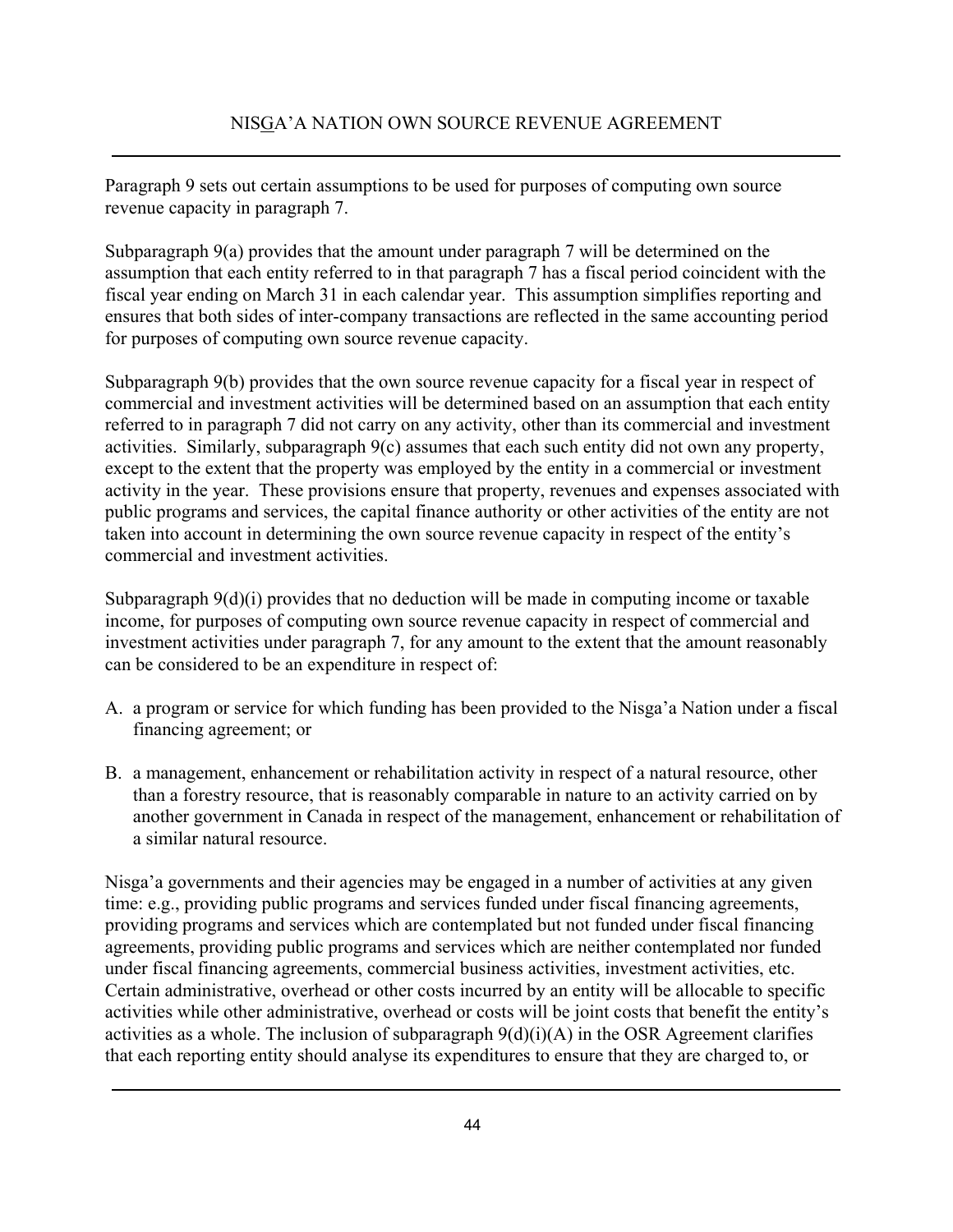allocated among, its activities on an appropriate and reasonable basis for purposes of determining amounts to be included in own source revenue capacity under paragraph 7.

In addition, subparagraph 9(d)(i)(B) recognises that Nisga'a governments will both govern and exploit the natural resources on Nisga'a Lands, and that certain types of expenses may be common to both roles. Subparagraph  $9(d)(i)(B)$  attempts to draw a line, for resources other than a forestry resource, to distinguish those expenses that commonly would be regarded as being necessary or ordinary to the exploitation of a natural resource by a private entrepreneur, from other expenses incurred by Nisga'a governments or their agencies in respect of the resource. The express exception for forestry resources recognises that, for certain tenures on provincial Crown land, the provincial government incurs expenditures of a type (e.g., construction of roads, bridges, silvaculture, etc.) that, in other circumstances, normally would be the responsibility of the entrepreneur or freehold landowner. Thus, it would not be appropriate to deny the ability to deduct such expenditures in computing income from the forestry resource, simply because the expenditures are comparable in nature to an activity carried on by a provincial government.

Subparagraph 9(d)(i) is included in the OSR Agreement for greater certainty. It does not override provisions of the *Income Tax Act* that require deductible expenditures to be laid out by the taxpayer for the purpose of earning income from a business or property and that they be reasonable in the circumstances.

Subparagraph 9(d)(ii) is an anti-avoidance provision to prevent an entity referred to in paragraph 7 from artificially reducing its own source revenue capacity by making of a tax deductible gift to another entity that provides goods or services primarily to Nisga'a citizens. A gift received by the Nisga'a Nation, a Nisga'a Village or a Nisga'a Institution is expressly excluded from Nisga'a Nation own source revenue capacity pursuant to subparagraph 19(h). Absent subparagraph 9(d)(ii), the Nisga'a Nation and Nisga'a Villages would be able to reduce own source revenue capacity in respect of commercial and investment activities simply by making donations to each other. Subparagraph 9(d)(ii) also prevents the deduction of gifts made to other parties that provide goods or services primarily to Nisga'a citizens. Such gifts could be used to indirectly enrich the Nisga'a Nation or a Nisga'a Village, if the provision of goods or services by the donee satisfies the Nisga'a Nation's obligation under a fiscal financing agreement to provide goods and services to Nisga'a citizens. In such case, the gift by the Nisga'a Nation to the third party would be equivalent to the Nisga'a Nation making a gift to itself, and if allowed as a deduction, could result in the artificial reduction of own source revenue capacity.

Paragraph 9 provides that own source revenue capacity in respect of commercial and investment activities will be determined under paragraph 7 based on the assumption that the Nisga'a Nation and each Nisga'a Village was allowed a deduction in computing corporation capital tax of an amount equal to the carrying value of any estate or interest it held in Nisga'a Lands on which there were no improvements or on which there was a designated improvement.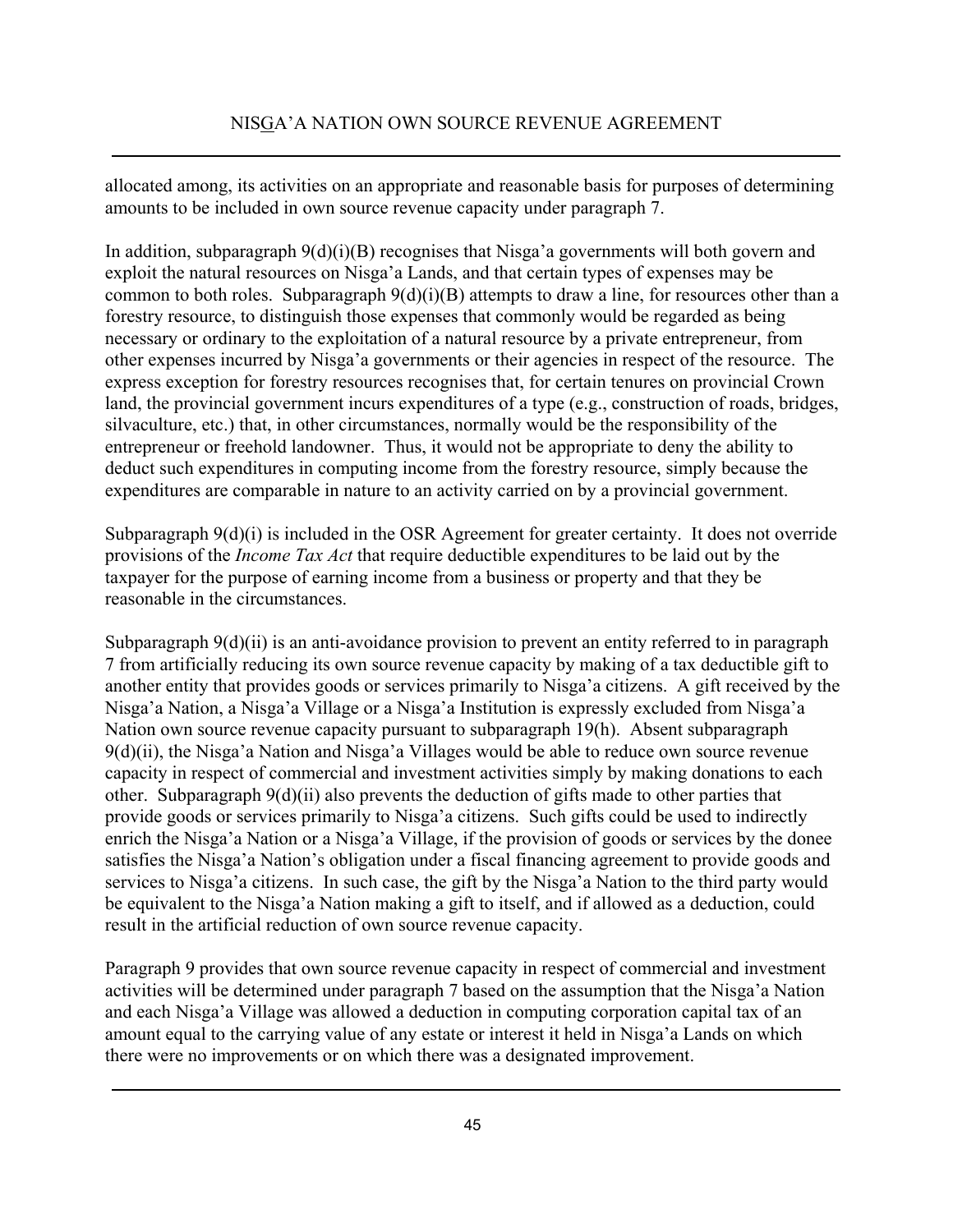### **Paragraph 10**

Subparagraph 10(a) is provided for greater certainty to ensure that, for purposes of calculating depletion expense of an entity referred to in paragraph 7 in relation to an interest in a forest resource on Nisga'a Lands, and for purposes of computing the amount of previously claimed depletion that is recovered through a subsequent sale of that interest, the interest shall be deemed to have been originally acquired by the entity at a cost equal to:

- where the property was last acquired after the effective date of the Treaty from a person with whom the entity was dealing at arm's length (other than the Nisga'a Nation, a Nisga'a Village, or a Nisga'a government corporation), the consideration given to the arm's length party for that acquisition of that interest;
- otherwise, the fair market value of the interest as at the effective date.

The reference to the Nisga'a Nation, Nisga'a Villages and Nisga'a government corporations above and in subparagraph 10(a)(ii) is included in order to prevent entities referred to in paragraph 7 from artificially increasing the base for depletion by trading interests in forest resources on Nisga'a Lands. Proceeds from the sale of Nisga'a Lands or Nisga'a fee simple Lands are not taken into account in determining Nisga'a Nation own source revenue capacity, by virtue of paragraph 18(a) of the Fiscal Relations Chapter (except as discussed in "Paragraph 19" below). Thus, absent the reference in subparagraph  $10(a)(ii)$  to the prescribed entities, it would have been possible to sell interests between the parties at fair market value without own source revenue capacity consequences and thereby artificially increase future depletion allowances on the transferred interests.

Subparagraph 10(b) is included for greater certainty. It provides that, for purposes of determining own source revenue capacity under paragraph 7, no deduction will be allowed in respect of an outlay or expenditure in relation to the management or development of a forest resource, except to the extent that the outlay or expenditure was made or incurred for the purpose of earning income from the resource and is reasonable in the circumstances. This provision is consistent with and mirrors the general provisions in paragraph 18(1)(a) and section 67 of the *Income Tax Act*.

### **Paragraph 11**

Paragraph 11 provides that, for purposes of determining own source revenue capacity in respect of the exploitation of an interest in a mineral, petroleum or natural gas resource, the relevant amount is to be computed as if the Income Tax Act were read without reference to paragraphs  $12(1)(o)$ ,  $12(1)(z.5)$ ,  $18(1)(m)$  and  $20(1)(v.1)$  and subsections 69(6) and (7) thereof.

The foregoing provisions of the Income Tax Act, in effect, prohibit taxpayers in the resource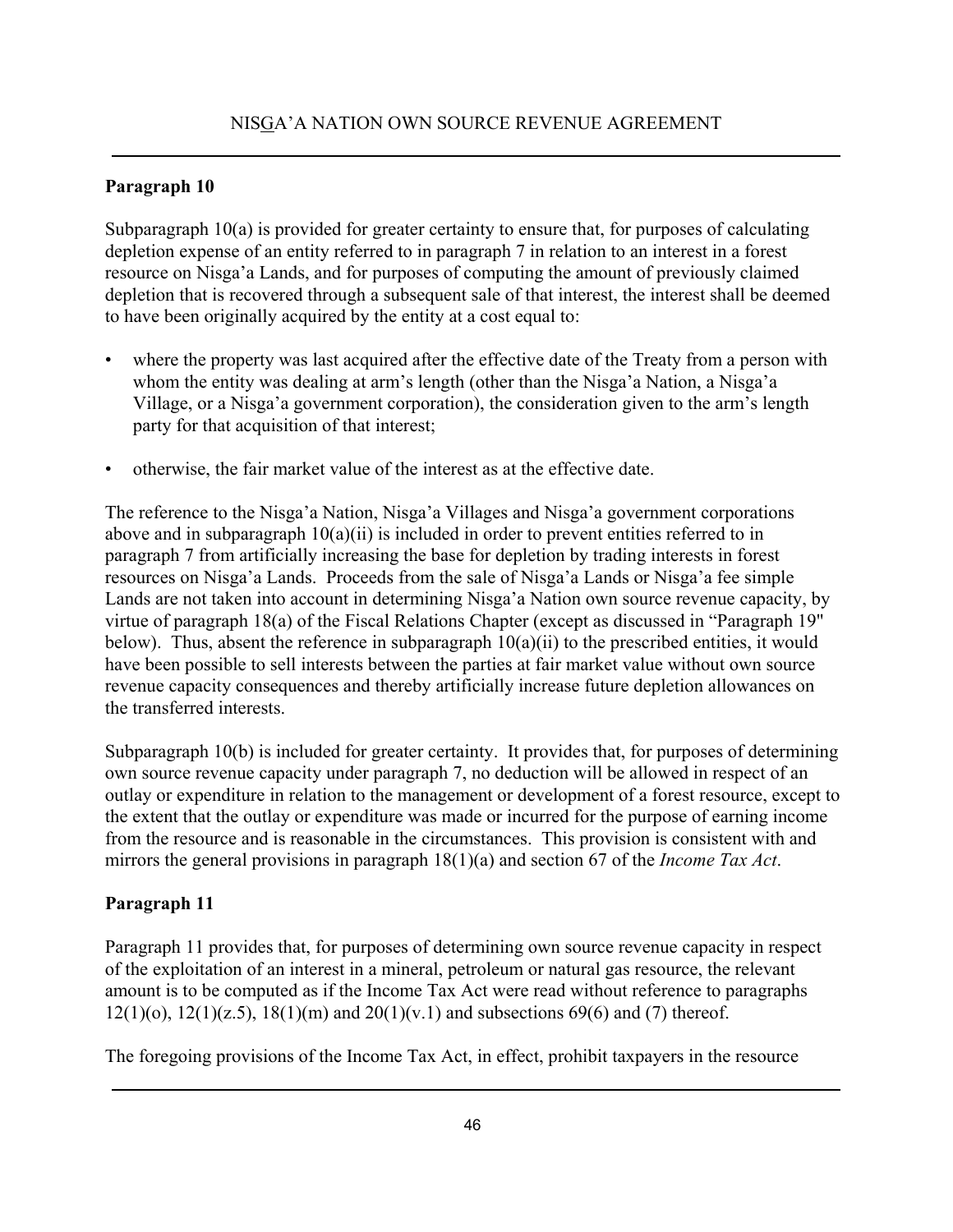industries from deducting Crown royalties and similar payments in computing income for federal income tax purposes and, instead, replace the lost deductions with a special "resource allowance" approximately equal to 25% of the taxpayer's resource profits. These rules were introduced in the early 1970's in recognition of significant increases in provincial Crown royalty rates which, had provincial Crown royalties continued to be deductible for federal tax purposes, would have shifted a significant portion of the federal government's share in resource profits away from Canada to the host provinces.

Pursuant to paragraph 20 of the Lands Chapter of the Treaty, Nisga'a Lisims Government will have exclusive authority to determine collect and administer any fees, rents, royalties or other charges in respect of mineral resources on or under Nisga'a Lands. As a result, the entities referred to in paragraph 7 will not be liable for any provincial Crown royalties in respect of those resources and, as a consequence, the amounts referred to in paragraphs  $12(1)(o)$  and  $18(1)(m)$  and subsections 69(6) and (7) of that *Act* will be nil in respect of those resources. Similarly, with the elimination of Crown royalty payments, there is no need to compensate the entities for any inability to deduct those payments for federal tax purposes and, thus, there is no need for any reference to the "resource allowance" provisions in paragraphs  $12(1)(z.5)$  and  $20(1)(v.1)$  of the *Act* when computing own source revenue capacity in respect of the resources.

### **Paragraph 12**

Paragraph 12 defines own source revenue capacity in respect of Nisga'a taxes<sup>10</sup>, for purposes of determining Nisga'a Nation own source revenue capacity under paragraph 5 for a fiscal year.

Under paragraph 12, the Nisga'a Nation will calculate an own source revenue capacity for each type of Nisga'a tax for each fiscal year. The amount for each tax will be calculated in accordance with the rules in subparagraph 16(c) of the Fiscal Relations Chapter, as modified by the rules in paragraph 12. The amounts so determined for all of the types of Nisga'a tax will then be added together to determine the "own source revenue capacity for the fiscal year in respect of Nisga'a taxes" for purposes of paragraph 5.

Paragraph 16(c) of the Fiscal Relations Chapter recognizes that any Nisga'a tax will be imposed under two possible circumstances:

• under the authority of paragraph 1 of the Taxation Chapter, in which case, the tax will apply only to Nisga'a citizens on Nisga'a Lands; and

<sup>10&</sup>quot;Nisga'a tax" is defined in paragraph 2 to be a direct tax imposed under a law made by Nisga'a Government on Nisga'a citizens or on other persons, if authority to tax such other persons has been delegated by Canada or British Columbia under an agreement with the Nisga'a Nation, and any fine, penalty or interest paid to the Nisga'a Nation or a Nisga'a Village in respect of the tax.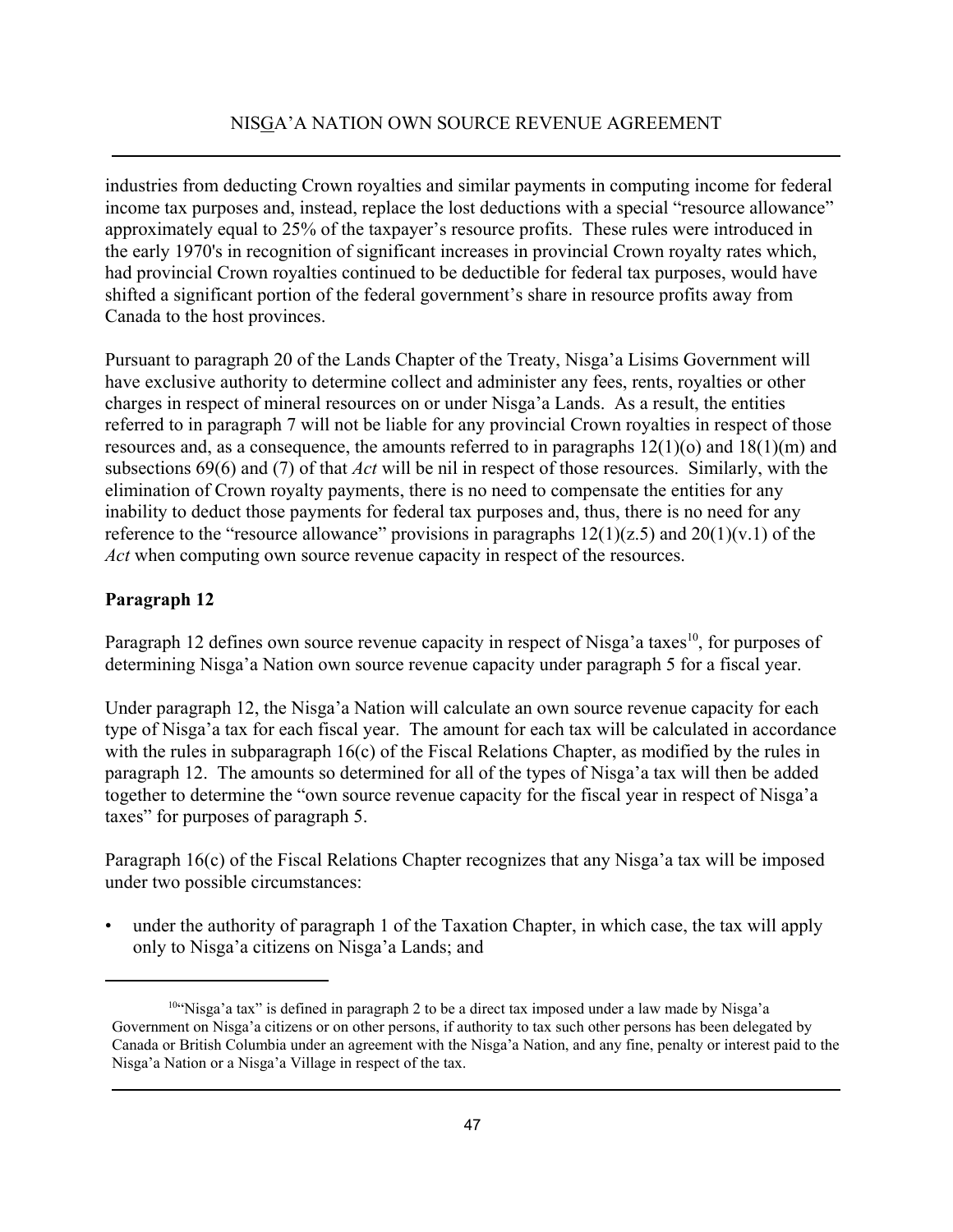• under delegated authority of Canada or British Columbia to impose the tax on other persons on Nisga'a Lands.

In both cases, the Nisga'a authority to impose the tax will run concurrently with that of Canada and British Columbia and may be exercised with or without the agreement of those Parties to provide the Nisga'a Nation or Nisga'a Village with the room to impose its tax. With tax coordination agreements (see paragraph 3(b) of the Taxation Chapter), the parties will be able to negotiate the sharing of tax room so that individual taxpayers are not taxed excessively relative to taxpayers living in other similar communities.

Paragraph 16(c) of the Fiscal Chapter, as modified by paragraph 12, provides that the own source revenue capacity of a Nisga'a tax will not exceed the sum of:

- i. the amount of tax room that is made available in respect of the tax by Canada or British Columbia, plus
- ii. where the tax is similar to a tax generally imposed by local authorities in British Columbia (e.g., real property taxes):
	- A. where the tax is only imposed on Nisga'a citizens, 50% of the amount by which the Nisga'a tax revenues exceed the amount determined under (i) above, or
	- B. otherwise, the amount by which the Nisga'a Government's "tax capacity" in respect of the tax exceeds the amount determined under (i) above,

minus the reasonable costs incurred by the Nisga'a Government in developing and administering the tax system in respect of the tax and in collecting the tax.

For the purposes of (ii)(B) above, the Nisga'a Government's "tax capacity" in respect of the tax will be determined on a fair and reasonable basis, taking into account the circumstances in the Nisga'a communities and in similar communities in northwest British Columbia.

*Example 1: assume the Nisga'a Nation imposes a sales tax regime on transactions occurring on Nisga'a Lands:*

*a. if the tax is imposed in full replacement of the 7% provincial tax (i.e., because British Columbia has vacated the sales tax field to the extent required to give the Nisga'a Nation the room to impose a comparable 7% tax), the own source revenue capacity in respect of the Nisga'a tax will be equal to the social services tax that British Columbia otherwise would have expected to collect had it not given up that tax room (regardless*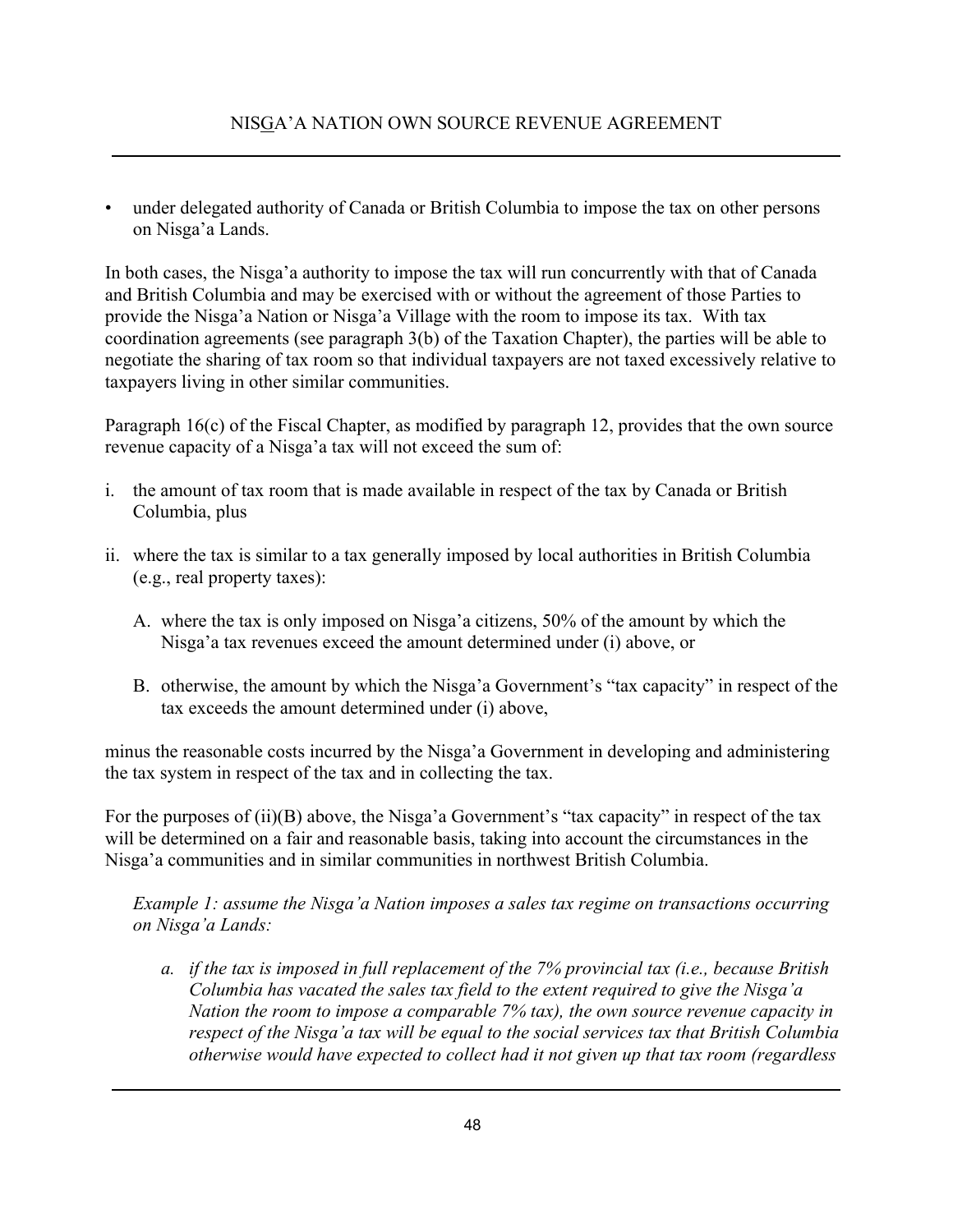*of whether the Nisga'a tax is imposed at 7%, 10%, or not at all), minus the reasonable costs incurred in respect of the tax by the Nisga'a Nation,*

- *b. if, British Columbia decides to remain in the field but agrees to drop its own rate to 3%, the own source revenue capacity in respect of the Nisga'a tax will be equal to the additional social services tax that British Columbia would have expected to collect had it continued to impose tax at 7%, rather than at the reduced rate of 3% (again, regardless of the rate, if any, at which the tax is imposed by the Nisga'a Nation), minus the Nisga'a Nation's reasonable costs, and*
- *c. if British Columbia continues to impose its own tax in addition to the tax imposed by the Nisga'a Nation, there will be no own source revenue capacity in respect of the Nisga'a tax. The tax collected by the Nisga'a Nation will not affect the amount of the net transfer to be received under the fiscal financing agreements. (This situation is most likely to occur only while British Columbia's remission of sales tax paid by Nisga'a citizens on Nisga'a Lands remains in effect, i.e., only during the first eight years following the effective date. That is, the Nisga'a Nation is not likely to impose a sales tax while its citizens remain fully subject to provincial sales tax, since to do so would increase the effective tax burden on Nisga'a Lands above that of the surrounding area).*

*Example 2: assume a Nisga'a Village institutes a real property tax regime on its Village Lands:*

- *a. if the tax applies only to Nisga'a citizens, the own source revenue capacity in respect of the tax is equal to 100% of the tax room made available in respect of the tax by British Columbia, minus the Village's reasonable costs in respect of the tax room, plus 50% of any revenues received by the Village in excess of that tax room. If no tax room is granted by British Columbia, then the own source revenue in respect of the tax will be 50% of every dollar of tax collected by the Village,*
- *b. if the tax applies to all persons on the Village Lands, then the own source revenue capacity will be 100% of the "tax capacity" in respect of the tax, minus the Village's reasonable costs*.

# **Paragraph 13**

Paragraph 13 defines own source revenue capacity in respect of Nisga'a settlement trusts, for purposes of determining Nisga'a Nation own source revenue capacity under paragraph 5 for a fiscal year.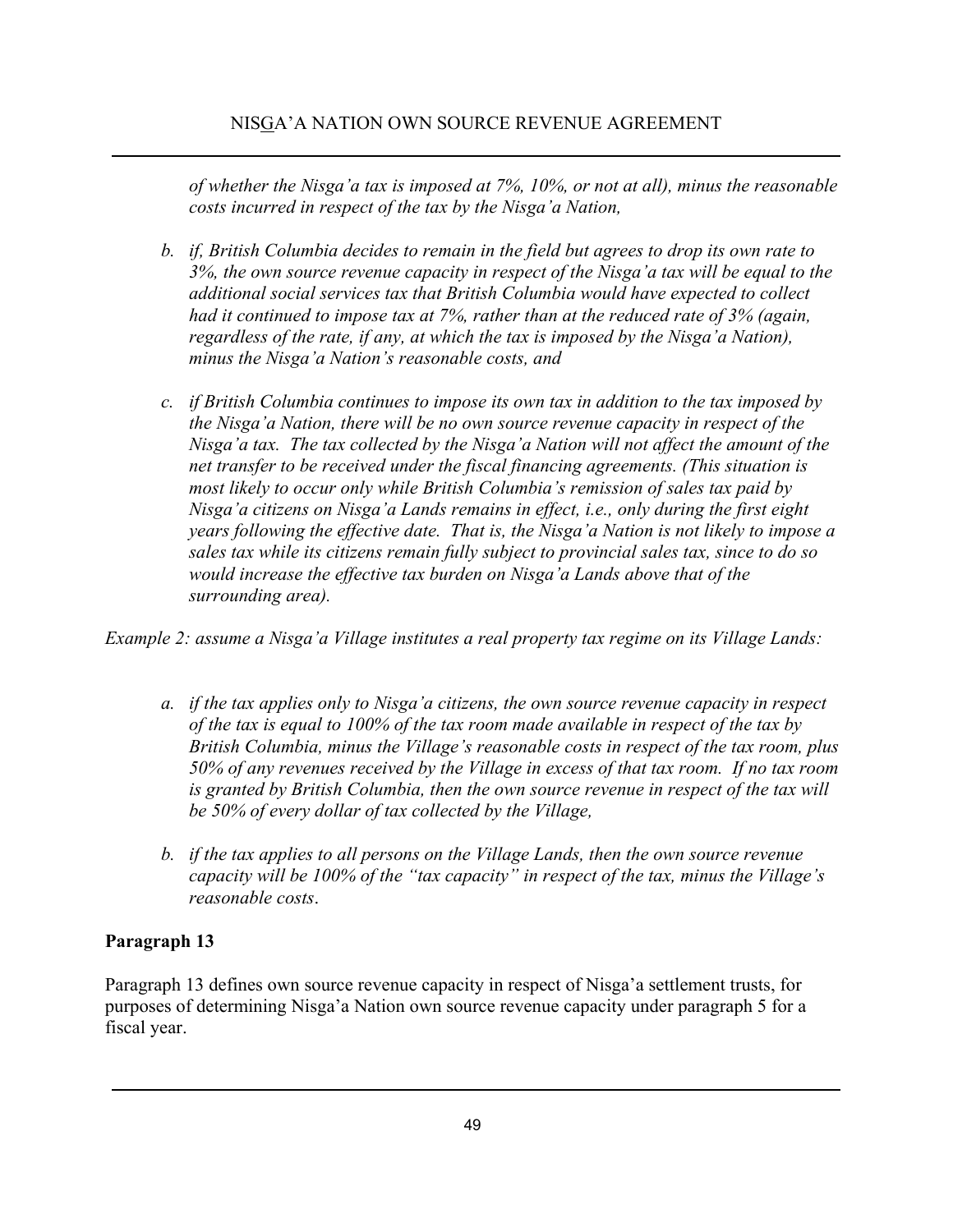Under paragraph 13, the Nisga'a Nation will determine the taxable income of each Nisga'a settlement trust for the "taxation year" of the trust which ends in the Nisga'a Nation's fiscal year. That "taxable income" will then be multiplied by the "composite tax rate", as defined in paragraph 14, to arrive at an own source revenue capacity in respect of the particular trust. The amounts so determined in respect of all of the trusts will then be added together to determine the "own source revenue capacity for the fiscal year in respect of Nisga'a settlement trusts" for purposes of paragraph 5.

# **Paragraph 15**

Paragraph 15 provides for greater certainty that "taxable income" and "taxation year" in paragraphs 13 and 14 have the same meanings as in the *Income Tax Act*.

Thus, the "taxable income" referred to in paragraphs 13 and 14 will be determined, for example, by including, among other things, 125% of amounts received by the trust on account of dividends from corporations resident in Canada and 75% of the capital gains realised by the trust in the year, and by deducting, among all other amounts deductible in computing the taxable income of a trust under the *Income Tax Act*, the amount of the income of the trust that is paid or made payable to its beneficiaries in the taxation year.

Under the *Income Tax Act*, the "taxation year" of an *inter-vivos* trust is the calendar year.

# **Paragraph 19**

Paragraph 19 sets out the revenue sources that will not be taken into account in determining Nisga'a Nation own source revenue capacity. Paragraph 19 applies notwithstanding any other provision of the OSR Agreement.

Subparagraph 19(a) provides that Nisga'a Nation own source revenue capacity will not include any amount in respect of proceeds from the sale of Nisga'a Lands or Nisga'a Fee Simple Lands, other than revenues received by the Nisga'a Nation, a Nisga'a Village or a Nisga'a government corporation in the course of renting or licensing the lands, or taking production from the lands, or revenues that reasonably can be considered to represent a recovery of depletion or depreciation that has been claimed as a deduction in the calculation of own source revenue capacity.

*Example: Nisga'a Village A owns a parcel of forested Category B Lands outside Nisga'a Lands. On the effective date, the parcel had a fair market value of \$200,000 and a residual value (i.e., the fair market value after removal of all merchantable timber) of \$50,000.*

*Nisga'a Village A removed approximately one half of the original timber from the Category B parcel over a fifteen year period following effective date. Over that period, Nisga'a Village A*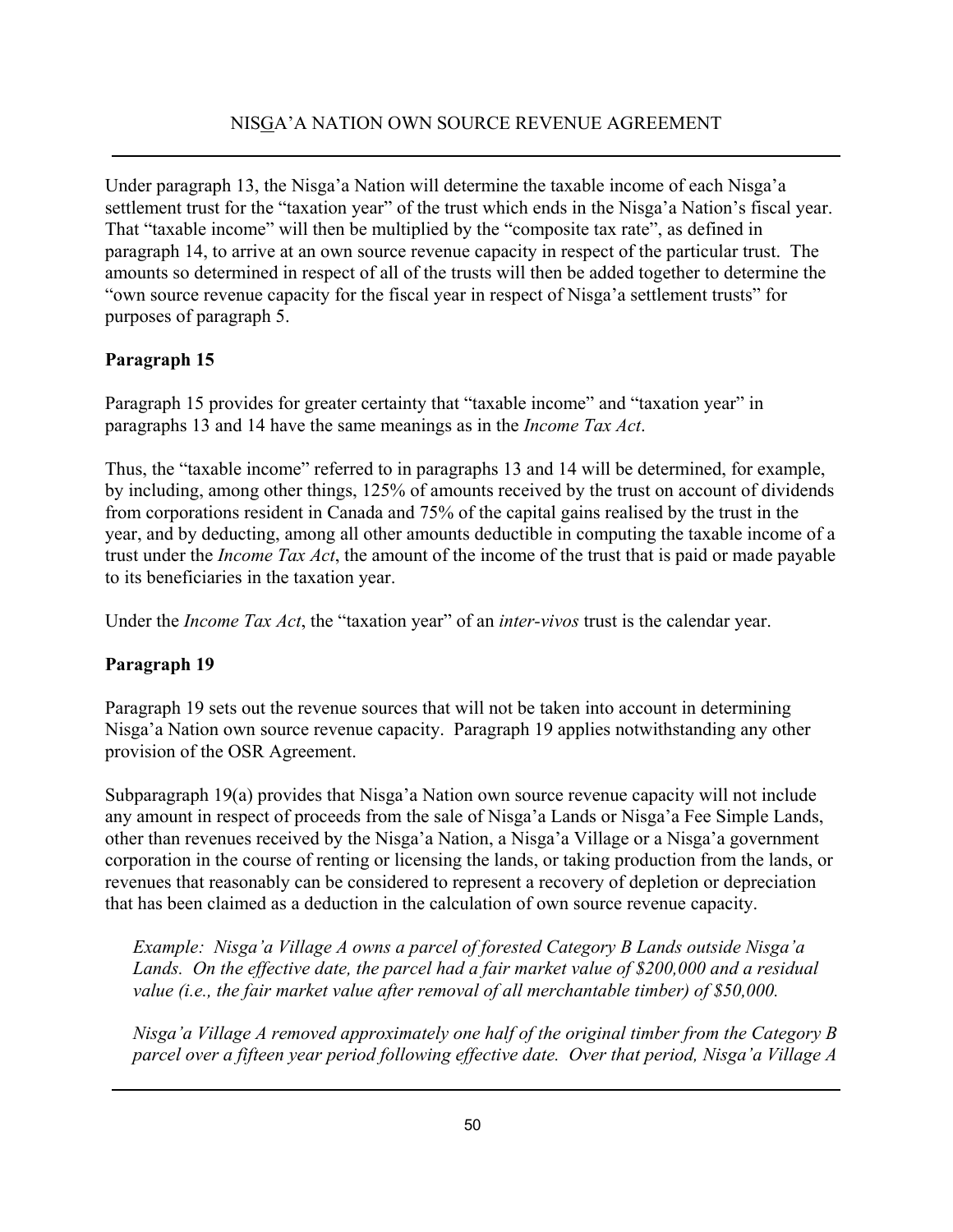*claimed total depletion of \$75,000, in respect of the removed timber, when computing its income for purposes of calculating Nisga'a Nation own source revenue capacity under paragraph 7. As a result, the parcel's undepreciated capital cost to Nisga'a Village A currently stands at \$125,000.*

*As per subparagraph 19(a)(iii), if Nisga'a Village A were to sell its parcel for \$250,000, the Nisga'a Nation would be required to report \$75,000 of income, for purposes of calculating Nisga'a Nation own source revenue capacity, computed as follows:*

*Proceeds for purposes of computing own source revenue capacity: Lesser of: Proceeds, otherwise determined \$250,000 Original capital cost \$200,000 \$200,000 Less: undepreciated capital cost 125,000 Addition to income for purposes of calculating own source revenue capacity ("recaptured depreciation") \$ 75,000* 

### **Paragraph 20**

Paragraph 20 sets out the manner in which Nisga'a Nation own source revenue capacity is to be applied in fiscal financing agreements.

The net transfers by British Columbia and Canada, referred to in paragraph 20, are defined, respectively, in paragraphs 51 and 52 of the fiscal financing agreement.

Paragraph 51 of the fiscal financing agreement defines the net transfer by British Columbia for a fiscal year to be the annual funding amount specified in Schedule A of that agreement. That amount is not directly affected by Nisga'a Nation own source revenue capacity.

In contrast, Canada's net transfer will be affected by Nisga'a Nation own source revenue capacity, as outlined in paragraph 52 of the fiscal financing agreement and paragraph 20 of the OSR Agreement. Under paragraph 52 of the fiscal financing agreement, the net transfer by Canada for a fiscal year will be the amount otherwise determined under the fiscal financing agreement:

- b. without adjustment for Nisga'a Nation own source revenue capacity, where the year includes the effective date; and
- c. in any other case, as adjusted for Nisga'a Nation own source revenue capacity in accordance with paragraph 20 of the OSR Agreement.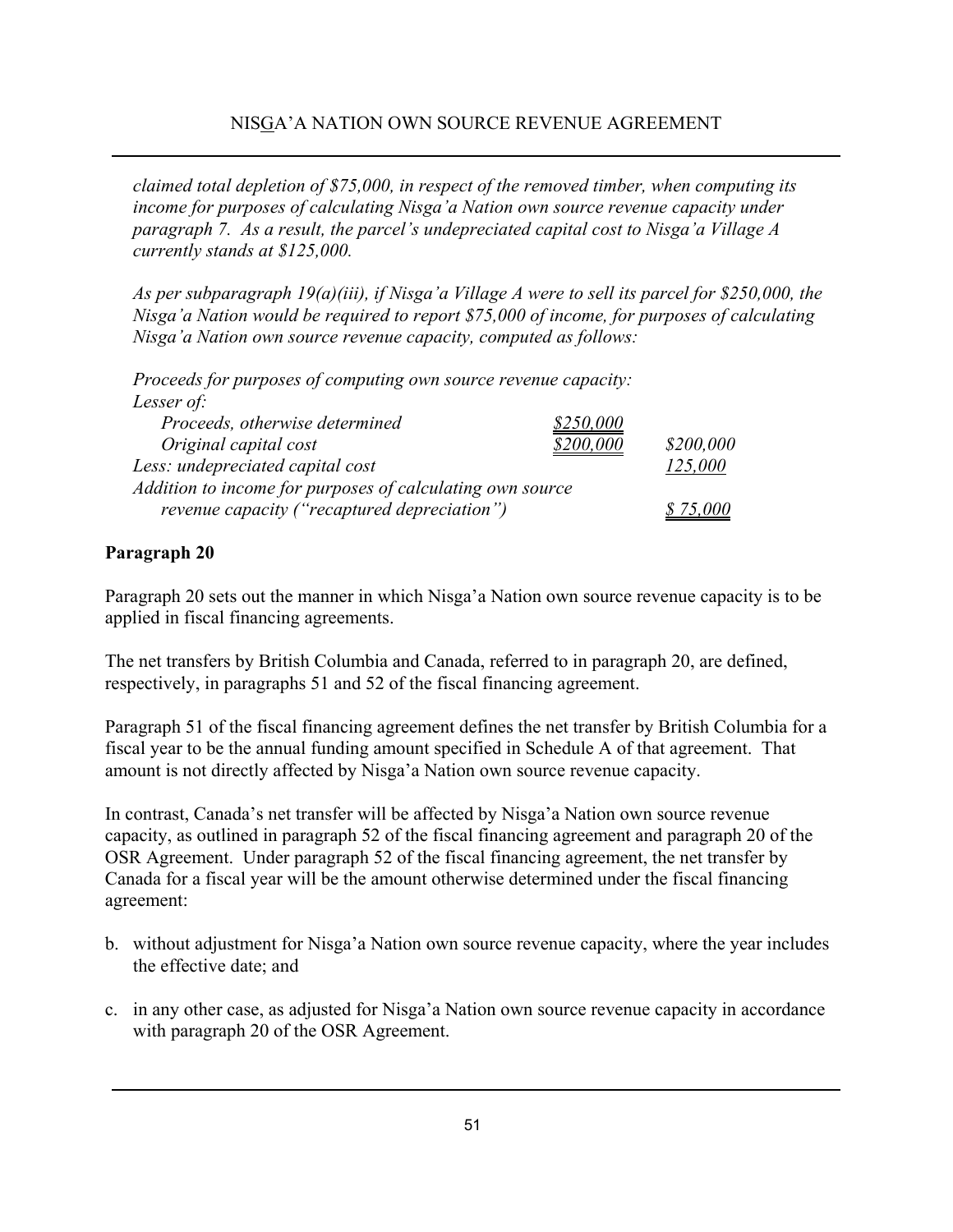Paragraph 20 of the OSR Agreement provides that the Parties, in determining the amount of the net transfers for a given year will adjust the amount otherwise determined for the year under the fiscal financing agreement, by decreasing the amount for some items, and increasing it for others. The net total adjustments can be a negative or a positive amount.

Paragraph 20 provides that the sum of the net transfers otherwise determined will be **decreased** by:

a. the "estimated Nisga'a Nation OSRC amount" for the year. The "estimated Nisga'a Nation OSRC amount" used in calculating the net transfer is a preliminary estimate of, or provision for, the actual Nisga'a Nation own source revenue capacity that will be eventually calculated in respect of the year. Any difference between that preliminary amount and the actual Nisga'a Nation own source revenue capacity for a year will be accounted for in an adjustment, described in (b) or (d) below, of the net transfer for the second year following that year.

Paragraph 21 stipulates that the "estimated Nisga'a Nation OSRC amount" to be used in a given year will be an amount equal to:

- i. the aggregate amount (i.e., the aggregate amount referred to in paragraph 5) used to calculate the Nisga'a Nation own source revenue capacity for the second year preceding the year at hand, multiplied by
- ii. the "specified percentage" referred to in paragraph  $22<sup>11</sup>$  for the year at hand.

Once the system is mature, and once the "specified percentage" for all years is 100%, the "estimated Nisga'a Nation OSRC amount" for a given year will simply be, in effect, an amount equal to the Nisga'a Nation own source revenue capacity for the second year preceding the given year;

- b. any adjustment required where actual Nisga'a Nation own source revenue capacity, for the second year preceding the year at hand, exceeded the estimated Nisga'a Nation OSRC amount used in calculating the net transfer for that second preceding year; and
- c. any amount owed by the Nisga'a Nation to Canada or British Columbia as a result of a change to the Nisga'a Nation own source revenue capacity calculated for a preceding fiscal year, where the requirement for the change was confirmed through resolution of a disagreement with the amount originally reported by the Nisga'a Nation.

<sup>&</sup>lt;sup>11</sup>The "specified percentages" in paragraph 22 are the same as those in paragraph 6.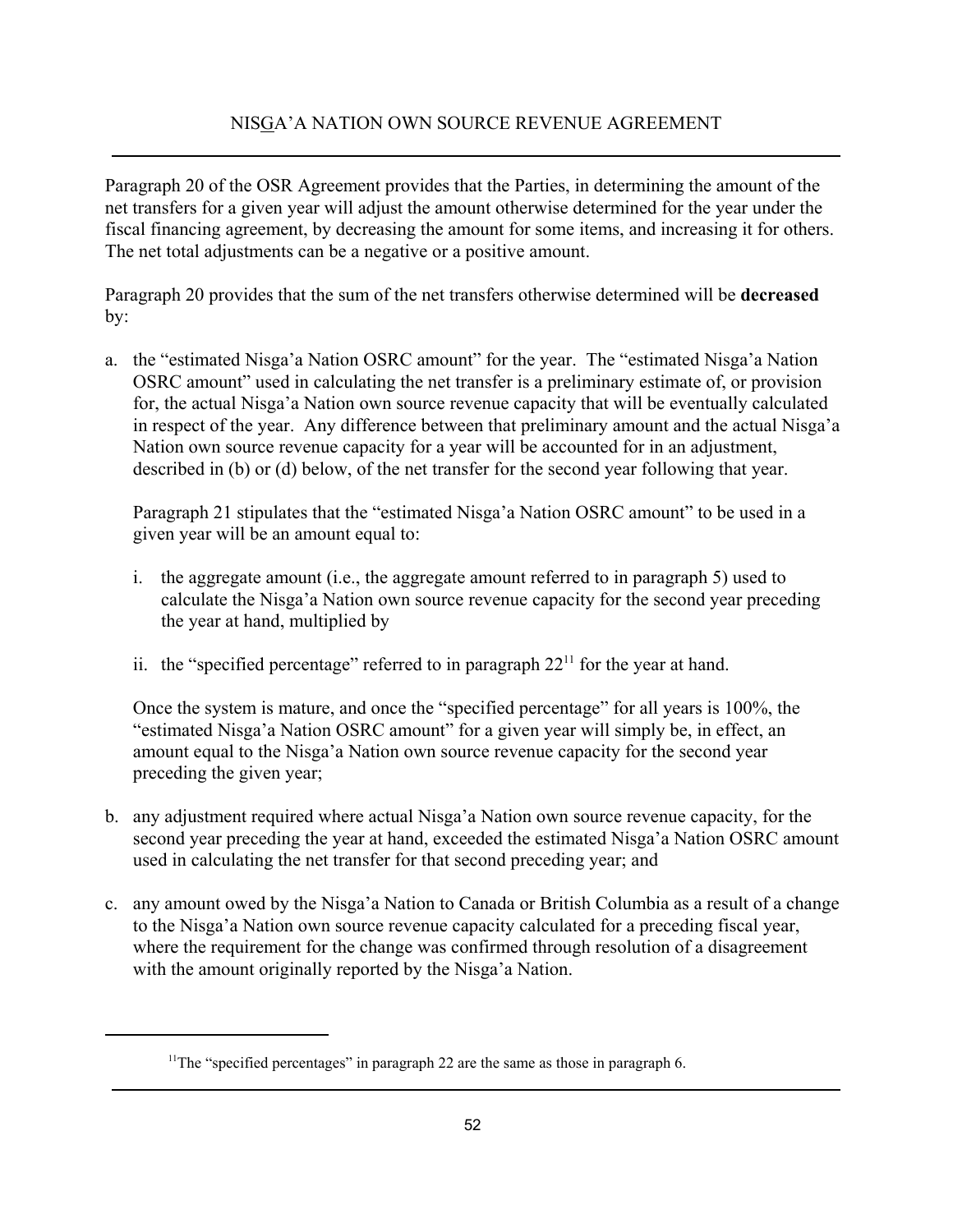Paragraph 20 further provides that the sum of the net transfers otherwise determined will be **increased** by:

- d. any adjustment required where the estimated Nisga'a Nation OSRC amount used in calculating the net transfer for the second year preceding the year at hand, exceeded actual Nisga'a Nation own source revenue capacity for that second preceding year; and
- e. any amount owed by Canada or British Columbia to the Nisga'a Nation as a result of a change to the Nisga'a Nation own source revenue capacity calculated for a preceding fiscal year, where the requirement for the change was confirmed through resolution of a disagreement with the amount originally reported by the Nisga'a Nation.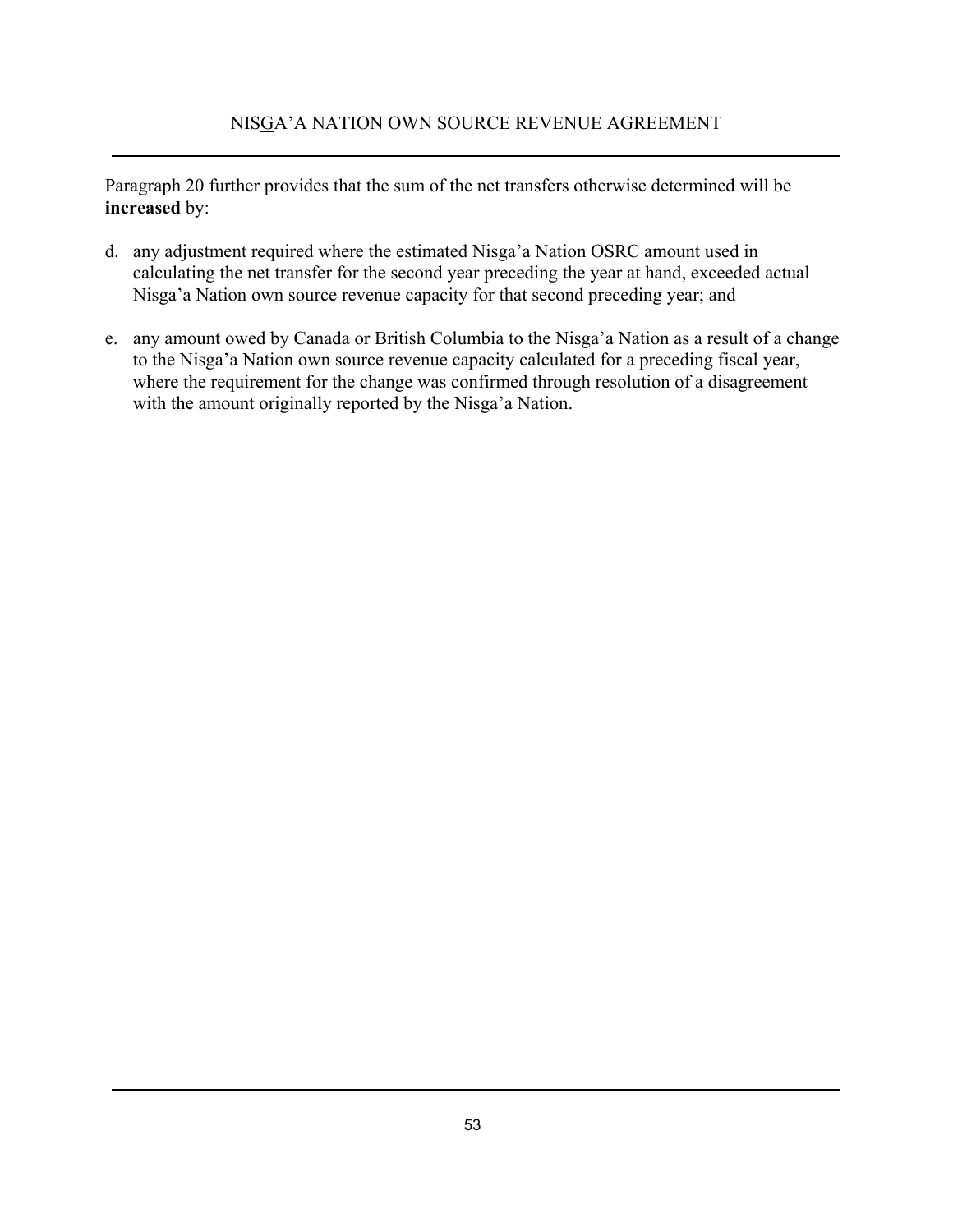# *Example:*

# *Calculation of Net Transfer*

|                                                      | Year 1                               | Year 2   | Year 3   | Year 4           | Year 5   |
|------------------------------------------------------|--------------------------------------|----------|----------|------------------|----------|
| Net Transfer, otherwise determined                   |                                      |          |          |                  |          |
| $Adjustment(a)$ :                                    | 30,000<br>S                          | \$30,900 | \$31,827 | \$32,782         | \$33,765 |
| aggregate referred to in paragraph 5 for the         |                                      |          |          |                  |          |
| second preceding year                                | $\mathcal{S}^{\scriptscriptstyle O}$ | 80       | \$322    | \$510            | \$698    |
| specified percentage                                 | 0.00%                                | $0.00\%$ | 5.00%    | 5.00%            | 10.00%   |
| estimated Nisga'a Nation OSRC amount                 | $\mathcal{S}^{\mathcal{O}}$          | \$0      | (816)    | (S26)            | (870)    |
| Adjustment (b)                                       |                                      |          |          |                  |          |
| Nisga'a Nation own source revenue capacity for       |                                      |          |          |                  |          |
| the second preceding year                            | $\mathcal{S}^{\scriptscriptstyle O}$ | 80       | \$0      | $\mathfrak{g}_0$ | (S35)    |
| estimated Nisga'a Nation OSRC amount for the         |                                      |          |          |                  |          |
| second preceding year                                | $\mathcal{S}^{\scriptscriptstyle O}$ | 80       | 80       | $\mathfrak{g}_0$ | 816      |
| net adjustment (b)                                   | $\$0$                                | 80       | \$0      | $\mathfrak{g}_0$ | (S19)    |
| Adjustment (d)                                       |                                      |          |          |                  |          |
| estimated Nisga'a Nation OSRC amount for the         |                                      |          |          |                  |          |
| second preceding year                                |                                      |          |          |                  |          |
| Nisga'a Nation own source revenue capacity for       |                                      |          |          |                  |          |
| the second preceding year                            |                                      |          |          |                  |          |
| net adjustment                                       |                                      |          |          |                  |          |
| Net transfer                                         | S.<br>30,000                         | \$30,900 | \$31,811 | \$32,756         | \$33,677 |
| Amount reported in Nisga'a Nation OSRC Annual Report |                                      |          |          |                  |          |
| aggregate referred to in paragraph 5                 | \$322                                | \$510    | \$698    | \$887            | \$1075   |
| specified percentage                                 | $0.00\%$                             | $0.00\%$ | $5.00\%$ | 5.00%            | 10.00%   |
| Nisga'a Nation own source revenue capacity           | \$0                                  | 80       | \$35     | \$44             | \$108    |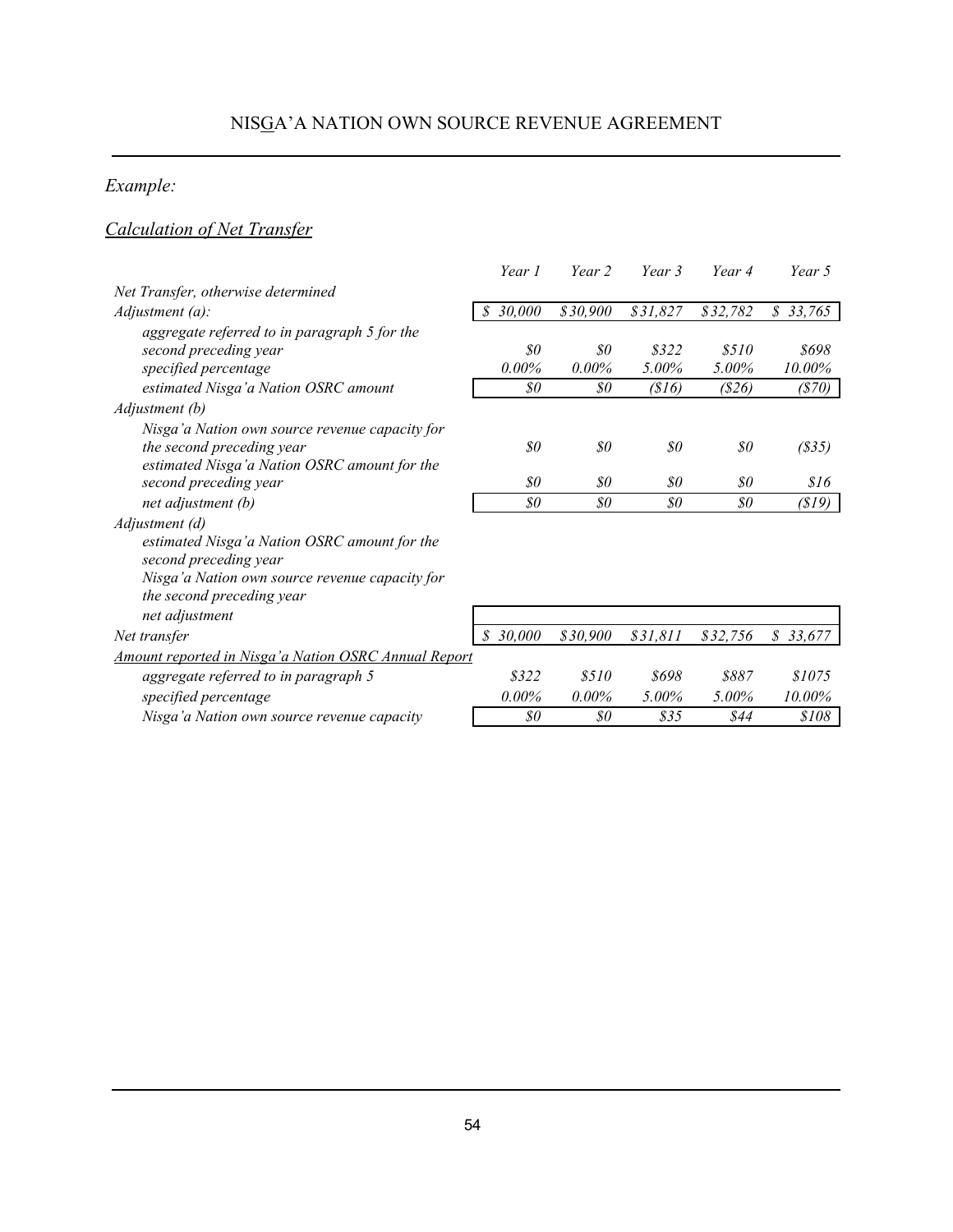### *Example (Cont'd):*

### *Calculation of Net Transfer*

|                                                             | Year 6       | Year 7                      | Year 8   | Year 9             | Year 10                 |
|-------------------------------------------------------------|--------------|-----------------------------|----------|--------------------|-------------------------|
| Net Transfer, otherwise determined                          |              |                             |          |                    |                         |
| Adjustment(a):                                              | 33,765<br>\$ | \$34,778                    | \$35,822 | \$36,896           | $\mathcal{S}$<br>38,003 |
| aggregate referred to in paragraph 5 for the                |              |                             |          |                    |                         |
| second preceding year                                       | \$887        | \$1,075                     | \$229    | \$0                | \$1643                  |
| specified percentage                                        | 15.00%       | 20.00%                      | 30.00%   | 40.00%             | 55.00%                  |
| estimated Nisga'a Nation OSRC amount                        | (S133)       | (S215)                      | (869)    | 80                 | $($ \$904 $)$           |
| Adjustment (b)                                              |              |                             |          |                    |                         |
| Nisga'a Nation own source revenue capacity for              |              |                             |          |                    |                         |
| the second preceding year                                   | (844)        | (S108)                      |          |                    | (8493)                  |
| estimated Nisga'a Nation OSRC amount for the                |              |                             |          |                    |                         |
| second preceding year                                       | \$26         | \$70                        |          |                    | 869                     |
| net adjustment (b)                                          | (S19)        | $($ \$38 $)$                | $\$0$    | $\mathfrak{g}_{0}$ | (\$424)                 |
| Adjustment (d)                                              |              |                             |          |                    |                         |
| estimated Nisga'a Nation OSRC amount for the                |              |                             |          |                    |                         |
| second preceding year                                       |              |                             | \$133    | \$215              |                         |
| Nisga'a Nation own source revenue capacity for              |              |                             |          |                    |                         |
| the second preceding year                                   |              |                             | (S34)    | $\mathfrak{g}_0$   |                         |
| net adjustment                                              |              |                             | \$99     | \$215              |                         |
| Net transfer                                                | \$33,613     | \$34,525                    | \$35,852 | \$37,111           | \$36,675                |
| <b>Amount reported in Nisga'a Nation OSRC Annual Report</b> |              |                             |          |                    |                         |
| aggregate referred to in paragraph 5                        | \$229        | $\mathcal{S}^{\mathcal{O}}$ | \$1643   | \$1832             | \$2022                  |
| specified percentage                                        | 15.00%       | 20.00%                      | 30.00%   | 40.00%             | 55.00%                  |
| Nisga'a Nation own source revenue capacity                  | \$34         | $\mathcal{S}^{\mathcal{O}}$ | \$493    | \$733              | \$1,112                 |
|                                                             |              |                             |          |                    |                         |

### **Paragraph 24**

Paragraph 24 provides that the Nisga'a Nation OSRC annual report will include an analysis which compares:

- a. the own source revenue capacity for the year in respect of commercial and investment activities with
- b. the amount that would be determined, if the own source revenue capacity from commercial and investment activities of each entity referred to in paragraph 7 were calculated:
	- i. based on the consolidated net accounting incomes of those entities from those activities, and